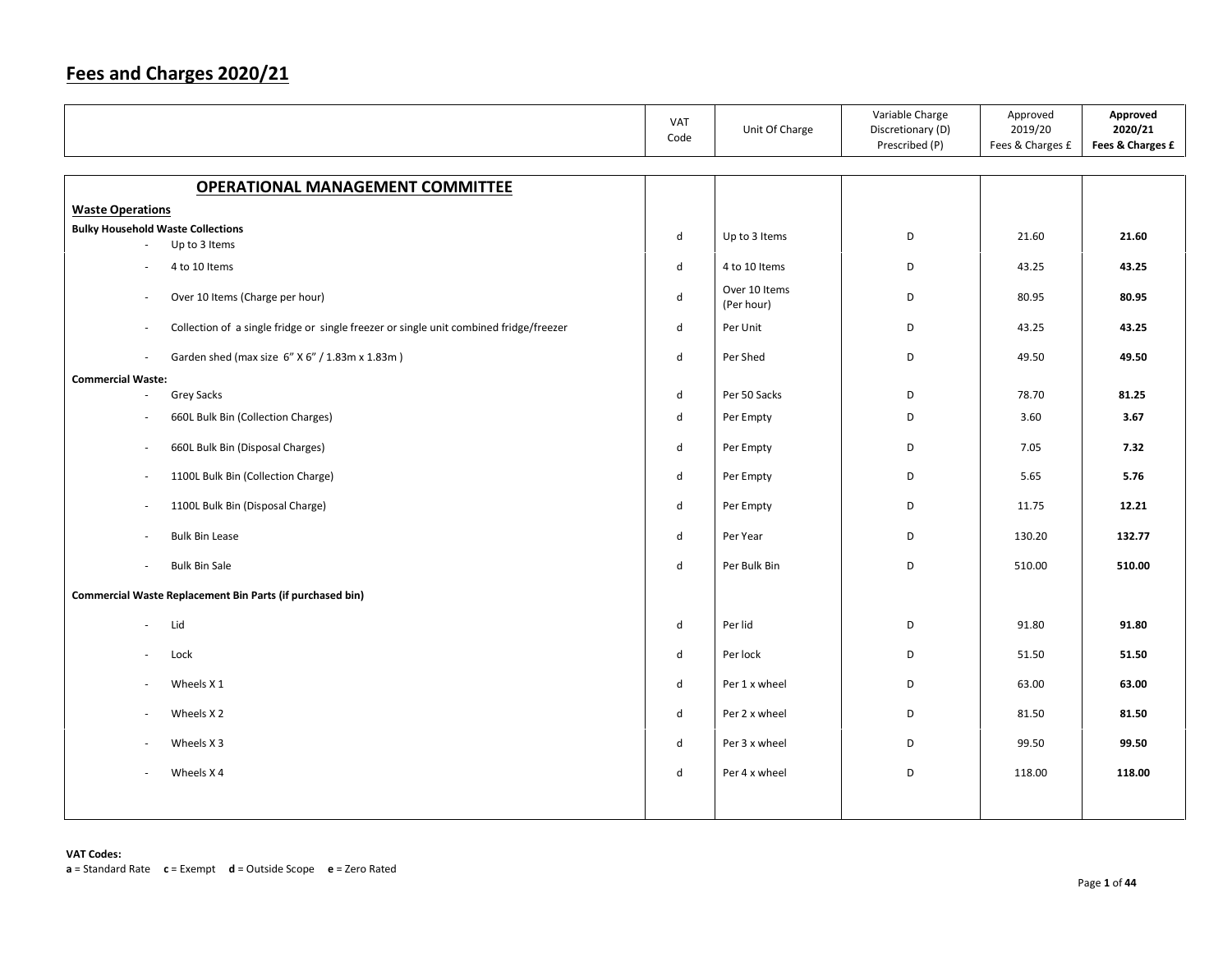|                              |                                                                                                                      | VAT<br>Code | Unit Of Charge | Variable Charge<br>Discretionary (D)<br>Prescribed (P) | Approved<br>2019/20<br>Fees & Charges £ | Approved<br>2020/21<br>Fees & Charges £ |
|------------------------------|----------------------------------------------------------------------------------------------------------------------|-------------|----------------|--------------------------------------------------------|-----------------------------------------|-----------------------------------------|
| <b>Schedule 2 Waste</b>      |                                                                                                                      |             |                |                                                        |                                         |                                         |
|                              | Grey Sacks                                                                                                           | d           | Per 50 Sacks   | D                                                      | 41.42                                   | 42.25                                   |
|                              |                                                                                                                      |             |                |                                                        |                                         |                                         |
|                              | 660L Bulk Bin                                                                                                        | d           | Per Empty      | D                                                      | 3.57                                    | 3.67                                    |
| $\overline{\phantom{a}}$     | 1100L Bulk Bin                                                                                                       | d           | Per Empty      | D                                                      | 5.63                                    | 5.63                                    |
|                              | <b>Bulk Bin Lease</b>                                                                                                | d           | Per Year       | D                                                      | 130.17                                  | 132.77                                  |
|                              | <b>Bulk Bin Sale</b>                                                                                                 | d           | Per Bulk Bin   | D                                                      | 510.00                                  | 510.00                                  |
| <b>Recycling 4 Business:</b> |                                                                                                                      |             |                |                                                        |                                         |                                         |
|                              | Blue Sacks-Paper/Card                                                                                                | d           | Per 50 Sacks   | D                                                      | 45.80                                   | 46.70                                   |
| <b>Wheeled Bin Rates:</b>    |                                                                                                                      |             |                |                                                        |                                         |                                         |
|                              |                                                                                                                      |             |                |                                                        |                                         |                                         |
| $\overline{\phantom{a}}$     | Provision of Green Box to household still on original recycling scheme                                               | N/A         |                | D                                                      | Free                                    | Free                                    |
| $\overline{\phantom{a}}$     | Provision of Blue Bag to household still on original recycling scheme                                                | N/A         |                | D                                                      | Free                                    | Free                                    |
|                              | Provision of one Wheeled bin (grey, green, blue or brown) at new build properties                                    | d           | Per Bin        | D                                                      | 34.00                                   | 34.00                                   |
| $\sim$                       | Provision of full set of wheeled bins (grey, green, blue and brown) at a new build property                          | d           | Per Set        | D                                                      | 105.00                                  | 105.00                                  |
| $\overline{\phantom{a}}$     | Provision of full set of three wheeled bins (grey, blue and brown) at a new build property                           | d           | Per Set        | D                                                      | 80.00                                   | 80.00                                   |
| $\overline{\phantom{a}}$     | Provision of lost, stolen, damaged or additional (if eligible) wheeled bin including delivery                        | d           | Per Bin        | D                                                      | 34.00                                   | 34.00                                   |
| $\sim$                       | Provision of lost, stolen, damaged grey and green wheeled bins lid or wheels (including delivery<br>and fitting)     | d           | Per Bin        | D                                                      | 13.75                                   | 13.75                                   |
| $\overline{\phantom{a}}$     | Provision of second hand replacement bin (grey, green, blue or brown) where available                                | d           | Per Bin        | D                                                      | 17.00                                   | 17.00                                   |
| ٠.                           | Provision of a bulk bin to multiple-occupancy properties for recycling                                               | d           | Per bin        | D                                                      | 510.00                                  | 510.00                                  |
| $\overline{\phantom{a}}$     | Provision of a bulk bin to multiple-occupancy properties for the collection of residual waste                        | d           | Per bin        | D                                                      | 510.00                                  | 510.00                                  |
|                              | Provision of two black sacks per week to properties unsuitable for wheeled bins for collection of<br>residual waste. | N/A         | Per 2 Sacks    | D                                                      | Free                                    | Free                                    |
|                              |                                                                                                                      |             |                |                                                        |                                         |                                         |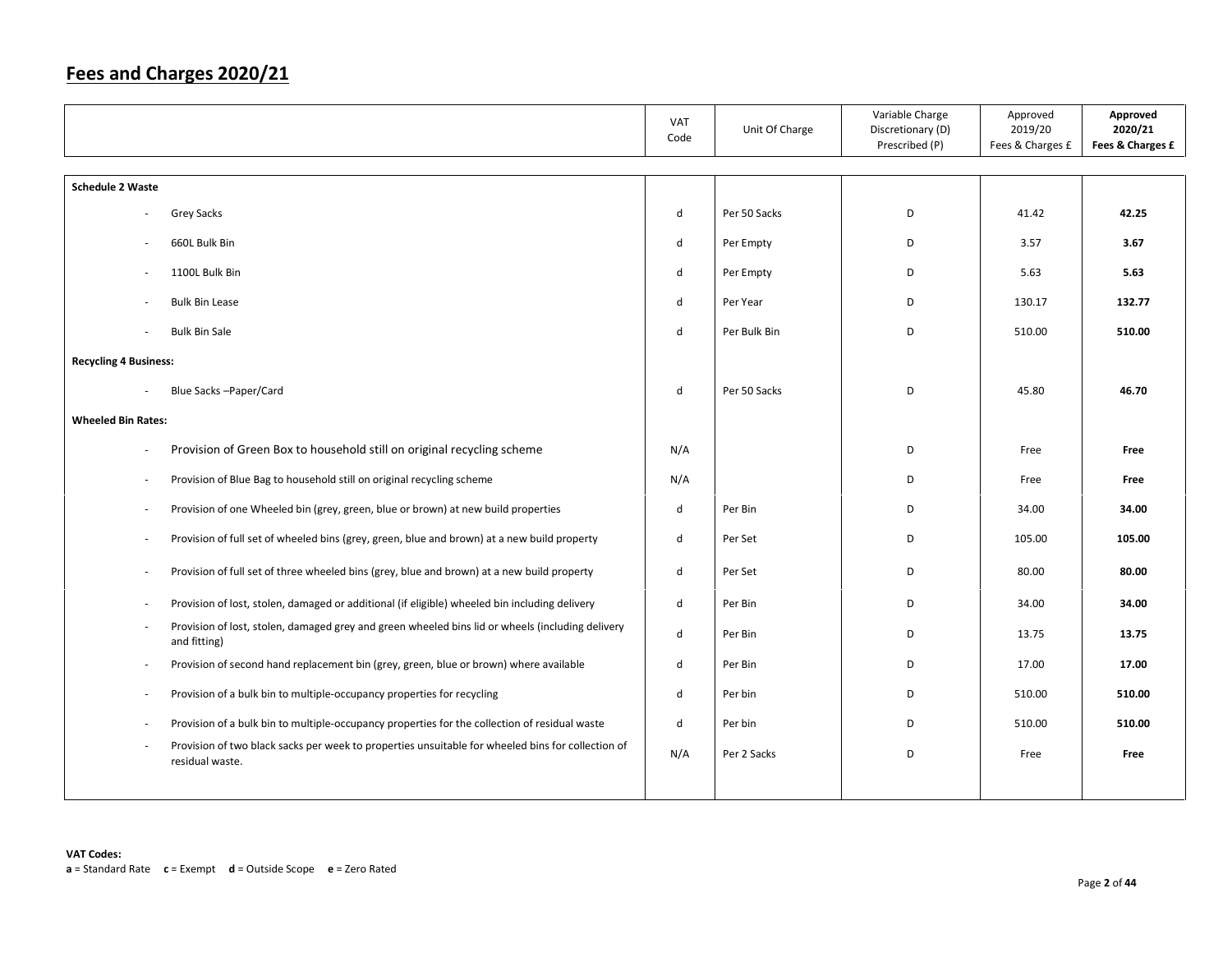|                                                                    | VAT<br>Code  | Unit Of Charge | Variable Charge<br>Discretionary (D)<br>Prescribed (P) | Approved<br>2019/20<br>Fees & Charges £ | Approved<br>2020/21<br>Fees & Charges £ |
|--------------------------------------------------------------------|--------------|----------------|--------------------------------------------------------|-----------------------------------------|-----------------------------------------|
|                                                                    |              |                |                                                        |                                         |                                         |
|                                                                    |              |                |                                                        |                                         |                                         |
| <b>Green Waste Subscription Service:</b>                           |              |                |                                                        |                                         |                                         |
| Annual Subscription Fee                                            | d            | Per 240L bin   | D                                                      | 30.00                                   | 30.00                                   |
| Charges for replacement subscription sticker                       | $\mathsf{d}$ | Per sticker    | D                                                      | 5.00                                    | 5.00                                    |
|                                                                    |              |                |                                                        |                                         |                                         |
| <b>Fleet Management Services:</b>                                  |              |                |                                                        |                                         |                                         |
| MOT Class $1 -$ One off customer                                   | d            | Per MOT        | P                                                      | 25.00                                   | 25.00                                   |
| MOT Class 1 - Motor Trade Customers                                | ${\sf d}$    | Per MOT        | P                                                      | 25.00                                   | 25.00                                   |
| MOT Class 1 - FBC Staff, relatives, members                        | d            | Per MOT        | P                                                      | 25.00                                   | 25.00                                   |
| MOT Class 2 - One off customer                                     | ${\sf d}$    | Per MOT        | P                                                      | 25.00                                   | 25.00                                   |
| MOT Class 2 - Motor Trade Customers                                | d            | Per MOT        | P                                                      | 25.00                                   | 25.00                                   |
| MOT Class 2 - FBC Staff, relatives, members                        | ${\sf d}$    | Per MOT        | P                                                      | 25.00                                   | 25.00                                   |
| MOT Class 3 - One off customer                                     | d            | Per MOT        | P                                                      | 35.00                                   | 35.00                                   |
| MOT Class 3 - Motor Trade Customers                                | $\mathsf{d}$ | Per MOT        | P                                                      | 35.00                                   | 35.00                                   |
| MOT Class 3 - FBC Staff, relatives, members                        | $\mathsf{d}$ | Per MOT        | P                                                      | 35.00                                   | 35.00                                   |
| MOT Class 4 - One off Customer                                     | $\mathsf{d}$ | Per MOT        | р                                                      | 42.00                                   | 42.00                                   |
| MOT Class 4 - Motor Trade Customers                                | $\mathsf{d}$ | Per MOT        | P                                                      | 37.00                                   | 37.00                                   |
| MOT Class 4 - FBC Staff, relatives, members                        | $\mathsf{d}$ | Per MOT        | P                                                      | 37.00                                   | 37.00                                   |
| MOT Class 4 - Repeat customers (5 or more tests in 12 months)      | ${\sf d}$    | Per MOT        | P                                                      | 37.00                                   | 37.00                                   |
| MOT Class 4 - Fylde Licenced Taxi-drivers (must be FBC registered) | d            | Per MOT        | P                                                      | 37.00                                   | 37.00                                   |
| MOT Class 5 - One off Customer                                     | $\mathsf{d}$ | Per MOT        | P                                                      | 55.00                                   | 55.00                                   |
| MOT Class 5 - Motor Trade Customers                                | d            | Per MOT        | P                                                      | 50.00                                   | 50.00                                   |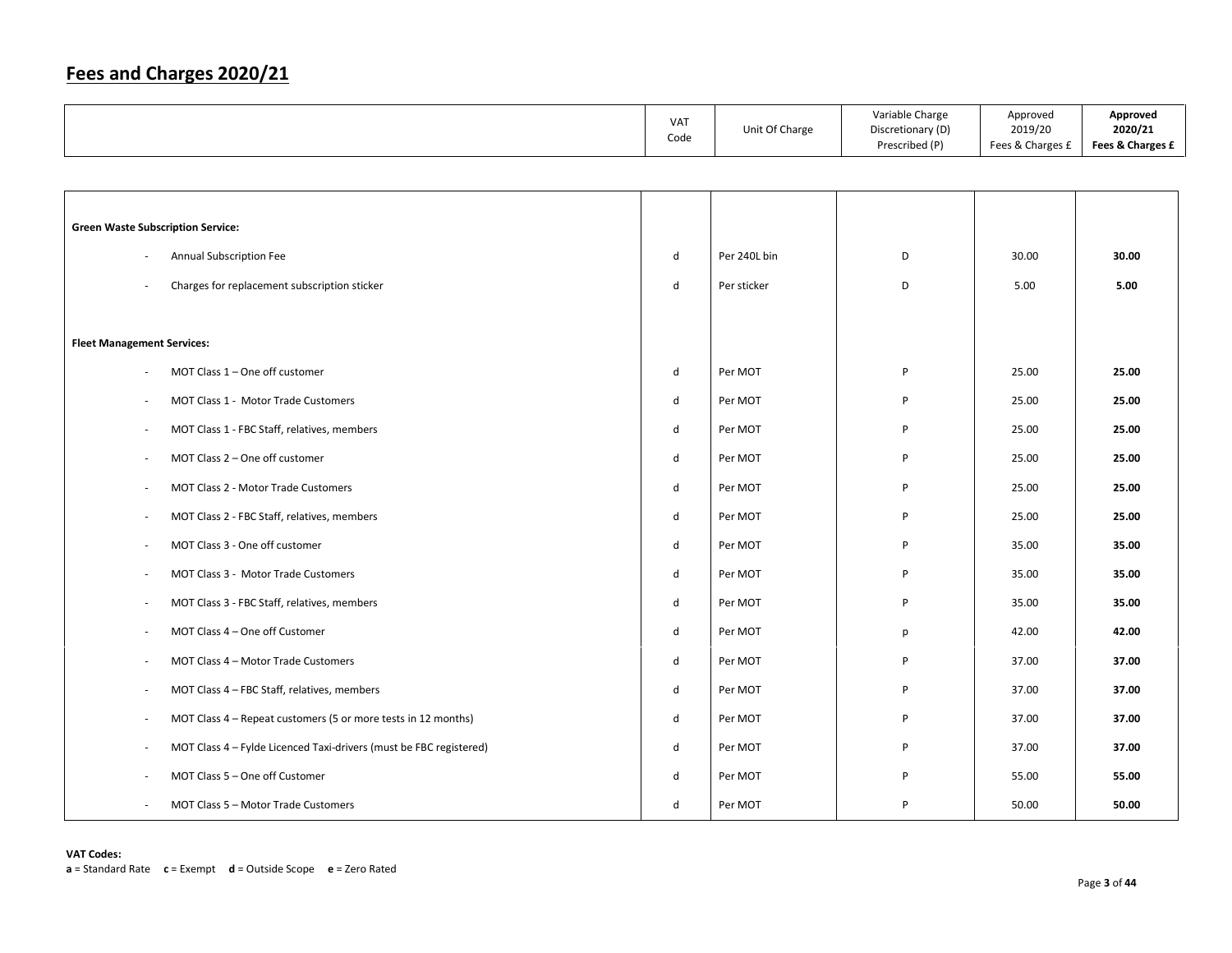|                                                                                                                                                                                                                         | VAT<br>Code | Unit Of Charge              | Variable Charge<br>Discretionary (D)<br>Prescribed (P) | Approved<br>2019/20<br>Fees & Charges £ | Approved<br>2020/21<br>Fees & Charges £ |
|-------------------------------------------------------------------------------------------------------------------------------------------------------------------------------------------------------------------------|-------------|-----------------------------|--------------------------------------------------------|-----------------------------------------|-----------------------------------------|
| <b>Fleet Management Services continued:</b>                                                                                                                                                                             |             |                             |                                                        |                                         |                                         |
| MOT Class 5 - FBC Staff, relatives, members                                                                                                                                                                             | d           | Per MOT                     | P                                                      | 50.00                                   | 50.00                                   |
| MOT Class 5 - Repeat customers (5 or more tests in 12 months)                                                                                                                                                           | d           | Per MOT                     | P                                                      | 50.00                                   | 50.00                                   |
| MOT Class 7 - One off customer                                                                                                                                                                                          | d           | Per MOT                     | P                                                      | 55.00                                   | 55.00                                   |
| MOT Class 7 - Motor Trade Customer                                                                                                                                                                                      | d           | Per MOT                     | P                                                      | 50.00                                   | 50.00                                   |
| MOT Class 7 - FBC Staff, relatives, members                                                                                                                                                                             | d           | Per MOT                     | P                                                      | 50.00                                   | 50.00                                   |
| MOT Class 7 - Repeat Customers                                                                                                                                                                                          | d           | Per MOT                     | P                                                      | 50.00                                   | 50.00                                   |
| Taxi Test - Retest (If applicable)                                                                                                                                                                                      | d           | Per MOT                     | D                                                      | 18.50                                   | 18.50                                   |
| Minor Repairs - Labour Per hour (Plus parts)                                                                                                                                                                            | a           | Per hour labour             | D                                                      | 37.00                                   | 37.00                                   |
| Use of Diagnostics                                                                                                                                                                                                      | a           | Per Use                     | D                                                      | 40.00                                   | 40.00                                   |
|                                                                                                                                                                                                                         |             |                             |                                                        |                                         |                                         |
| <b>Dog Control Charges:</b>                                                                                                                                                                                             |             |                             |                                                        |                                         |                                         |
| Cost of collection and kennelling                                                                                                                                                                                       | d           | Per Day                     | D                                                      | 20.00                                   | 20.00                                   |
| Cost to collect stray dog from Kennels                                                                                                                                                                                  | d           | Per Collection of Stray     | D                                                      | 70.00                                   | 70.00                                   |
| Cost of return of stray dog by dog warden                                                                                                                                                                               | d           | Per Return of Stray         | D                                                      | 30.00                                   | 30.00                                   |
| Fixed Penalty Notice for PSPO Breach                                                                                                                                                                                    | d           | Per Fixed Penalty<br>Notice | P                                                      | 100.00                                  | 100.00                                  |
|                                                                                                                                                                                                                         |             |                             |                                                        |                                         |                                         |
| <b>Land Charges</b>                                                                                                                                                                                                     |             |                             |                                                        |                                         |                                         |
| Note: Land Charges Fees will be in accordance with Local Authority Property Search Services Costing and Guidance and<br>Guidance for Registering Authorities on setting fees for Local Land Charge Services in England. |             |                             |                                                        |                                         |                                         |
| <b>Local Land Charges</b>                                                                                                                                                                                               |             |                             |                                                        |                                         |                                         |
|                                                                                                                                                                                                                         |             |                             |                                                        |                                         |                                         |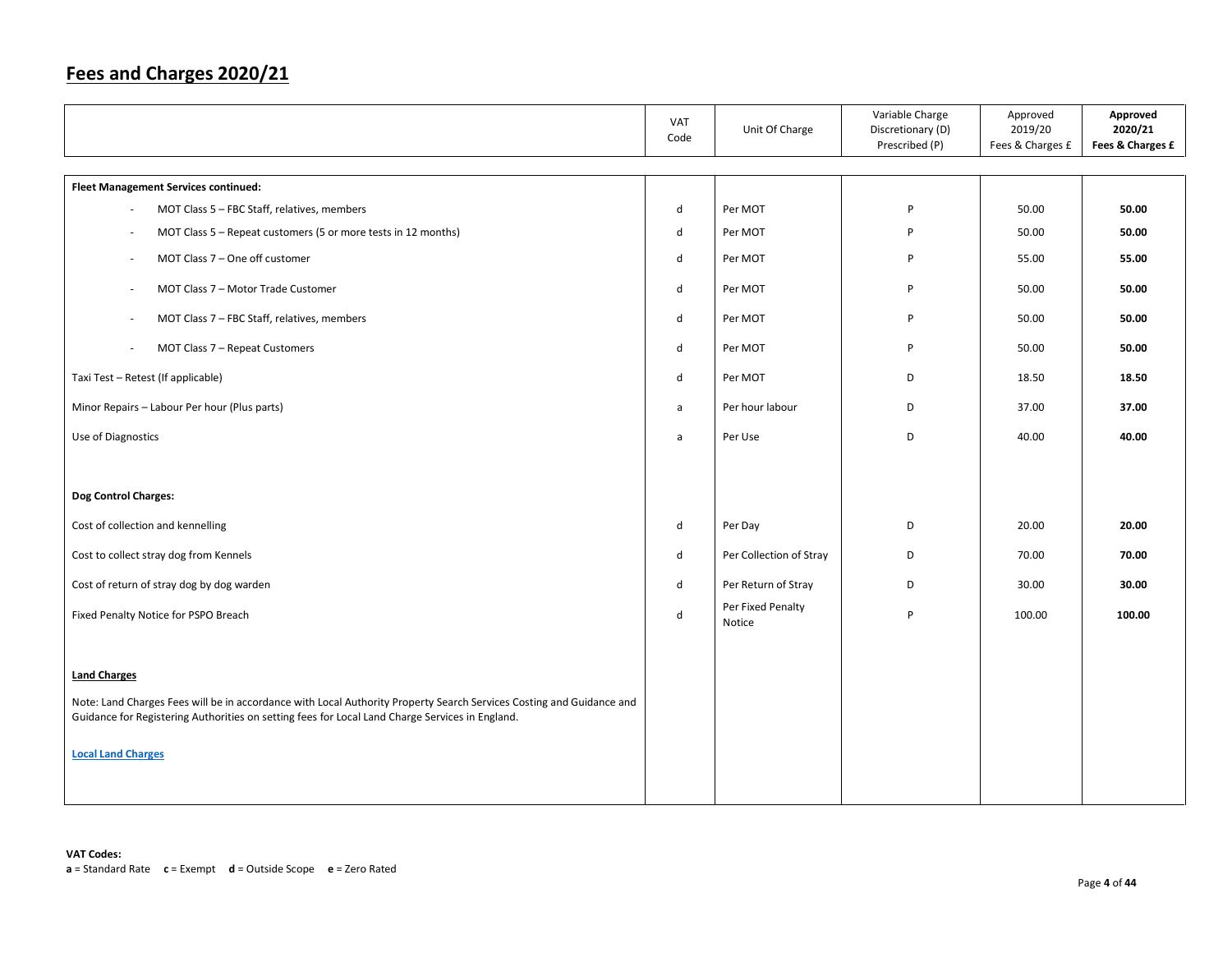|                                                                                                       | VAT<br>Code  | Unit Of Charge | Variable Charge<br>Discretionary (D)<br>Prescribed (P) | Approved<br>2019/20<br>Fees & Charges £ | Approved<br>2020/21<br>Fees & Charges £ |
|-------------------------------------------------------------------------------------------------------|--------------|----------------|--------------------------------------------------------|-----------------------------------------|-----------------------------------------|
| <b>Car Parks</b>                                                                                      |              |                |                                                        |                                         |                                         |
| <b>St Annes</b>                                                                                       |              |                |                                                        |                                         |                                         |
| <b>St. Annes Square:</b>                                                                              |              |                |                                                        |                                         |                                         |
| 9:00 a.m. to 6:00 p.m. (All Days)                                                                     |              |                |                                                        |                                         |                                         |
| Cars etc. $-$ up to 0.5 Hours<br>$\overline{\phantom{a}}$                                             | a            | Per Session    | D                                                      | 0.80                                    | 0.80                                    |
| Cars etc. $-0.5$ to 1 hour<br>$\overline{\phantom{a}}$                                                | a            | Per Session    | D                                                      | 1.40                                    | 1.40                                    |
| Cars etc. $-1$ to 2 hours<br>$\overline{\phantom{a}}$                                                 | a            | Per session    | D                                                      | 2.50                                    | 2.50                                    |
| Car etc. $-2$ to 3 hours<br>$\sim$                                                                    | a            | Per session    | D                                                      | 3.80                                    | 3.80                                    |
| At other times<br>÷                                                                                   | N/A          | Free           | D                                                      | Free                                    | Free                                    |
| St. Annes Swimming Pool:<br>9:00 a.m. to 6:00 p.m.                                                    |              |                |                                                        |                                         |                                         |
| Cars etc. - up to 1 hour<br>$\sim$                                                                    | a            | Per Session    | D                                                      | 1.20                                    | 1.20                                    |
| Cars etc. - 1 to 2 hours<br>$\sim$                                                                    | $\mathsf{a}$ | Per Session    | D                                                      | 2.20                                    | 2.20                                    |
| Cars etc. - 2 to 3 hours<br>÷                                                                         | a            | Per Session    | D                                                      | 2.90                                    | 2.90                                    |
| Cars etc. - 3 to 4 hours<br>$\overline{\phantom{a}}$                                                  | $\mathsf{a}$ | Per Session    | D                                                      | 3.40                                    | 3.40                                    |
| Cars etc. - over 4 hours<br>$\overline{\phantom{a}}$                                                  | $\mathsf{a}$ | Per Session    | D                                                      | 4.50                                    | 4.50                                    |
| At Other times for passenger vehicles:<br>$\bar{a}$                                                   | N/A          | Free           | D                                                      | Free                                    | Free                                    |
| Overnight Motorhome Parking (per vehicle 6 p.m. to 10 a.m. following day)<br>$\overline{\phantom{a}}$ | $\mathsf{a}$ | Per Session    | D                                                      | 5.30                                    | $\blacksquare$                          |
| Motorhome Up to 24 hours (1 day)<br>$\sim$                                                            | a            | Per Session    | D                                                      | 8.40                                    | 10.00                                   |
| Motorhome 24 to 48 hours (1 to 2 days)<br>$\sim$                                                      | a            | Per Session    | D                                                      | 15.80                                   | 18.00                                   |
| Motorhome 48 to 72 hours (2 to 3 days)<br>$\overline{\phantom{a}}$                                    | a            | Per Session    | D                                                      | 22.00                                   | 25.00                                   |
| YMCA staff permit<br>$\overline{\phantom{a}}$                                                         | $\mathsf{a}$ | Annual         | D                                                      | 100.00                                  | $\overline{\phantom{a}}$                |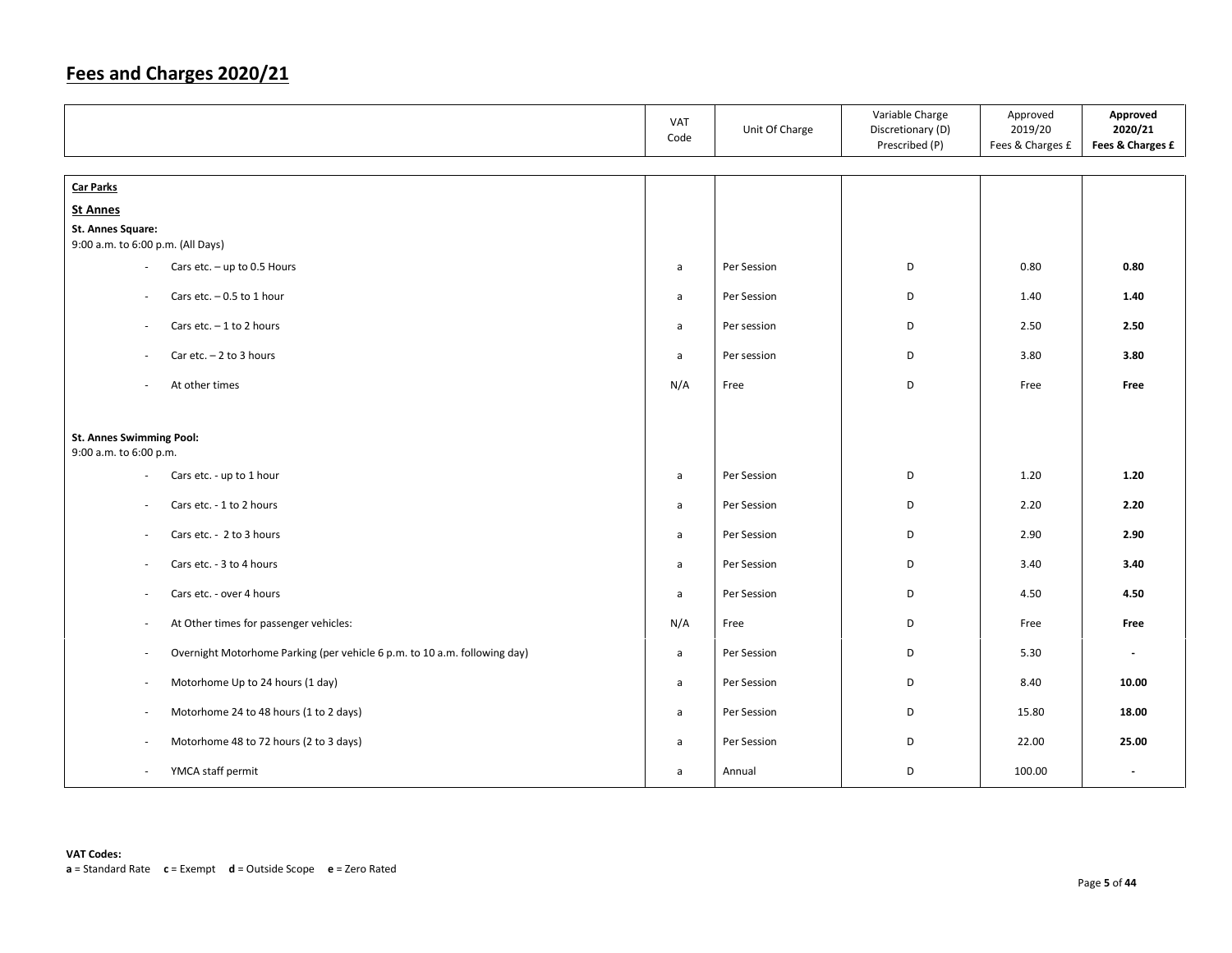|                                                                                     | VAT<br>Code  | Unit Of Charge | Variable Charge<br>Discretionary (D)<br>Prescribed (P) | Approved<br>2019/20<br>Fees & Charges £ | Approved<br>2020/21<br>Fees & Charges £ |
|-------------------------------------------------------------------------------------|--------------|----------------|--------------------------------------------------------|-----------------------------------------|-----------------------------------------|
| <b>Wood Street:</b>                                                                 |              |                |                                                        |                                         |                                         |
| 9:00 a.m. to 6:00 p.m. (All Days)                                                   |              |                |                                                        |                                         |                                         |
| Cars etc. -up to 0.5 hour<br>$\sim$                                                 | $\mathsf{a}$ | Per Session    | D                                                      | 0.80                                    | 0.80                                    |
| Cars etc. - 0.5 to 1 hour<br>$\sim$                                                 | $\mathsf{a}$ | Per Session    | D                                                      | 1.40                                    | 1.40                                    |
| Cars etc. $-1$ to 2 hours<br>$\overline{\phantom{a}}$                               | a            | Per Session    | D                                                      | 2.50                                    | 2.50                                    |
| Cars etc. $-2$ to 3 hours<br>$\sim$                                                 | $\mathsf{a}$ | Per Session    | D                                                      | 3.80                                    | 3.80                                    |
| At Other times                                                                      | N/A          | Free           | D                                                      | Free                                    | Free                                    |
|                                                                                     |              |                |                                                        |                                         |                                         |
| North Beach:<br>9:00 a.m. to 6 p.m. (All Days)                                      |              |                |                                                        |                                         |                                         |
| Cars etc. - up to 1 hour<br>$\overline{\phantom{a}}$                                | $\mathsf{a}$ | Per Session    | D                                                      | 0.90                                    | 0.90                                    |
| Cars etc. - 1 to 2 hours<br>$\sim$                                                  | $\mathsf{a}$ | Per Session    | D                                                      | 1.50                                    | 1.50                                    |
| Cars etc.- 2 to 4 hours<br>$\overline{\phantom{a}}$                                 | a            | Per Session    | D                                                      | 2.30                                    | 2.30                                    |
| Cars etc.- Over 4 hours<br>$\sim$                                                   | $\mathsf{a}$ | Per Session    | D                                                      | 4.00                                    | 4.00                                    |
| At other times for passenger vehicles<br>$\sim$                                     | N/A          | Free           | D                                                      | Free                                    | Free                                    |
| Overnight Motorhome Parking (per vehicle 6 p.m. to 10 a.m. following day)<br>$\sim$ | $\mathsf{a}$ | Per Session    | D                                                      | 4.00                                    | $\mathbb{Z}^+$                          |
| Motorhome Up to 24 hours (1 day)<br>$\overline{\phantom{a}}$                        | $\mathsf{a}$ | Per Session    | D                                                      | 7.00                                    | 7.00                                    |
| Motorhome 24 to 48 hours (1 to 2 days)<br>$\sim$                                    | $\mathsf{a}$ | Per Session    | D                                                      | 14.00                                   | 14.00                                   |
| Motorhome 48 to 72 hours (2 to 3 days)<br>$\sim$                                    | $\mathsf{a}$ | Per Session    | D                                                      | 20.00                                   | 20.00                                   |
|                                                                                     |              |                |                                                        |                                         |                                         |
| <b>St. Albans Road</b>                                                              | N/A          | Free           | D                                                      | Free                                    | Free                                    |
|                                                                                     |              |                |                                                        |                                         |                                         |
|                                                                                     |              |                |                                                        |                                         |                                         |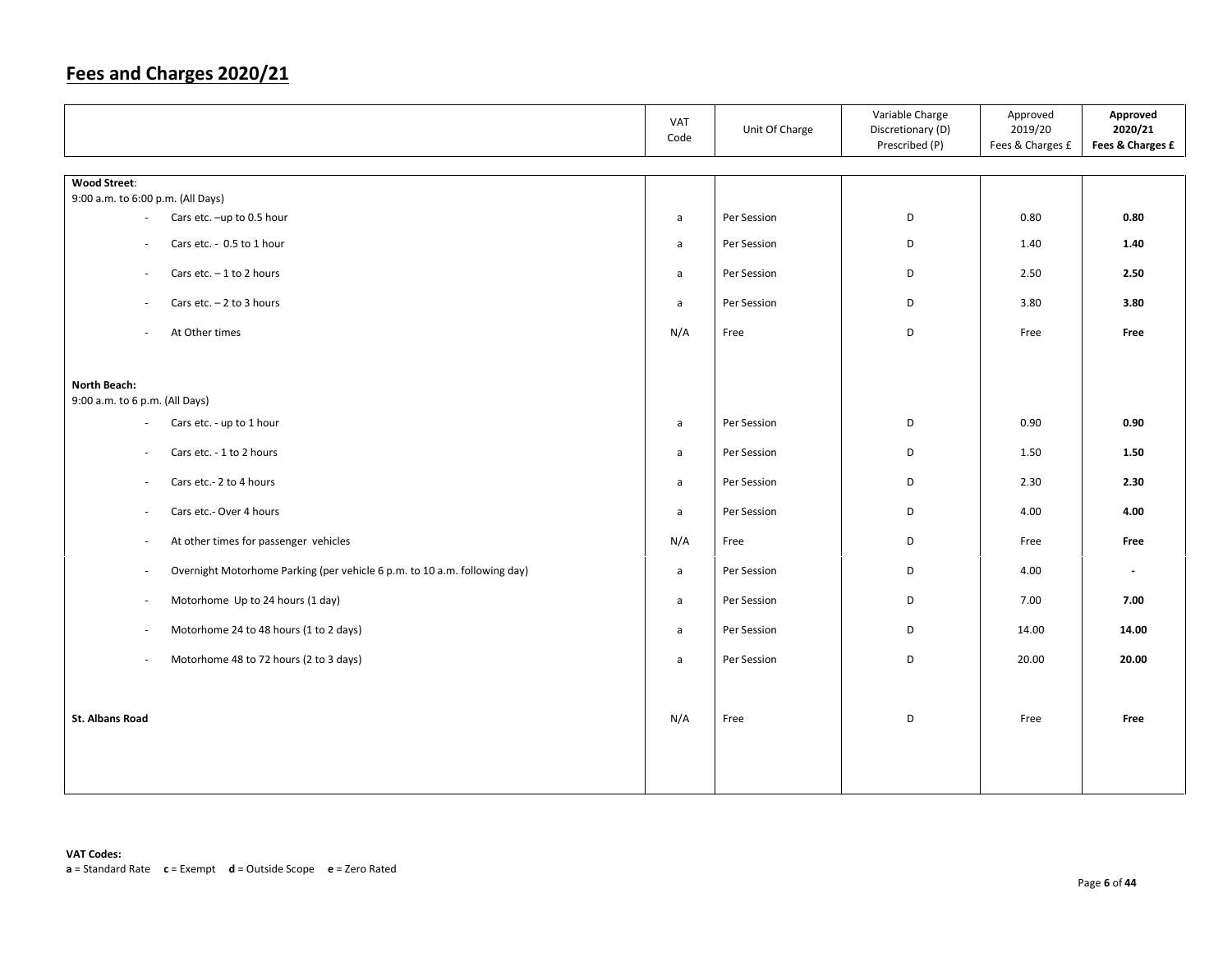|                                                      | VAT<br>Code  | Unit Of Charge | Variable Charge<br>Discretionary (D)<br>Prescribed (P) | Approved<br>2019/20<br>Fees & Charges £ | Approved<br>2020/21<br>Fees & Charges £ |
|------------------------------------------------------|--------------|----------------|--------------------------------------------------------|-----------------------------------------|-----------------------------------------|
|                                                      |              |                |                                                        |                                         |                                         |
| <b>North Promenade:</b><br>9:00 a.m. to 6:00 p.m.    |              |                |                                                        |                                         |                                         |
| Cars etc. - up to 1 hour<br>$\sim$                   | $\mathsf{a}$ | Per Session    | D                                                      | 1.20                                    | 1.20                                    |
| Cars etc. - 1 to 2 hours<br>$\sim$                   | a            | Per Session    | D                                                      | 2.20                                    | 2.20                                    |
| Cars etc.- 2 to 3 hours<br>$\overline{\phantom{a}}$  | $\mathsf{a}$ | Per Session    | D                                                      | 2.90                                    | 2.90                                    |
| Cars etc.- 3 to 4 hours<br>$\overline{\phantom{a}}$  | a            | Per Session    | D                                                      | 3.40                                    | 3.40                                    |
| Cars etc.- Over 4 hours<br>$\sim$                    | a            | Per Session    | D                                                      | 4.50                                    | 4.50                                    |
| At other times<br>$\sim$                             | N/A          | Free           | D                                                      | Free                                    | Free                                    |
| <b>Fairhaven Road:</b>                               |              |                |                                                        |                                         |                                         |
| 9:00 a.m. to 6:00 p.m. (All Days)                    |              |                |                                                        |                                         |                                         |
| Cars etc. - up to 1 hour<br>$\sim$                   | $\mathsf{a}$ | Per Session    | D                                                      | 1.20                                    | 1.20                                    |
| Cars etc. - 1 to 2 hours<br>$\sim$                   | $\mathsf{a}$ | Per Session    | D                                                      | 2.20                                    | 2.20                                    |
| Cars etc.- 2 to 3 hours<br>$\sim$                    | a            | Per Session    | D                                                      | 2.90                                    | 2.90                                    |
| Cars etc.- 3 to 4 hours<br>$\overline{\phantom{a}}$  | a            | Per Session    | D                                                      | 3.40                                    | 3.40                                    |
| Cars etc.- Over 4 hours<br>$\sim$                    | $\mathsf{a}$ | Per Session    | D                                                      | 4.50                                    | 4.50                                    |
| At other times<br>$\sim$                             | N/A          | Free           | D                                                      | Free                                    | Free                                    |
| Coaches<br>$\omega$                                  | $\mathsf{a}$ | Per day        | D                                                      | Free                                    | 5.00                                    |
|                                                      |              |                |                                                        |                                         |                                         |
| <b>Fairhaven</b>                                     |              |                |                                                        |                                         |                                         |
| St. Pauls Avenue:                                    |              |                |                                                        |                                         |                                         |
| 9:00 a.m. to 6:00 p.m. (All Days)                    |              |                |                                                        |                                         |                                         |
| Cars etc. - up to 1 hour<br>$\sim$                   | $\mathsf{a}$ | Per Session    | D                                                      | 1.20                                    | 1.20                                    |
| Cars etc. - 1 to 2 hours<br>$\overline{\phantom{a}}$ | a            | Per Session    | D                                                      | 2.20                                    | 2.20                                    |
| Cars etc.- 2 to 3 hours<br>$\sim$                    | a            | Per Session    | D                                                      | 2.90                                    | 2.90                                    |
|                                                      |              |                |                                                        |                                         |                                         |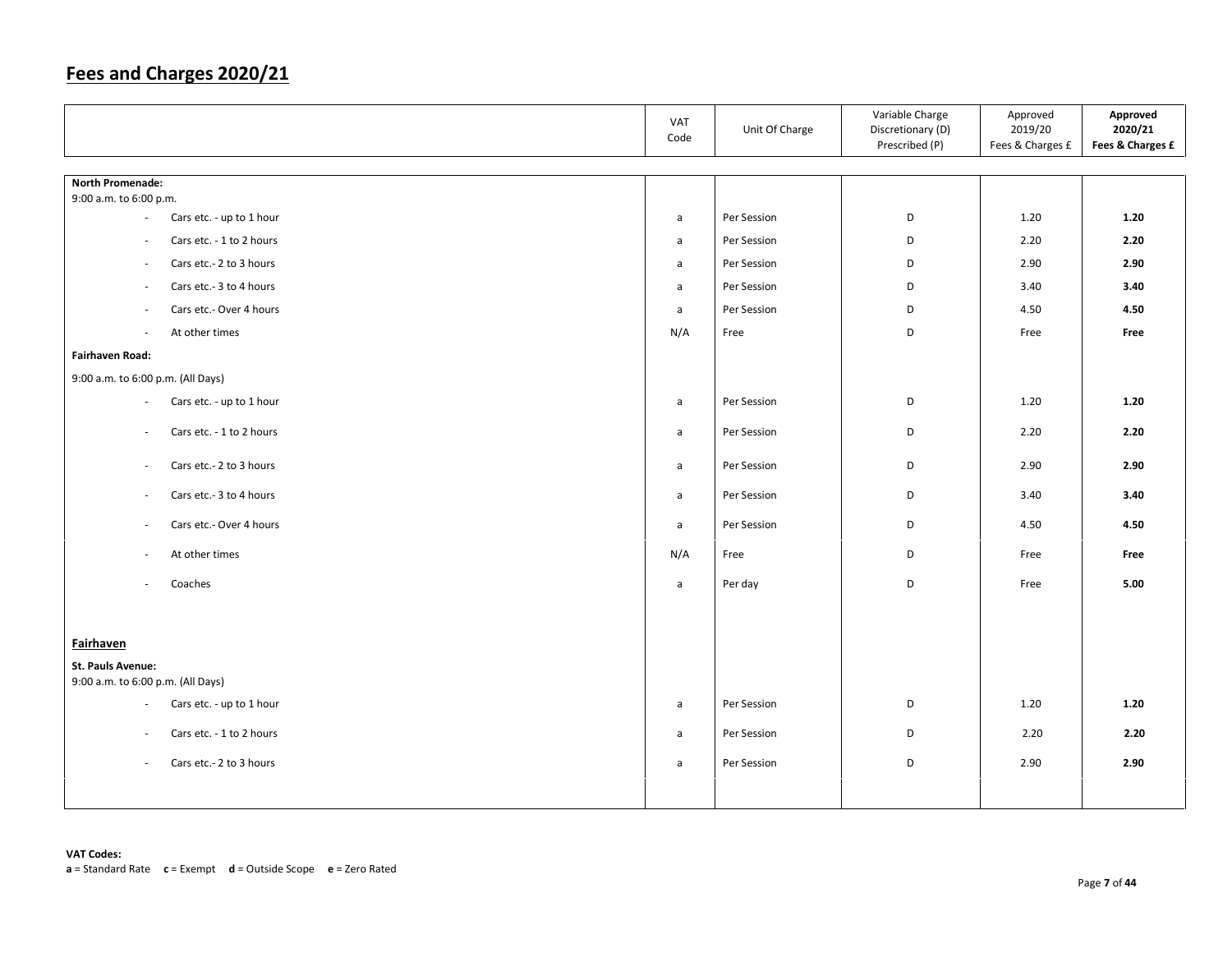|                                                                                             | VAT<br>Code  | Unit Of Charge | Variable Charge<br>Discretionary (D)<br>Prescribed (P) | Approved<br>2019/20<br>Fees & Charges £ | Approved<br>2020/21<br>Fees & Charges £ |
|---------------------------------------------------------------------------------------------|--------------|----------------|--------------------------------------------------------|-----------------------------------------|-----------------------------------------|
| St. Pauls Avenue continued:                                                                 |              |                |                                                        |                                         |                                         |
| Cars etc.- 3 to 4 hours<br>$\sim$                                                           | a            | Per Session    | D                                                      | 3.40                                    | 3.40                                    |
| Cars etc.- Over 4 hours<br>÷,                                                               | $\mathsf{a}$ | Per Session    | D                                                      | 4.50                                    | 4.50                                    |
| At other times<br>$\sim$                                                                    | N/A          | Free           | D                                                      | Free                                    | Free                                    |
| <b>Fairhaven Lake</b>                                                                       | N/A          | Free           | D                                                      | Free                                    | Free                                    |
| <b>Stanner Bank:</b>                                                                        |              |                |                                                        |                                         |                                         |
| 9:00 a.m. to 6:00 p.m. (All Days)                                                           |              |                |                                                        |                                         |                                         |
| Cars etc. - up to 0.5 hour<br>$\overline{\phantom{a}}$                                      | $\mathsf{a}$ | Per Session    | D                                                      | $\overline{\phantom{a}}$                | 0.60                                    |
| Cars etc. - 0.5 to 1 hour<br>$\overline{\phantom{a}}$                                       | a            | Per Session    | D                                                      | 1.20                                    | 1.20                                    |
| Cars etc. - 1 to 2 hours<br>$\sim$                                                          | $\mathsf{a}$ | Per Session    | D                                                      | 2.20                                    | 2.20                                    |
| Cars etc.- 2 to 3 hours<br>$\sim$                                                           | $\mathsf{a}$ | Per Session    | D                                                      | 2.90                                    | 2.90                                    |
| Cars etc.- 3 to 4 hours<br>$\overline{\phantom{a}}$                                         | a            | Per Session    | D                                                      | 3.40                                    | 3.40                                    |
| Cars etc.- Over 4 hour<br>$\sim$                                                            | a            | Per Session    | D                                                      | 4.50                                    | 4.50                                    |
| At other times<br>$\sim$                                                                    | N/A          | Free           | D                                                      | Free                                    | Free                                    |
| <b>Business Permit</b><br>$\bar{a}$                                                         | $\mathsf{a}$ | Annual         | D                                                      | 100.00                                  | $\sim$                                  |
| Lost ticket/vehicle release charge<br>$\sim$                                                | a            | Per Session    | D                                                      | $\sim$                                  | 4.50                                    |
| Lytham                                                                                      |              |                |                                                        |                                         |                                         |
| <b>Pleasant Street:</b>                                                                     |              |                |                                                        |                                         |                                         |
| 9:00 a.m. to 6:00 p.m. (All Days)<br>Cars etc. - up to 0.5 hour<br>$\overline{\phantom{a}}$ | $\mathsf{a}$ | Per Session    | D                                                      | 0.80                                    | 0.80                                    |
|                                                                                             |              |                |                                                        |                                         |                                         |
| Cars etc. - 0.5 to 1 hour<br>$\overline{\phantom{a}}$                                       | $\mathsf{a}$ | Per Session    | D                                                      | 1.40                                    | 1.40                                    |
| Cars etc. - 1 to 2 hours<br>$\sim$                                                          | $\mathsf{a}$ | Per Session    | D                                                      | 2.50                                    | 2.50                                    |
| Cars etc.- 2 to 3 hours<br>$\overline{\phantom{a}}$                                         | a            | Per Session    | D                                                      | 3.80                                    | 3.80                                    |
| Cars etc.- 3 to 5 hours<br>$\overline{\phantom{a}}$                                         | a            | Per Session    | D                                                      | 6.30                                    | 6.30                                    |
|                                                                                             |              |                |                                                        |                                         |                                         |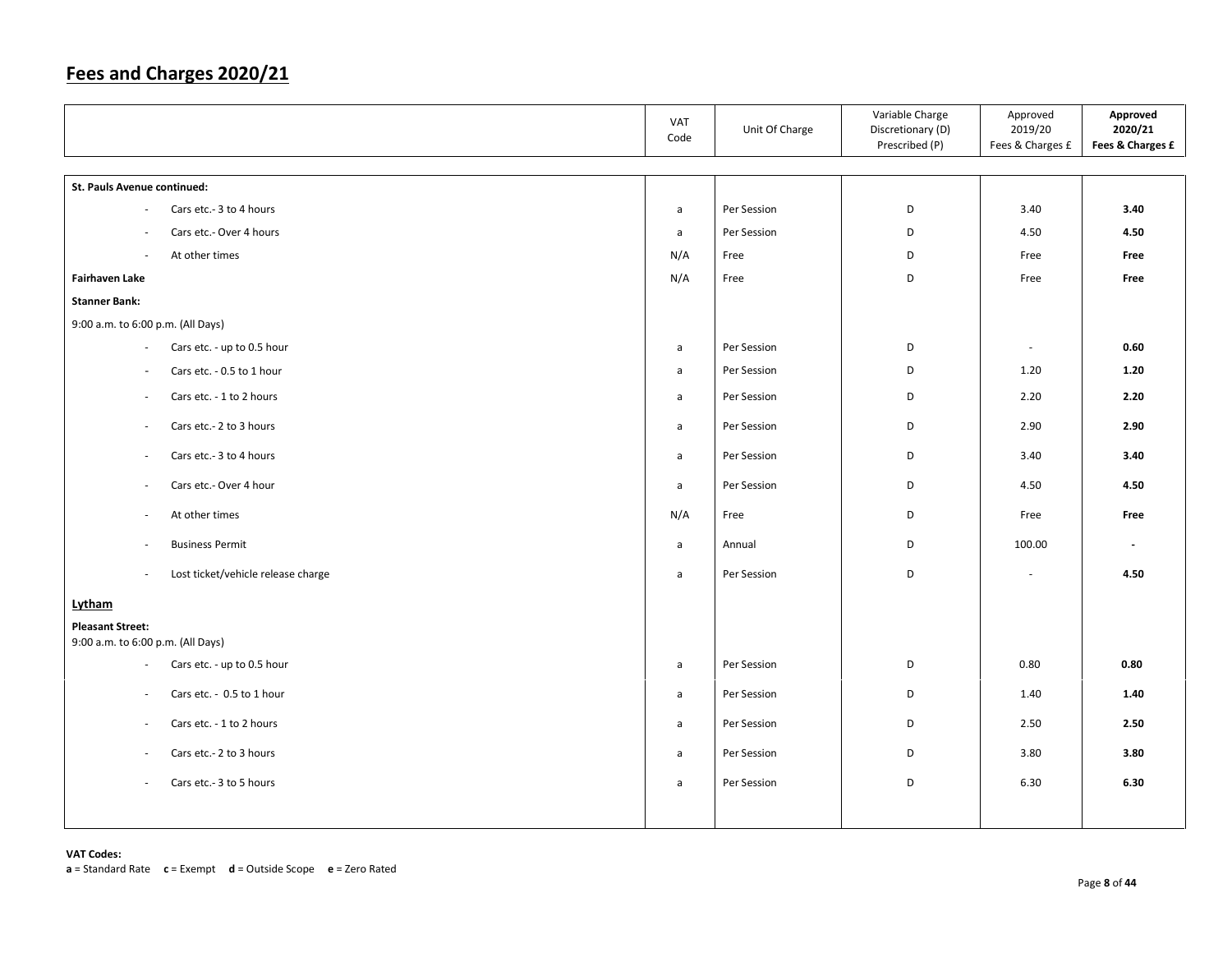|  | <b>VAT</b><br>Code | Unit Of Charge | Variable Charge<br>Discretionary (D)<br>Prescribed (P) | Approved<br>2019/20<br>Fees & Charges £ | Approved<br>2020/21<br>Fees & Charges £ |
|--|--------------------|----------------|--------------------------------------------------------|-----------------------------------------|-----------------------------------------|
|--|--------------------|----------------|--------------------------------------------------------|-----------------------------------------|-----------------------------------------|

| <b>Pleasant Street continued:</b> |                                                 |              |             |   |        |        |
|-----------------------------------|-------------------------------------------------|--------------|-------------|---|--------|--------|
| $\omega$                          | Cars etc.- 5 to 7 hours                         | a            | Per Session | D | 8.40   | 8.40   |
| $\overline{\phantom{a}}$          | Cars etc. $-7-9$ hours                          | a            | Per Session | D | 10.50  | 10.50  |
| $\overline{\phantom{a}}$          | At other times                                  | N/A          | Free        | D | Free   | Free   |
| $\sim$                            | <b>Business Permit</b>                          | a            | Annual      | D | 335.00 | 350.00 |
| $\sim$                            | <b>Resident Permit</b>                          | $\mathsf{a}$ | Annual      | D | 285.00 | 300.00 |
| $\sim$                            | North Clifton Street Restricted permit (1995)   | a            | Annual      | D | 20.00  | 25.00  |
| <b>Lytham Station:</b>            |                                                 |              |             |   |        |        |
| 9:00 a.m. to 6:00 p.m. (All Days) |                                                 |              |             |   |        |        |
| $\blacksquare$                    | Cars etc. - up to 1 hour                        | a            | Per Session | D | 0.90   | 0.90   |
| $\sim$                            | Cars etc. - 1 to 2 hours                        | a            | Per Session | D | 1.50   | 1.50   |
| $\overline{\phantom{a}}$          | Cars etc.- 2 to 4 hours                         | a            | Per Session | D | 2.30   | 2.30   |
| $\overline{\phantom{a}}$          | Cars etc.- Over 4 hours up to 6 p.m.            | a            | Per Session | D | 2.90   | 2.90   |
| $\sim$                            | At other times                                  | N/A          | Free        | D | Free   | Free   |
| $\overline{\phantom{a}}$          | Cars etc. $-1$ to 2 days                        | a            | Per Session | D | 5.30   | 5.30   |
| $\overline{\phantom{a}}$          | Cars etc. $-2$ to 3 days                        | a            | Per Session | D | 7.90   | 7.90   |
| $\overline{\phantom{a}}$          | Cars etc. $-3$ to 4 days                        | $\mathsf{a}$ | Per Session | D | 10.50  | 10.50  |
| $\overline{\phantom{a}}$          | Cars etc. $-5$ to 7 days                        | a            | Per Session | D | 12.60  | 12.60  |
| $\sim$                            | Annual Permits (All)                            | a            | Annual      | D | 160.00 | 170.00 |
|                                   | Lytham Green (Bath Street & Dicconson Terrace): |              |             |   |        |        |
| 9:00 a.m. to 6:00 p.m. (All Days) |                                                 |              |             |   |        |        |
| $\sim$                            | Cars etc. - up to 1 hour                        | a            | Per Session | D | 1.20   | 1.20   |
| $\overline{\phantom{a}}$          | Cars etc. - 1 to 2 hours                        | a            | Per Session | D | 2.20   | 2.20   |
| $\sim$                            | Cars etc.- 2 to 3 hours                         | a            | Per Session | D | 2.90   | 2.90   |
|                                   |                                                 |              |             |   |        |        |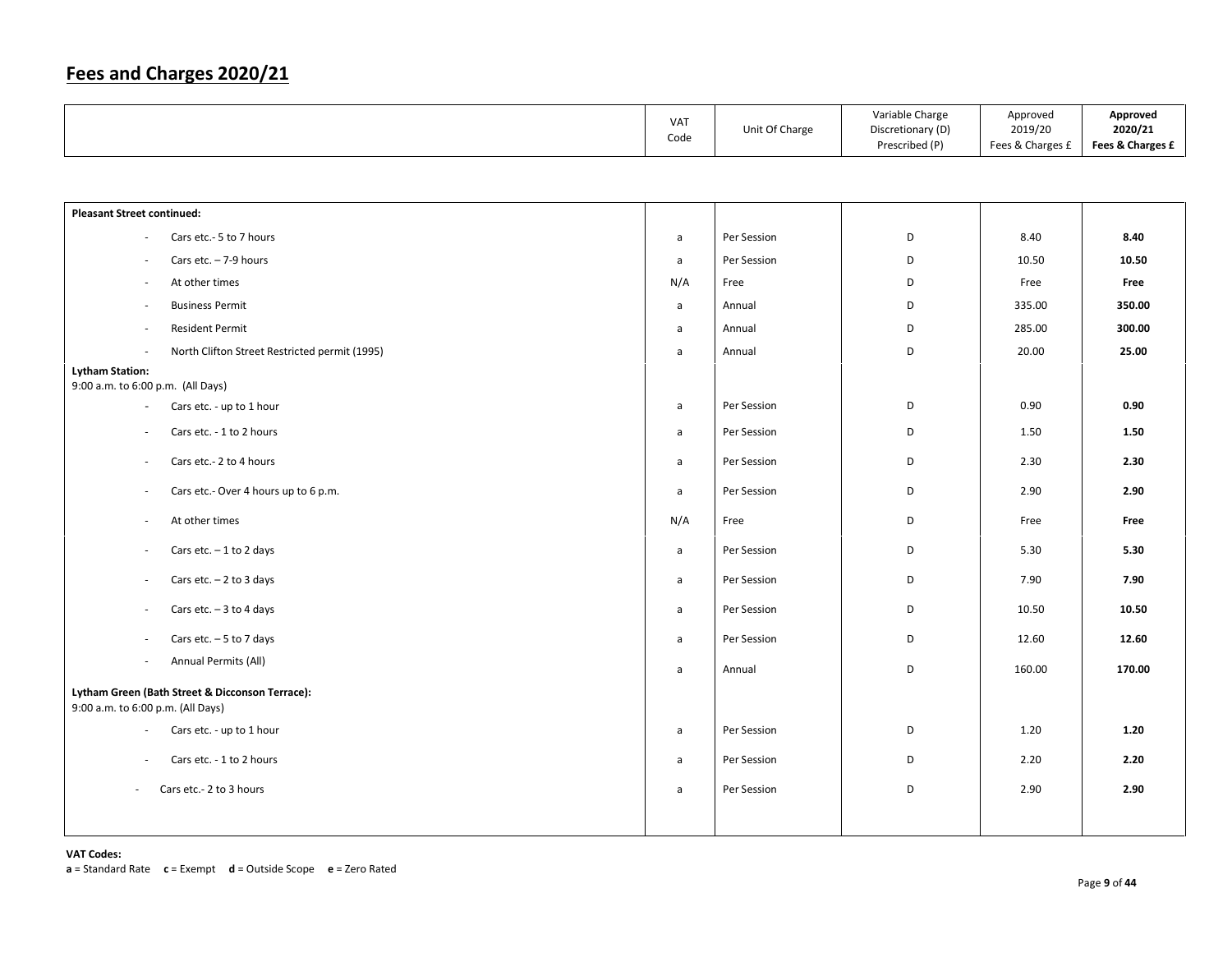|                                                          | <b>VAT</b><br>Code | Unit Of Charge | Variable Charge<br>Discretionary (D)<br>Prescribed (P) | Approved<br>2019/20<br>Fees & Charges £ | Approved<br>2020/21<br>Fees & Charges £ |
|----------------------------------------------------------|--------------------|----------------|--------------------------------------------------------|-----------------------------------------|-----------------------------------------|
| Lytham Green (Bath Street & Dicconson Terrace) continued |                    |                |                                                        |                                         |                                         |
| Cars etc.- 3 to 4 hours                                  | a                  | Per Session    | D                                                      | 3.40                                    | 3.40                                    |
| Cars etc.- Over 4 hours                                  | $\mathsf{a}$       | Per Session    | D                                                      | 4.50                                    | 4.50                                    |
| At other times                                           | N/A                | Free           | D                                                      | Free                                    | Free                                    |
|                                                          |                    |                |                                                        |                                         |                                         |
| <b>Administrative Buildings</b>                          |                    |                |                                                        |                                         |                                         |
| Town Hall, St.Annes:                                     |                    |                |                                                        |                                         |                                         |
| 9:00 a.m. to 6:00 p.m. (Sat - Sun and Bank holidays)     |                    |                |                                                        |                                         |                                         |
| Cars etc. $-$ up to 1 hour<br>$\overline{\phantom{a}}$   | $\mathsf{a}$       | Per Session    | D                                                      | 1.20                                    | 1.20                                    |
| Cars etc. $-1$ to 2 hours<br>$\overline{\phantom{a}}$    | a                  | Per Session    | D                                                      | 2.20                                    | 2.20                                    |
| Cars etc. $-2$ to 3 hours<br>$\overline{\phantom{a}}$    | a                  | Per Session    | D                                                      | 2.90                                    | 2.90                                    |
| Cars etc. $-3$ to 4 hours<br>$\overline{\phantom{a}}$    | a                  | Per Session    | D                                                      | 3.40                                    | 3.40                                    |
| Cars etc. - Over 4 hours<br>$\overline{\phantom{a}}$     | $\mathsf{a}$       | Per Session    | D                                                      | 4.50                                    | 4.50                                    |
| At other times<br>$\sim$                                 | N/A                | Free           | D                                                      | Free                                    | Free                                    |
| <b>Public Offices, St.Annes:</b>                         |                    |                |                                                        |                                         |                                         |
| 9:00 a.m. to 6:00 p.m. (All days)                        |                    |                |                                                        |                                         |                                         |
| Cars etc. - up to 1 hour<br>$\omega$                     | $\mathsf{a}$       | Per Session    | D                                                      | 1.20                                    | 1.20                                    |
| Cars etc. $-1$ to 2 hours<br>$\overline{\phantom{a}}$    | a                  | Per Session    | D                                                      | 2.20                                    | 2.20                                    |
| Cars etc. $-2$ to 3 hours<br>$\overline{\phantom{a}}$    | a                  | Per Session    | D                                                      | 2.90                                    | 2.90                                    |
| Cars etc. $-3$ to 4 hours<br>$\overline{\phantom{a}}$    | a                  | Per Session    | D                                                      | 3.40                                    | 3.40                                    |
| Cars etc. - Over 4 hours<br>$\overline{\phantom{a}}$     | a                  | Per Session    | D                                                      | 4.50                                    | 4.50                                    |
| At other times<br>$\overline{\phantom{a}}$               | N/A                | Free           | D                                                      | Free                                    | Free                                    |
|                                                          |                    |                |                                                        |                                         |                                         |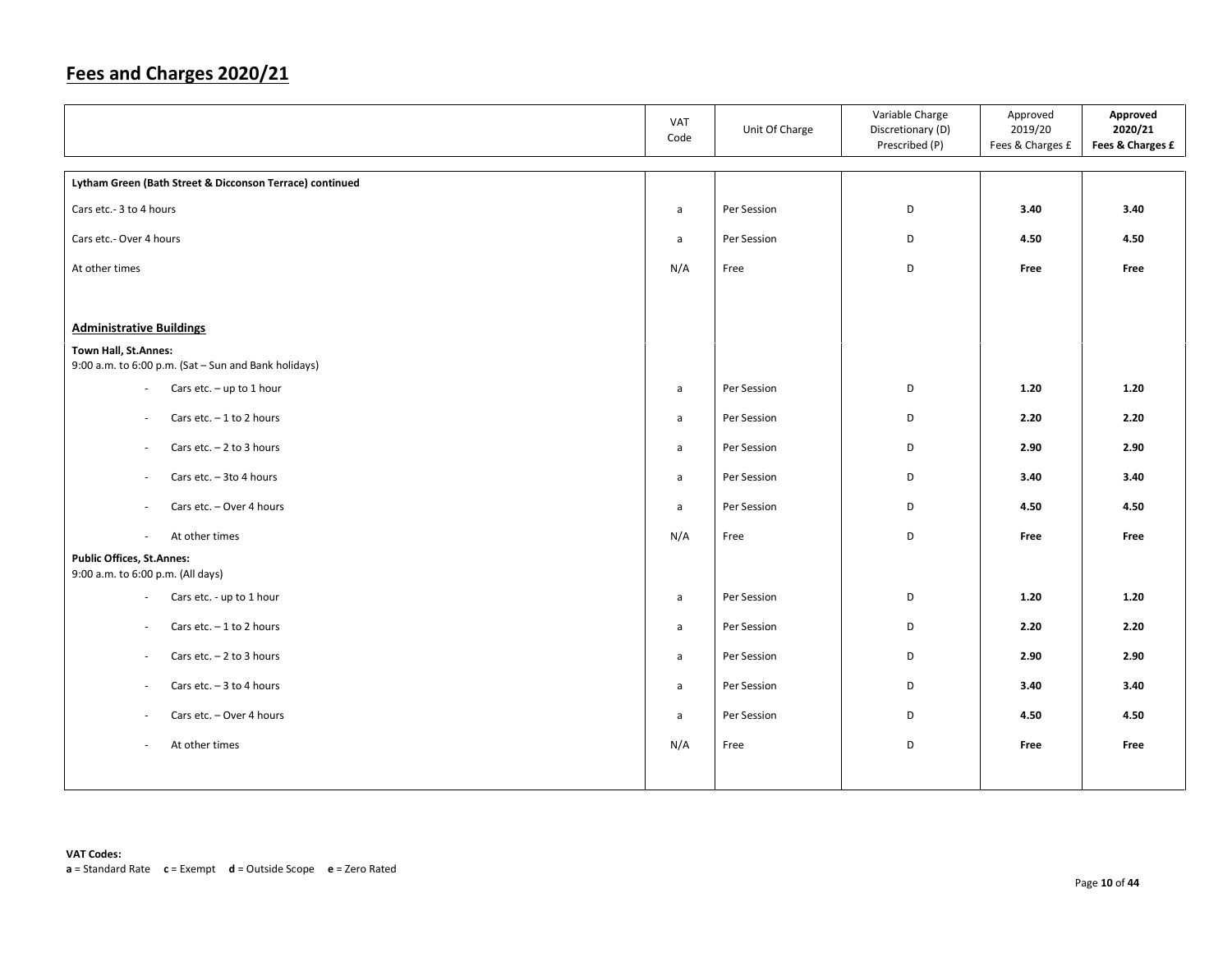|                                                                                                                                                                                                                                                                                                                                                                                                                                                                                    | VAT<br>Code  | Unit Of Charge    | Variable Charge<br>Discretionary (D)<br>Prescribed (P) | Approved<br>2019/20<br>Fees & Charges £ | Approved<br>2020/21<br>Fees & Charges £ |
|------------------------------------------------------------------------------------------------------------------------------------------------------------------------------------------------------------------------------------------------------------------------------------------------------------------------------------------------------------------------------------------------------------------------------------------------------------------------------------|--------------|-------------------|--------------------------------------------------------|-----------------------------------------|-----------------------------------------|
| General                                                                                                                                                                                                                                                                                                                                                                                                                                                                            |              |                   |                                                        |                                         |                                         |
| Fylde Resident's Permit Scheme - Restricted to certain car parks                                                                                                                                                                                                                                                                                                                                                                                                                   | a            | Annual            | D                                                      | 25.00                                   | 25.00                                   |
| Long Stay Business Permit                                                                                                                                                                                                                                                                                                                                                                                                                                                          | $\mathsf{a}$ | Annual            | D                                                      | $\overline{\phantom{a}}$                | 110.00                                  |
| Horse Box Permit (North Beach and Fairhaven Road)                                                                                                                                                                                                                                                                                                                                                                                                                                  | a            | Annual            | D                                                      | 15.00                                   | 15.00                                   |
| Any Permit Replacement                                                                                                                                                                                                                                                                                                                                                                                                                                                             | a            | As Required       | D                                                      | 15.00                                   | 15.00                                   |
| Parking Dispensation                                                                                                                                                                                                                                                                                                                                                                                                                                                               | a            | Per Agreed Period | D                                                      | As Negotiated<br>Max £16/day            | <b>As Negotiated</b><br>Max £16/day     |
| Penalty Charge Notices (PCNs)                                                                                                                                                                                                                                                                                                                                                                                                                                                      |              |                   |                                                        |                                         |                                         |
| PCNs are issued for a variety of contraventions. Contraventions are divided into less serious (Lower Rate)<br>and more serious (Higher Rate) with amounts set by Central Government. A full list of the various<br>contraventions and whether they are lower or higher rate can be viewed at www.patrol-<br>uk.info/contravention-codes-list. This list is subject to minor periodic variation. Only Off Street Parking<br>(Car Parks) contravention codes apply to Fylde Council. |              |                   |                                                        |                                         |                                         |
| Lower Rate PCN                                                                                                                                                                                                                                                                                                                                                                                                                                                                     | $\mathsf{d}$ | Per Offence       | P                                                      | 50.00<br>(14 day discount<br>25.00)     | 50.00<br>(14 day discount<br>25.00)     |
| Higher Rate PCN<br>$\overline{\phantom{a}}$                                                                                                                                                                                                                                                                                                                                                                                                                                        | d            | Per Offence       | P                                                      | 70.00<br>(14 day discount<br>35.00)     | 70.00<br>(14 day discount<br>35.00)     |
| Additional Charge to PCN if Charge Certificate Issued                                                                                                                                                                                                                                                                                                                                                                                                                              | d            | Per Offence       | P                                                      | 50% of PCN                              | 50% of PCN                              |
| Additional Charge to PCN if registered with court as debt                                                                                                                                                                                                                                                                                                                                                                                                                          | d            | Per Offence       | P                                                      | 8.00                                    | 8.00                                    |
|                                                                                                                                                                                                                                                                                                                                                                                                                                                                                    |              |                   |                                                        |                                         |                                         |
|                                                                                                                                                                                                                                                                                                                                                                                                                                                                                    |              |                   |                                                        |                                         |                                         |
|                                                                                                                                                                                                                                                                                                                                                                                                                                                                                    |              |                   |                                                        |                                         |                                         |
|                                                                                                                                                                                                                                                                                                                                                                                                                                                                                    |              |                   |                                                        |                                         |                                         |
|                                                                                                                                                                                                                                                                                                                                                                                                                                                                                    |              |                   |                                                        |                                         |                                         |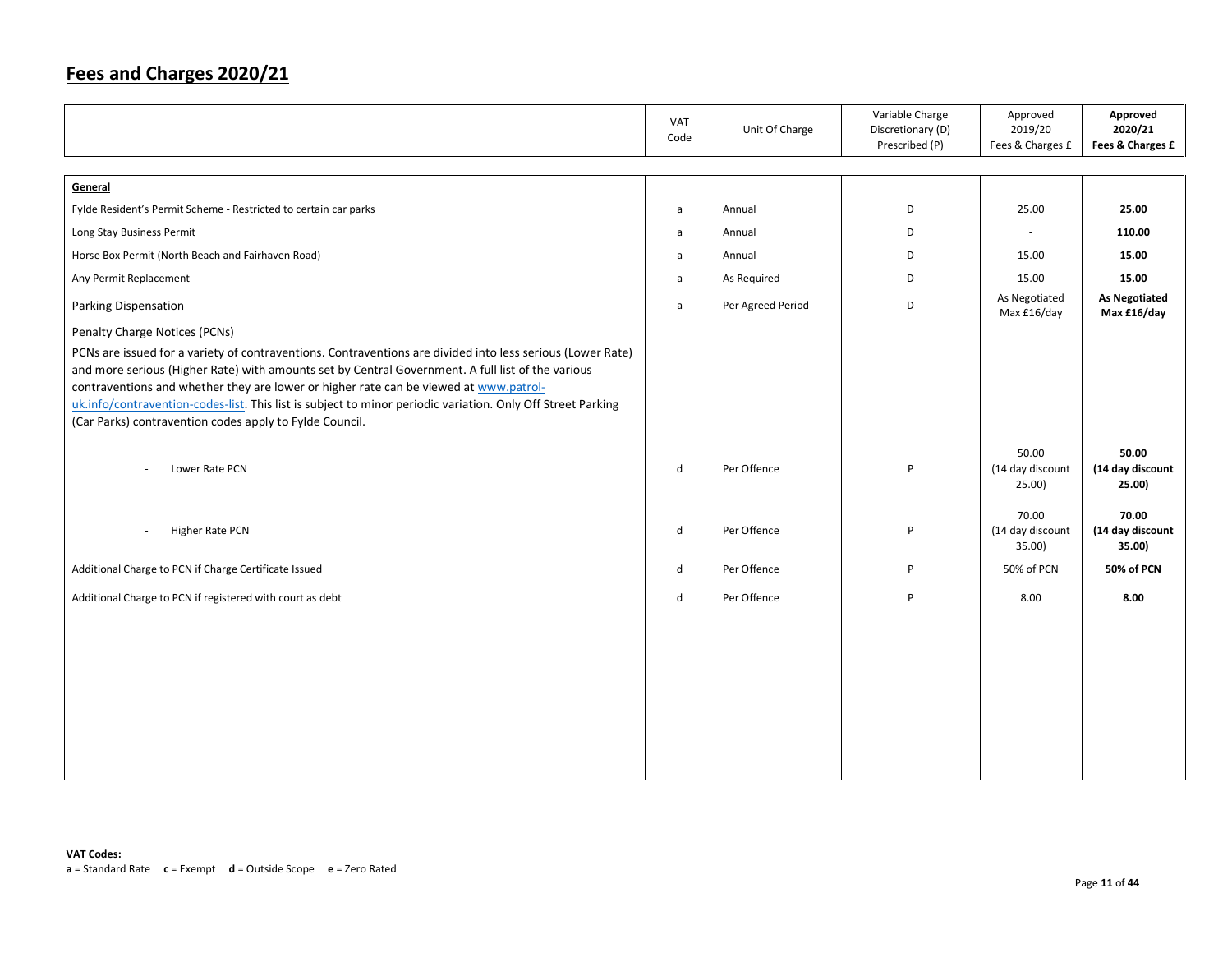|                                                                                                                                                     | <b>VAT</b><br>Code | Unit Of Charge | Variable Charge<br>Discretionary (D)<br>Prescribed (P) | Approved<br>2019/20<br>Fees & Charges £ | Approved<br>2020/21<br>Fees & Charges £ |
|-----------------------------------------------------------------------------------------------------------------------------------------------------|--------------------|----------------|--------------------------------------------------------|-----------------------------------------|-----------------------------------------|
|                                                                                                                                                     |                    |                |                                                        |                                         |                                         |
| <b>PLANNING COMMITTEE</b>                                                                                                                           |                    |                |                                                        |                                         |                                         |
| <b>Planning</b>                                                                                                                                     |                    |                |                                                        |                                         |                                         |
| <b>Pre-application Advice:</b>                                                                                                                      |                    |                |                                                        |                                         |                                         |
| Large Scale Major Development                                                                                                                       | a                  | Per Enquiry    | D                                                      | 1,000.00                                | 1,000.00                                |
| Significant Major Development                                                                                                                       | a                  | Per Enquiry    | D                                                      | 750.00                                  | 750.00                                  |
| Small Scale Major Development                                                                                                                       | a                  | Per Enquiry    | D                                                      | 500.00                                  | 500.00                                  |
| Minor Development (A)                                                                                                                               | a                  | Per Enquiry    | D                                                      | 350.00                                  | 350.00                                  |
| Minor Development (B)                                                                                                                               | a                  | Per Enquiry    | D                                                      | 250.00                                  | 250.00                                  |
| <b>Householder Meeting</b>                                                                                                                          | a                  | Per Enquiry    | D                                                      | 100.00                                  | 100.00                                  |
| Householder Written Only                                                                                                                            | a                  | Per Enquiry    | D                                                      | 50.00                                   | 50.00                                   |
| (N.B the above charges relate to a revised scheme of charging introduced for 2016/17. Accordingly there are no<br>comparative charges for 2015/16). |                    |                |                                                        |                                         |                                         |

Custom and Self-Build Register **the custom and Self-Build Register distribution of the Custom and Self-Build Register the control of the custom and Self-Build Register the control of the control of the control of the contr** 

#### Printing Charges:

| A4 Documents including Decision Notes, Completion Certificates and Plans: |     |                 |                          |                     |
|---------------------------------------------------------------------------|-----|-----------------|--------------------------|---------------------|
|                                                                           |     |                 |                          |                     |
| Up to 14 Copies                                                           | N/A | Up to 14 Copies | N <sub>0</sub><br>Charge | <b>No</b><br>Charge |

 15 Copiess a 15 Copies D 2.00 **2.00** Further copies **but a perform that the copy controlled the copy of the copy of the copy of the copy of the copy of the copy of the copy of the copy of the copy of the copy of the copy of the copy of the copy of the copy of** 

A3 Documents including Plans:

 Up to 7 Copiess and the set of the set of the N/A Dup to 7 Copies (No Charge No Charge No Charge No Charge No Charge No Charge No Charge No Charge No Charge No Charge No Charge No Charge No Charge No Charge No Charge No Charge No Charge

8 Copies and the set of the set of the set of the set of the set of the set of the set of the set of the set of the set of the set of the set of the set of the set of the set of the set of the set of the set of the set of

| Further Copies | Dor<br>CODV |  | 25 D | 25p |
|----------------|-------------|--|------|-----|
|----------------|-------------|--|------|-----|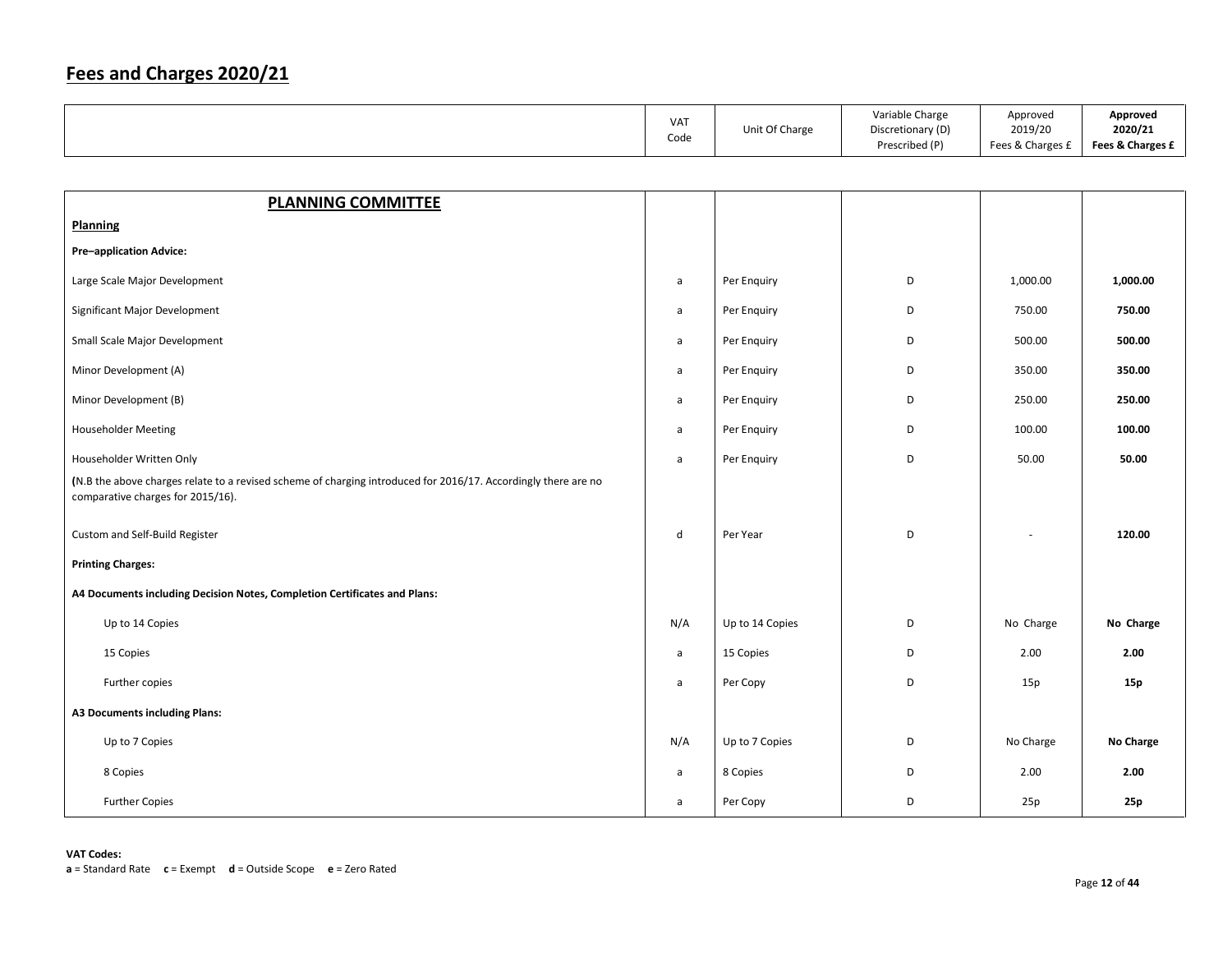|                                                                                                                                                                                                       | <b>VAT</b><br>Code | Unit Of Charge       | Variable Charge<br>Discretionary (D)<br>Prescribed (P) | Approved<br>2019/20<br>Fees & Charges £ | Approved<br>2020/21<br>Fees & Charges £ |
|-------------------------------------------------------------------------------------------------------------------------------------------------------------------------------------------------------|--------------------|----------------------|--------------------------------------------------------|-----------------------------------------|-----------------------------------------|
| A combination of the above shall be treated on the basis of 10p per copy for the A4 and 20p per copy for the A3.<br>When the trigger of £1.50 is reached in any combination charging should commence. |                    |                      |                                                        |                                         |                                         |
| A2 Plans:                                                                                                                                                                                             |                    |                      |                                                        |                                         |                                         |
| 1st Copy                                                                                                                                                                                              | a                  | 1st Copy             | D                                                      | 4.30                                    | 4.30                                    |
| <b>Additional Copies</b>                                                                                                                                                                              | a                  | Per Additional Copy  | D                                                      | 3.00                                    | 3.00                                    |
| A1 Plans:                                                                                                                                                                                             |                    |                      |                                                        |                                         |                                         |
| 1 <sup>st</sup> Copy                                                                                                                                                                                  | a                  | 1 <sup>st</sup> Copy | D                                                      | 8.50                                    | 8.50                                    |
| <b>Additional Copies</b>                                                                                                                                                                              | a                  | Per Additional Copy  | D                                                      | 5.75                                    | 5.75                                    |
| <b>Publications:</b>                                                                                                                                                                                  |                    |                      |                                                        |                                         |                                         |
| Adopted Fylde Borough Local Plan to 2032                                                                                                                                                              | e                  | Per document         | D                                                      | 75.00                                   | 75.00                                   |
| Fylde Borough Local Plan to 2032 Revised Preferred Option                                                                                                                                             | e                  | Per document         | D                                                      | 50.00                                   | 50.00                                   |
| Fylde Borough Local Plan As Altered 2005                                                                                                                                                              | e                  | Per document         | D                                                      | 46.00                                   | 46.00                                   |
| Postage                                                                                                                                                                                               | $\mathsf{C}$       | Per document         |                                                        | 3.00                                    | 3.00                                    |
| <b>Housing Land Availability</b>                                                                                                                                                                      | $\mathsf{e}$       | Per document         | D                                                      | 15.50                                   | 15.50                                   |
| Postage                                                                                                                                                                                               | $\mathsf{C}$       | Per document         |                                                        | 1.00                                    | 1.00                                    |
| 2002 Housing Needs Survey                                                                                                                                                                             | e                  | Per document         | D                                                      | 51.00                                   | 51.00                                   |
| Postage                                                                                                                                                                                               | $\mathsf{C}$       | Per document         |                                                        | 3.00                                    | 3.00                                    |
| House Extending Your Home                                                                                                                                                                             | $\mathsf{e}$       | Per document         | D                                                      | 30.00                                   | 30.00                                   |
| Postage                                                                                                                                                                                               | $\mathsf{c}$       | Per document         |                                                        | 0.60                                    | 0.60                                    |
| Strategic Housing Land Availability Assessment                                                                                                                                                        | e                  | Per document         | D                                                      | 3.30                                    | 3.30                                    |
| Postage                                                                                                                                                                                               | $\mathsf{C}$       | Per document         |                                                        | 0.50                                    | 0.50                                    |
|                                                                                                                                                                                                       |                    |                      |                                                        |                                         |                                         |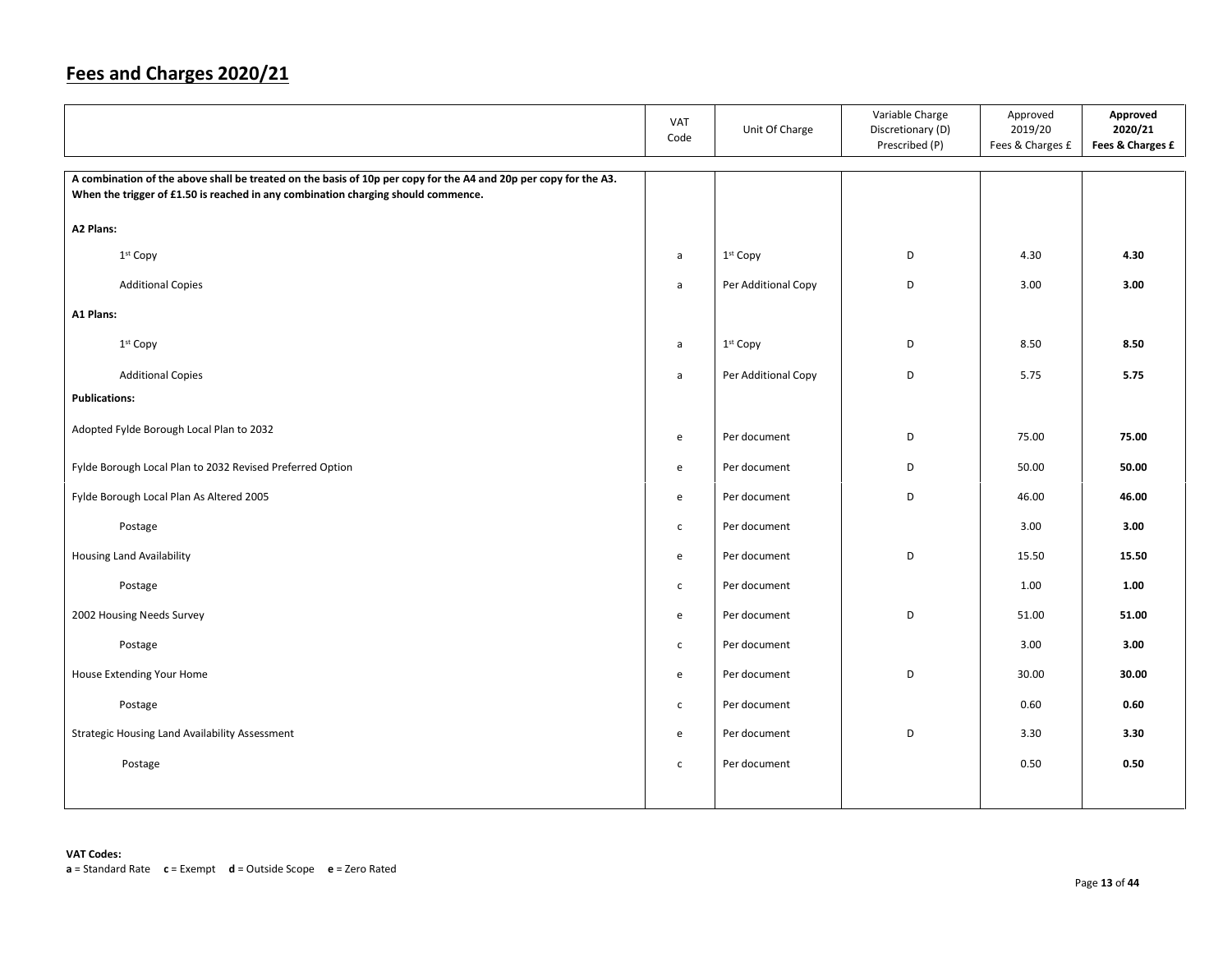|                                                                                                              | VAT<br>Code | Unit Of Charge | Variable Charge<br>Discretionary (D)<br>Prescribed (P) | Approved<br>2019/20<br>Fees & Charges £ | Approved<br>2020/21<br>Fees & Charges £ |
|--------------------------------------------------------------------------------------------------------------|-------------|----------------|--------------------------------------------------------|-----------------------------------------|-----------------------------------------|
|                                                                                                              |             |                |                                                        |                                         |                                         |
|                                                                                                              |             |                |                                                        |                                         |                                         |
| Land at Wesham Hospital                                                                                      | e           | Per document   | D                                                      | 2.20                                    | 2.20                                    |
| Postage                                                                                                      | e           | Per document   |                                                        | 0.50                                    | 0.50                                    |
| Land at Queensway                                                                                            | e           | Per document   | D                                                      | 2.20                                    | 2.20                                    |
| Postage                                                                                                      | e           | Per document   |                                                        | 0.50                                    | 0.50                                    |
| Queen Mary School                                                                                            | e           | Per document   | D                                                      | 5.50                                    | 5.50                                    |
| Postage                                                                                                      | e           | Per document   |                                                        | 0.50                                    | 0.50                                    |
| Windows Doors and Architectural Joinery                                                                      | e           | Per document   | D                                                      | 5.50                                    | 5.50                                    |
| Postage                                                                                                      | e           | Per document   |                                                        | 0.50                                    | 0.50                                    |
| Wimbourne Stables                                                                                            | e           | Per document   | D                                                      | 2.20                                    | 2.20                                    |
| Postage                                                                                                      | e           | Per document   |                                                        | 0.50                                    | 0.50                                    |
| Policy for Shop Front Design Guide                                                                           | e           | Per document   | D                                                      | 3.30                                    | 3.30                                    |
| Postage                                                                                                      | e           | Per document   |                                                        | 0.50                                    | 0.50                                    |
| 606 Clifton Drive North (Revised Development Brief)                                                          | e           | Per document   | D                                                      | 2.20                                    | 2.20                                    |
| Postage                                                                                                      | e           | Per document   |                                                        | 0.50                                    | 0.50                                    |
| Land at Weeton Road, Wesham                                                                                  | e           | Per document   | D                                                      | 2.20                                    | 2.20                                    |
| Postage                                                                                                      | e           | Per document   |                                                        | 0.50                                    | 0.50                                    |
| The Conversion of Fylde's Traditional Farm Buildings                                                         | e           | Per document   | D                                                      | 3.30                                    | 3.30                                    |
| Postage                                                                                                      | e           | Per document   |                                                        | 0.50                                    | 0.50                                    |
| Any document not included in the above list will be charged at the relevant charge per page as set out above |             |                |                                                        |                                         |                                         |
|                                                                                                              |             |                |                                                        |                                         |                                         |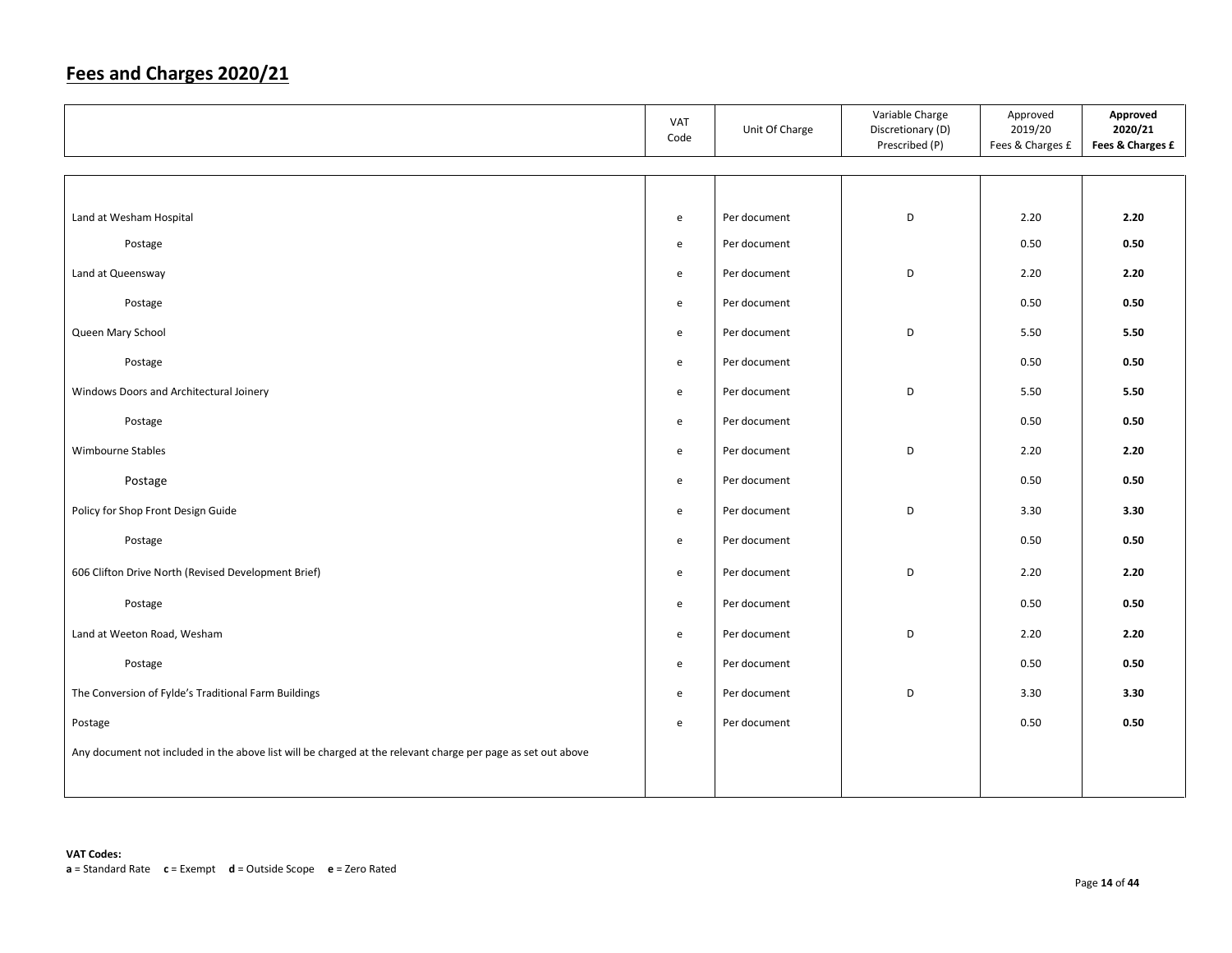|  | <b>VAT</b><br>Code | Unit Of Charge | Variable Charge<br>Discretionary (D)<br>Prescribed (P) | Approved<br>2019/20<br>Fees & Charges £ | Approved<br>2020/21<br>Fees & Charges £ |
|--|--------------------|----------------|--------------------------------------------------------|-----------------------------------------|-----------------------------------------|
|--|--------------------|----------------|--------------------------------------------------------|-----------------------------------------|-----------------------------------------|

| <b>Planning Fees</b>                                                                                               |   |                 |   |                |                |
|--------------------------------------------------------------------------------------------------------------------|---|-----------------|---|----------------|----------------|
| Planning fees are charged at the national rates which are established and set by the Government.                   |   |                 |   |                |                |
| https://new.fylde.gov.uk/resident/planning/planning-application-fees/                                              |   |                 |   |                |                |
| <b>Building Control</b>                                                                                            |   |                 |   |                |                |
| <b>Full Plans</b><br>Standard charge for erection or conversion of dwelling houses up to 300m2 and up to 3 storeys |   |                 |   |                |                |
| 1 dwelling                                                                                                         | a | Per application | D | 690.00         | 690.00         |
| 2 dwellings                                                                                                        | a | Per application | D | 930.00         | 930.00         |
| 3 dwellings                                                                                                        | a | Per application | D | 1,170.00       | 1,170.00       |
| 4 dwellings                                                                                                        | a | Per application | D | 1,410.00       | 1,410.00       |
| 5 dwellings                                                                                                        | a | Per application | D | 1,650.00       | 1,650.00       |
| Erection or conversion of 6 or more dwellings or flats                                                             | a | Per application | D | Negotiated fee | Negotiated fee |
| Erection of dwellings or flats where the total floor area exceeds 300m2                                            | a | Per application | D | Negotiated fee | Negotiated fee |
|                                                                                                                    |   |                 |   |                |                |
| Standard charges for extensions to existing dwellings                                                              |   |                 |   |                |                |
| Extension with floor area not exceeding 10m2                                                                       | a | Per application | D | 375.00         | 390.00         |
| Extension with floor area exceeding 10m2, but not exceeding 40m2                                                   | a | Per application | D | 475.00         | 500.00         |
| Extension with floor area exceeding 40m2, but not exceeding 80m2                                                   | a | Per application | D | 650.00         | 675.00         |
| Extension with floor area exceeding 80m2, but not exceeding 100m2                                                  | a | Per application | D | 800.00         | 825.00         |
|                                                                                                                    |   |                 |   |                |                |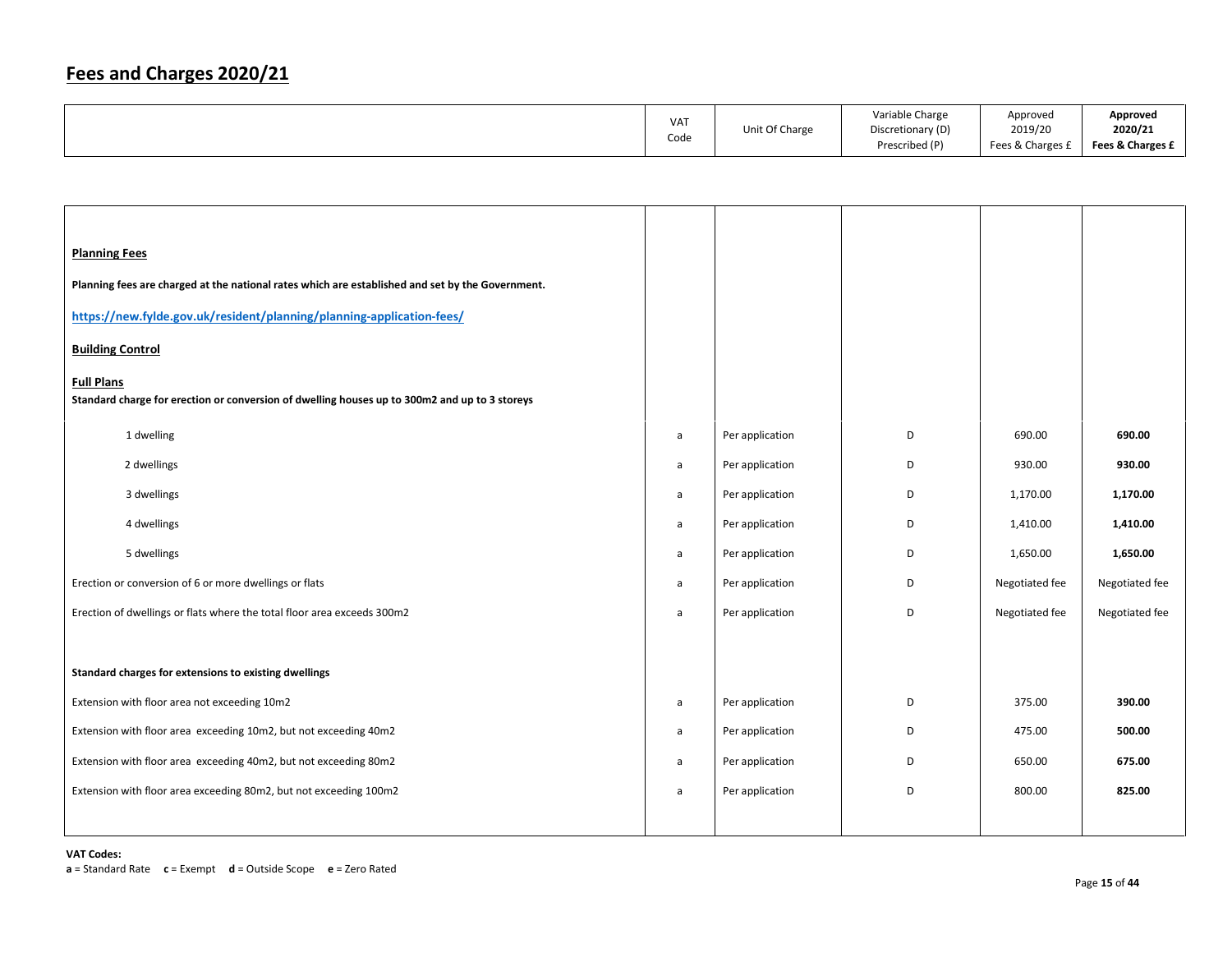|                                                                                                                                      | <b>VAT</b><br>Code                | Unit Of Charge  | Variable Charge<br>Discretionary (D)<br>Prescribed (P) | Approved<br>2019/20<br>Fees & Charges £ | Approved<br>2020/21<br>Fees & Charges £ |
|--------------------------------------------------------------------------------------------------------------------------------------|-----------------------------------|-----------------|--------------------------------------------------------|-----------------------------------------|-----------------------------------------|
|                                                                                                                                      |                                   |                 |                                                        |                                         |                                         |
| Standard charges for extensions to existing dwellings continued:                                                                     |                                   |                 |                                                        |                                         |                                         |
| Loft conversion up to 40m2 that does not includes a dormer window                                                                    | $\mathsf{a}$                      | Per application | D                                                      | 375.00                                  | 390.00                                  |
| Loft conversion up to 40m2 that includes a dormer window                                                                             | a                                 | Per application | D                                                      | 475.00                                  | 500.00                                  |
| Erection or extension of a detached or attached domestic garage not exceeding 40m2                                                   | a                                 | Per application | D                                                      | 275.00                                  | 300.00                                  |
| Erection or extension of a detached or attached domestic garage or carport with floor area exceeding 40m2, but not<br>exceeding 80m2 | a                                 | Per application | D                                                      | 375.00                                  | 400.00                                  |
| Conversion of domestic garage to habitable room                                                                                      | a                                 | Per application | D                                                      | 325.00                                  | 350.00                                  |
| Notifiable electrical work carried out by a non-competent person (i.e. not Part P registered)                                        | a                                 | Per application | D                                                      | 250.00                                  | 250.00                                  |
| Reversion work from an approved inspector                                                                                            | a                                 | Per application | D                                                      | <b>Negotiated Fee</b>                   | <b>Negotiated Fee</b>                   |
| Building work in relation to more than one building                                                                                  | a                                 | Per application | D                                                      | <b>Negotiated Fee</b>                   | <b>Negotiated Fee</b>                   |
| Extension to a dwelling where floor area exceeds 80m2                                                                                | a                                 | Per application | D                                                      | <b>Negotiated Fee</b>                   | <b>Negotiated Fee</b>                   |
| Loft conversion (with or without a dormer) to a dwelling where floor area exceeds 40m2                                               | a                                 | Per application | D                                                      | <b>Negotiated Fee</b>                   | <b>Negotiated Fee</b>                   |
| Garage or carport where floor area exceeds 60m2                                                                                      | $\mathsf{a}$                      | Per application | D                                                      | <b>Negotiated Fee</b>                   | <b>Negotiated Fee</b>                   |
| Regularisation of any work which would normally be subject to a set charge/negotiated fee                                            | $\mathsf{e}% _{t}\left( t\right)$ | Per application | D                                                      | Minimum 150%                            | Minimum 150%                            |
|                                                                                                                                      |                                   |                 |                                                        |                                         |                                         |
|                                                                                                                                      |                                   |                 |                                                        |                                         |                                         |
| Standard charges to other works to dwellings:                                                                                        |                                   |                 |                                                        |                                         |                                         |
| Renovation of a thermal element of a single dwelling or flat                                                                         | a                                 | Per application | D                                                      | 150.00                                  | 150.00                                  |
| Renovation of a thermal element to more than one dwelling or flat                                                                    | a                                 | Per application | D                                                      | <b>Negotiated Fee</b>                   | <b>Negotiated Fee</b>                   |
| Replacement windows (multi flat or single dwelling, up to 10 windows)                                                                | a                                 | Per application | D                                                      | 150.00                                  | 150.00                                  |
| Replacement of more than 10 windows                                                                                                  | a                                 | Per application | D                                                      | Negotiated Fee                          | <b>Negotiated Fee</b>                   |
| Internal alterations (Incl. structural) and installation of fittings other than electrical work                                      | a                                 | Per application | D                                                      | <b>Negotiated Fee</b>                   | <b>Negotiated Fee</b>                   |
|                                                                                                                                      |                                   |                 |                                                        |                                         |                                         |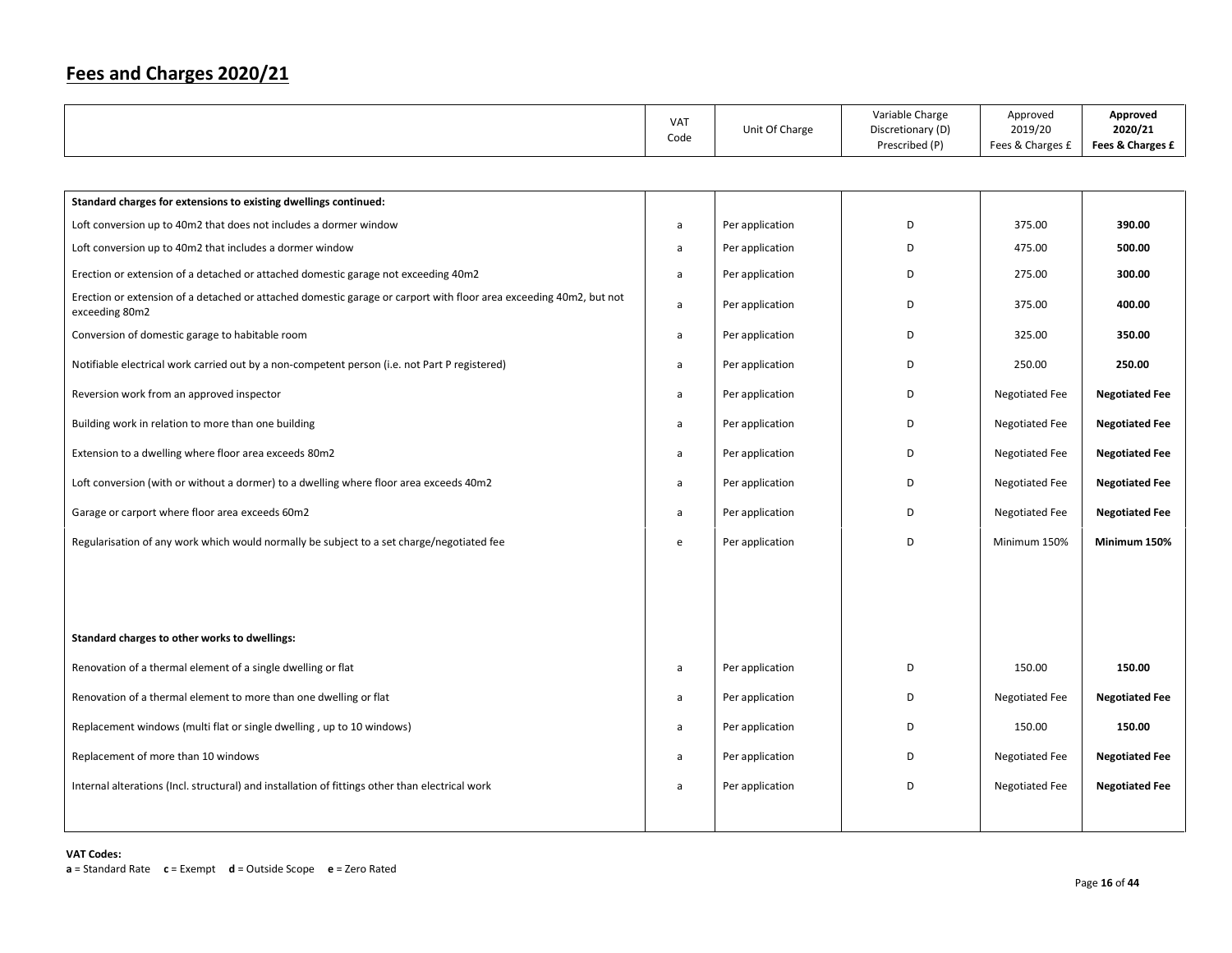| <b>VAT</b><br>Code | Unit Of Charge | Variable Charge<br>Discretionary (D)<br>Prescribed (P) | Approved<br>2019/20<br>Fees & Charges £ | Approved<br>2020/21<br>Fees & Charges £ |
|--------------------|----------------|--------------------------------------------------------|-----------------------------------------|-----------------------------------------|
|                    |                |                                                        |                                         |                                         |

| Standard charges to other works to dwellings continued |              |                 |   |                       |                       |
|--------------------------------------------------------|--------------|-----------------|---|-----------------------|-----------------------|
| Fixed price based on cost of work:                     |              |                 |   |                       |                       |
| Up to £1,000                                           | a            | Per application | D | 150.00                | 150.00                |
| £1,000 to £5,000                                       | a            | Per application | D | 250.00                | 250.00                |
| £5,000 to £10,000                                      | a            | Per application | D | 300.00                | 300.00                |
| £10,000 to £20,000                                     | a            | Per application | D | 400.00                | 400.00                |
| £20,000 to £30,000                                     | $\mathsf{a}$ | Per application | D | 500.00                | 500.00                |
| £30,000 to £40,000                                     | $\mathsf{a}$ | Per application | D | 600.00                | 600.00                |
| £41,000 to £100,000                                    | $\mathsf{a}$ | Per application | D | 72.00 per £10k        | 72.00 per £10k        |
| £101,000 to £1,000,000                                 | $\mathsf{a}$ | Per application | D | 48.00 per £10k        | 48.00 per £10k        |
|                                                        |              |                 |   |                       |                       |
|                                                        |              |                 |   |                       |                       |
| <b>Electrical Work</b>                                 |              |                 |   |                       |                       |
| Electrical work other than a rewire                    | $\mathsf{a}$ | Per application | D | Negotiated Fee        | <b>Negotiated Fee</b> |
| Rewire of a dwelling including new consumer unit       | a            | Per application | D | <b>Negotiated Fee</b> | <b>Negotiated Fee</b> |
|                                                        |              |                 |   |                       |                       |
|                                                        |              |                 |   |                       |                       |
| Standard charges for work to non-domestic buildings:   |              |                 |   |                       |                       |
| <b>Extensions and new buildings (commercial)</b>       |              |                 |   |                       |                       |
| Not Exceeding 10m2 (industrial and storage)            | a            | Per application | D | 300.00                | 350.00                |
| Not exceeding 10m2 (other use classes)                 | a            | Per application | D | 350.00                | 400.00                |
| Between 10m2 and 40m2 (industrial and storage)         | a            | Per application | D | 400.00                | 450.00                |
| Between 10m2 and 40m2 (other use classes)              | a            | Per application | D | 500.00                | 550.00                |
| Exceeding 40m2                                         | a            | Per application | D | <b>Negotiated Fee</b> | <b>Negotiated Fee</b> |
|                                                        |              |                 |   |                       |                       |
|                                                        |              |                 |   |                       |                       |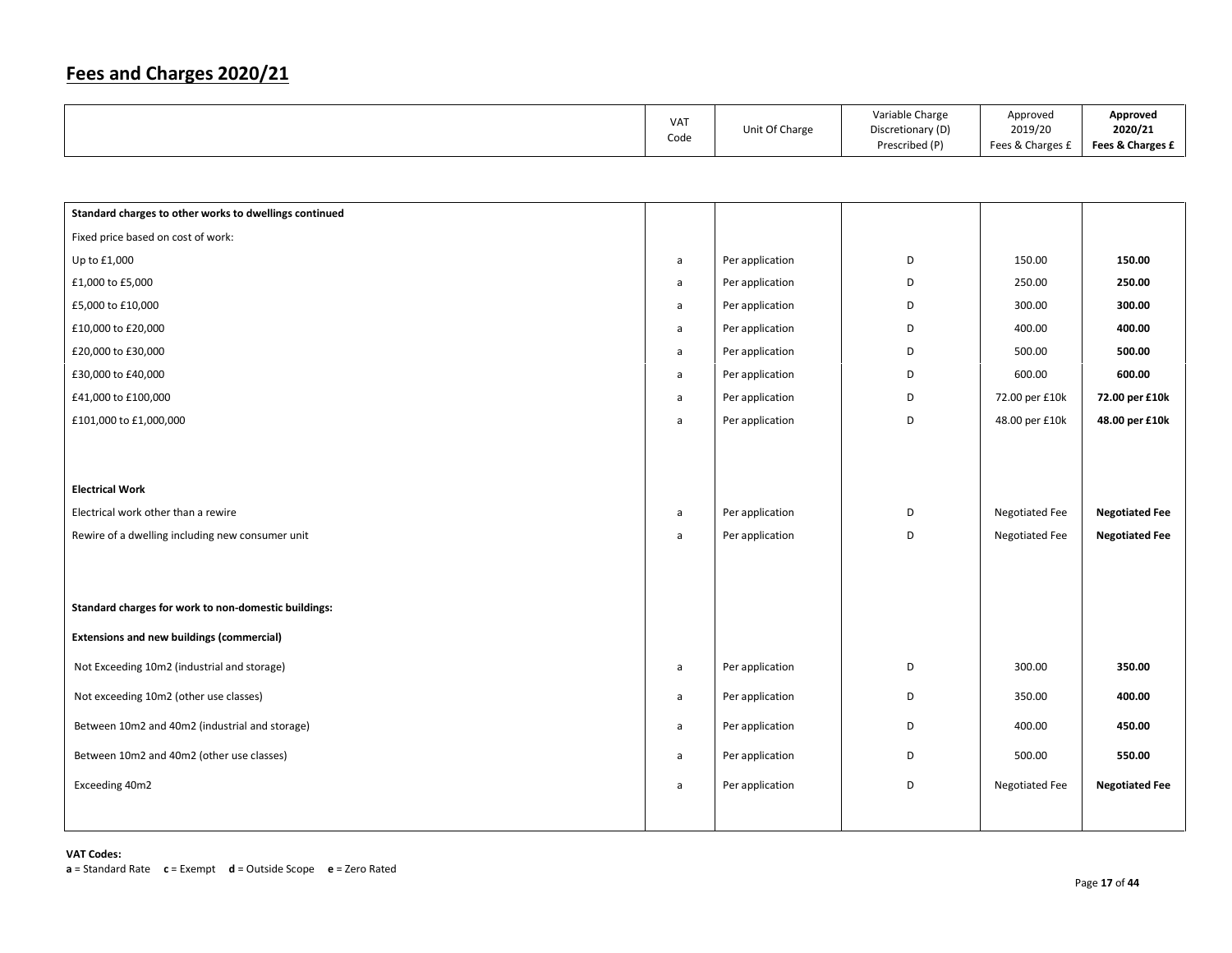|  | <b>VAT</b><br>Code | Unit Of Charge | Variable Charge<br>Discretionary (D)<br>Prescribed (P) | Approved<br>2019/20<br>Fees & Charges £ | Approved<br>2020/21<br>Fees & Charges £ |
|--|--------------------|----------------|--------------------------------------------------------|-----------------------------------------|-----------------------------------------|
|--|--------------------|----------------|--------------------------------------------------------|-----------------------------------------|-----------------------------------------|

|                   | Standard charges for work to non-domestic buildings continued                                                                                                                                                                                                                             |   |                 |   |                |                       |
|-------------------|-------------------------------------------------------------------------------------------------------------------------------------------------------------------------------------------------------------------------------------------------------------------------------------------|---|-----------------|---|----------------|-----------------------|
|                   | All other work and alterations to non-domestic buildings                                                                                                                                                                                                                                  |   |                 |   |                |                       |
|                   | Window replacement (up to 10 windows)                                                                                                                                                                                                                                                     | a | Per application | D | 150.00         | 150.00                |
|                   | Window replacement (over 10 windows)                                                                                                                                                                                                                                                      | a | Per application | D | Negotiated fee | <b>Negotiated fee</b> |
|                   | Renovation of a thermal element (cost up to £20,000)                                                                                                                                                                                                                                      | a | Per application | D | 150.00         | 250.00                |
|                   | Renovation of a thermal element (cost over £20,000)                                                                                                                                                                                                                                       | a | Per application | D | Negotiated fee | <b>Negotiated fee</b> |
|                   | Alterations and works not described elsewhere, including structural, shop and office fit-out and installation of<br>controlled fittings. Based on cost of works:                                                                                                                          |   |                 |   |                |                       |
| Up to £5,000      |                                                                                                                                                                                                                                                                                           | a | Per application | D | 250.00         | 300.00                |
| £5,000 to £10,000 |                                                                                                                                                                                                                                                                                           | a | Per application | D | 300.00         | 350.00                |
|                   | £10,000 to £20,000                                                                                                                                                                                                                                                                        | a | Per application | D | 360.00         | 400.00                |
|                   | £20,000 to £30,000                                                                                                                                                                                                                                                                        | a | Per application | D | 450.00         | 500.00                |
|                   | £30,000 to £40,000                                                                                                                                                                                                                                                                        | a | Per application | D | 600.00         | 600.00                |
|                   | £41,000 to £100,000                                                                                                                                                                                                                                                                       | a | Per application | D | 72.00 per £10k | 72.00 per £10k        |
|                   | £101,000 to £1,000,000                                                                                                                                                                                                                                                                    | a | Per application | D | 48.00 per £10k | 48.00 per £10k        |
|                   | <b>Miscellaneous Charges</b>                                                                                                                                                                                                                                                              |   |                 |   |                |                       |
|                   | Re-open an archive file                                                                                                                                                                                                                                                                   | a | Per file        | D | 90.00          | 84.00                 |
|                   | Research and retrieval of manual records (other than for search records)                                                                                                                                                                                                                  | a | Per file        | D | 60.00          | 60.00                 |
|                   | Subsequent site inspections on applications previously archived                                                                                                                                                                                                                           | a | Per file        | D |                | 60.00                 |
|                   | Copy Decision Notices and Completion certificates                                                                                                                                                                                                                                         | a | Per Notice      | D | 20.00          | 20.00                 |
|                   | Demolition application to demolish existing property under Section 80 of the Building Act 1984 and issuing of counter<br>notice under Section 81 of the Building Act 1984.                                                                                                                | a | Per application | D |                | 150.00                |
| <b>NOTES:</b>     |                                                                                                                                                                                                                                                                                           |   |                 |   |                |                       |
| 1)                | Where a negotiated fee is indicated factors such as design brief, competency, build duration, service level<br>agreement, number of units/dwellings and type of construction are factored in to provide the individual<br>charge.                                                         |   |                 |   |                |                       |
| 2)<br>3)          | Where works are of estimated cost value and are being carried out simultaneously as a standard charge<br>item for extensions to an existing dwelling the fee shall be reduced by 50%.<br>Where the person is registered disabled and the proposals are for the benefit of that person the |   |                 |   |                |                       |
|                   | application is exempt from charge.                                                                                                                                                                                                                                                        |   |                 |   |                |                       |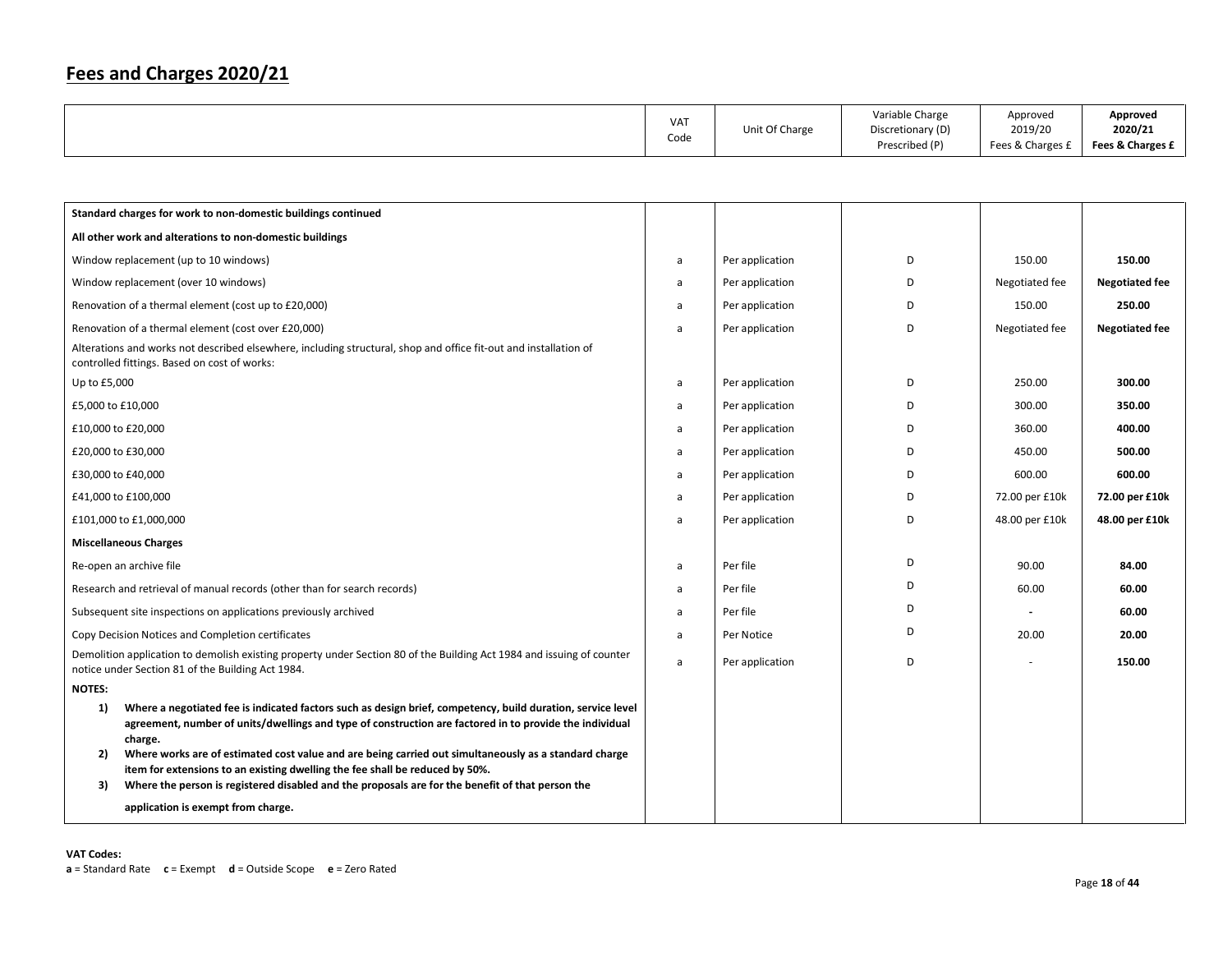|                                                                                                                                      | VAT<br>Code  | Unit Of Charge  | Variable Charge<br>Discretionary (D)<br>Prescribed (P) | Approved<br>2019/20<br>Fees & Charges £ | Approved<br>2020/21<br>Fees & Charges £ |
|--------------------------------------------------------------------------------------------------------------------------------------|--------------|-----------------|--------------------------------------------------------|-----------------------------------------|-----------------------------------------|
| <b>Building Notice</b>                                                                                                               |              |                 |                                                        |                                         |                                         |
| Building Notice charge is equal to the Full Plans fee plus 10%                                                                       |              |                 |                                                        |                                         |                                         |
|                                                                                                                                      |              |                 |                                                        |                                         |                                         |
| 1 dwelling                                                                                                                           | a            | Per application | D                                                      | 759.00                                  | 759.00                                  |
| 2 dwellings                                                                                                                          | a            | Per application | D                                                      | 1,023.00                                | 1,023.00                                |
| 3 dwellings                                                                                                                          | a            | Per application | D                                                      | 1,287.00                                | 1,287.00                                |
| 4 dwellings                                                                                                                          | a            | Per application | D                                                      | 1,551.00                                | 1,551.00                                |
| 5 dwellings                                                                                                                          | a            | Per application | D                                                      | 1,826.00                                | 1,826.00                                |
| Erection or conversion of 6 or more dwellings or flats                                                                               | a            | Per application | D                                                      | Negotiated fee                          | <b>Negotiated fee</b>                   |
| Erection of dwellings or flats where the total floor area exceeds 300m2                                                              | a            | Per application | D                                                      | Negotiated fee                          | <b>Negotiated fee</b>                   |
| Building Notice charges for extensions to existing dwellings                                                                         |              |                 |                                                        |                                         |                                         |
| Extension with floor area not exceeding 10m2                                                                                         | a            | Per application | D                                                      | 412.50                                  | 429.00                                  |
| Extension with floor area exceeding 10m2, but not exceeding 40m2                                                                     | a            | Per application | D                                                      | 522.50                                  | 550.00                                  |
| Extension with floor area exceeding 40m2, but not exceeding 80m2                                                                     | a            | Per application | D                                                      | 715.00                                  | 742.50                                  |
| Extension with floor area exceeding 80m2, but not exceeding 100m2                                                                    | a            | Per application | D                                                      | 880.00                                  | 907.50                                  |
| Loft conversion up to 40m2 that does not includes a dormer window                                                                    | $\mathsf{a}$ | Per application | D                                                      | 412.50                                  | 429.00                                  |
| Loft conversion up to 40m2 that includes a dormer window                                                                             | a            | Per application | D                                                      | 522.50                                  | 550.00                                  |
| Erection or extension of a detached or attached domestic garage not exceeding 40m2                                                   | $\mathsf{a}$ | Per application | D                                                      | 302.50                                  | 330.00                                  |
| Erection or extension of a detached or attached domestic garage or carport with floor area exceeding 40m2, but not<br>exceeding 80m2 | $\mathsf{a}$ | Per application | D                                                      | 412.50                                  | 440.00                                  |
| Conversion of domestic garage to habitable room                                                                                      | $\mathsf{a}$ | Per application | D                                                      | 357.50                                  | 385.00                                  |
| Notifiable electrical work carried out by a non-competent person (i.e. not Part P registered)                                        | a            | Per application | D                                                      | 250.00                                  | 250.00                                  |
|                                                                                                                                      |              |                 |                                                        |                                         |                                         |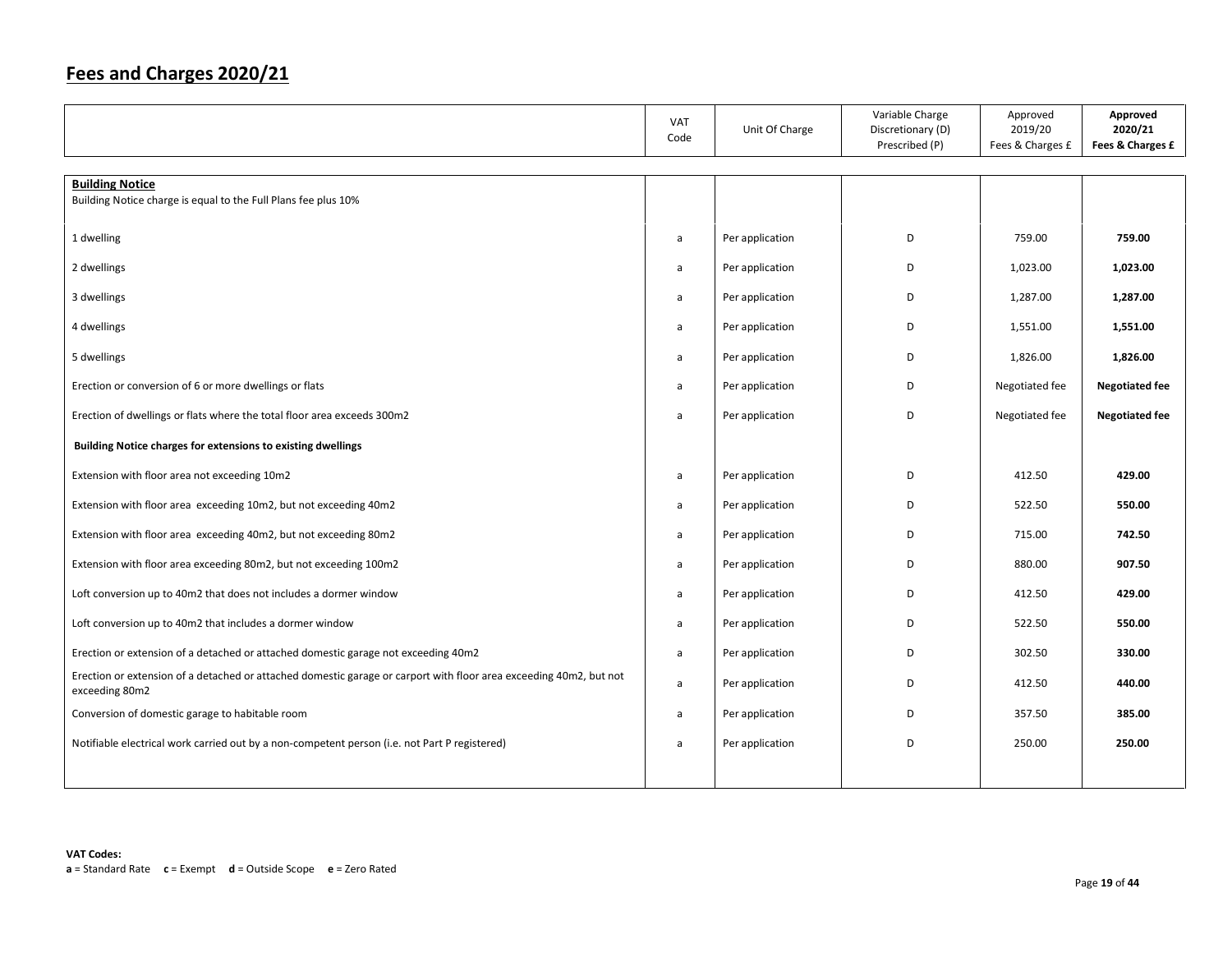|  | VA <sub>1</sub><br>Code | Unit Of Charge | Variable Charge<br>Discretionary (D)<br>Prescribed (P) | Approved<br>2019/20<br>Fees & Charges £ | Approved<br>2020/21<br>Fees & Charges £ |
|--|-------------------------|----------------|--------------------------------------------------------|-----------------------------------------|-----------------------------------------|
|--|-------------------------|----------------|--------------------------------------------------------|-----------------------------------------|-----------------------------------------|

| Building Notice charges for extensions to existing dwellings continued:                         |   |                 |   |                       |                       |
|-------------------------------------------------------------------------------------------------|---|-----------------|---|-----------------------|-----------------------|
| Reversion work from an approved inspector                                                       | a | Per application | D | Negotiated Fee        | <b>Negotiated Fee</b> |
| Building work in relation to more than one building                                             | a | Per application | D | Negotiated Fee        | <b>Negotiated Fee</b> |
| Extension to a dwelling where floor area exceeds 80m2                                           | a | Per application | D | <b>Negotiated Fee</b> | <b>Negotiated Fee</b> |
| Loft conversion (with or without a dormer) to a dwelling where floor area exceeds 40m2          | a | Per application | D | <b>Negotiated Fee</b> | <b>Negotiated Fee</b> |
| Garage or carport where floor area exceeds 60m2                                                 | a | Per application | D | <b>Negotiated Fee</b> | <b>Negotiated Fee</b> |
|                                                                                                 |   |                 |   |                       |                       |
| Building Notice charges to other works to dwellings:                                            |   |                 |   |                       |                       |
| Renovation of a thermal element of a single dwelling or flat                                    | a | Per application | D | 165.00                | 165.00                |
| Renovation of a thermal element to more than one dwelling or flat                               | a | Per application | D | <b>Negotiated Fee</b> | <b>Negotiated Fee</b> |
| Replacement windows (multi flat or single dwelling, up to 10 windows)                           | a | Per application | D | 165.00                | 165.00                |
| Replacement of more than 10 windows                                                             | a | Per application | D | <b>Negotiated Fee</b> | <b>Negotiated Fee</b> |
| Internal alterations (Incl. structural) and installation of fittings other than electrical work | a | Per application | D | <b>Negotiated Fee</b> | <b>Negotiated Fee</b> |
| Fixed price based on cost of work:                                                              |   |                 |   |                       |                       |
| Up to £1,000                                                                                    | a | Per application | D | 165.00                | 165.00                |
| £1,000 to £5,000                                                                                | a | Per application | D | 275.00                | 275.00                |
| £5,000 to £10,000                                                                               | a | Per application | D | 330.00                | 330.00                |
| £10,000 to £20,000                                                                              | a | Per application | D | 440.00                | 440.00                |
| £20,000 to £30,000                                                                              | a | Per application | D | 550.00                | 550.00                |
| £30,000 to £40,000                                                                              | a | Per application | D | 660.00                | 660.00                |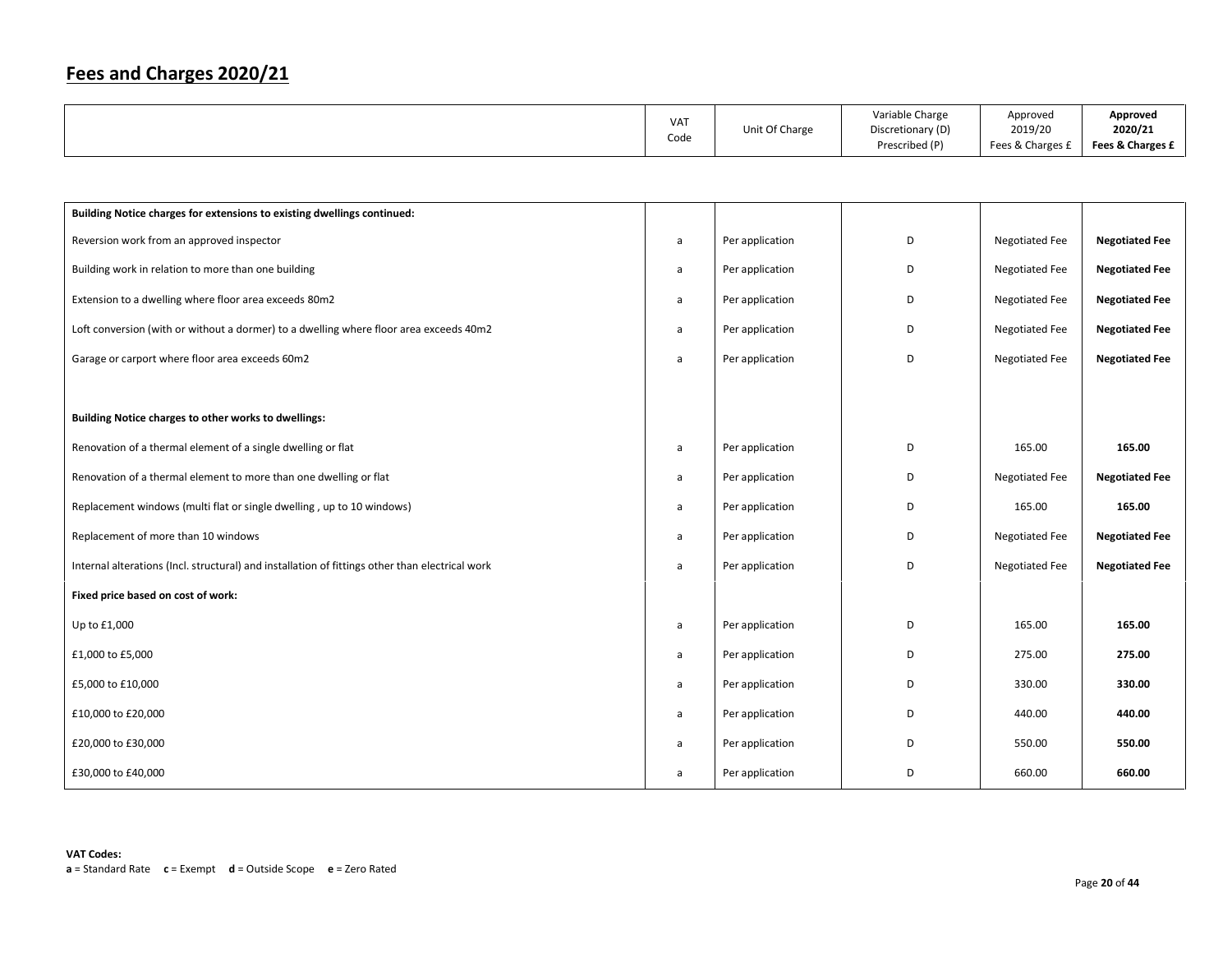|                                                               | VAT<br>Code  | Unit Of Charge  | Variable Charge<br>Discretionary (D)<br>Prescribed (P) | Approved<br>2019/20<br>Fees & Charges £ | Approved<br>2020/21<br>Fees & Charges £ |
|---------------------------------------------------------------|--------------|-----------------|--------------------------------------------------------|-----------------------------------------|-----------------------------------------|
|                                                               |              |                 |                                                        |                                         |                                         |
| Building Notice charges to other works to dwelling continued: |              |                 |                                                        |                                         |                                         |
| £41,000 to £100,000                                           | $\mathsf{a}$ | Per application | D                                                      | £80.00 per £10k                         | £80.00 per £10k                         |
| £101,000 to £1,000,000                                        | $\mathsf{a}$ | Per application | D                                                      | £50.00 per £10k                         | £50.00 per £10k                         |
| <b>Electrical Work</b>                                        |              |                 |                                                        |                                         |                                         |
| Electrical work other than a rewire                           | $\mathsf{a}$ | Per application | D                                                      | Negotiated fee                          | <b>Negotiated fee</b>                   |
| Rewire of a dwelling including new consumer unit              | $\mathsf{a}$ | Per application | D                                                      | Negotiated fee                          | <b>Negotiated fee</b>                   |
|                                                               |              |                 |                                                        |                                         |                                         |
|                                                               |              |                 |                                                        |                                         |                                         |
|                                                               |              |                 |                                                        |                                         |                                         |
|                                                               |              |                 |                                                        |                                         |                                         |
|                                                               |              |                 |                                                        |                                         |                                         |
|                                                               |              |                 |                                                        |                                         |                                         |
|                                                               |              |                 |                                                        |                                         |                                         |
|                                                               |              |                 |                                                        |                                         |                                         |
|                                                               |              |                 |                                                        |                                         |                                         |
|                                                               |              |                 |                                                        |                                         |                                         |
|                                                               |              |                 |                                                        |                                         |                                         |
|                                                               |              |                 |                                                        |                                         |                                         |
|                                                               |              |                 |                                                        |                                         |                                         |
|                                                               |              |                 |                                                        |                                         |                                         |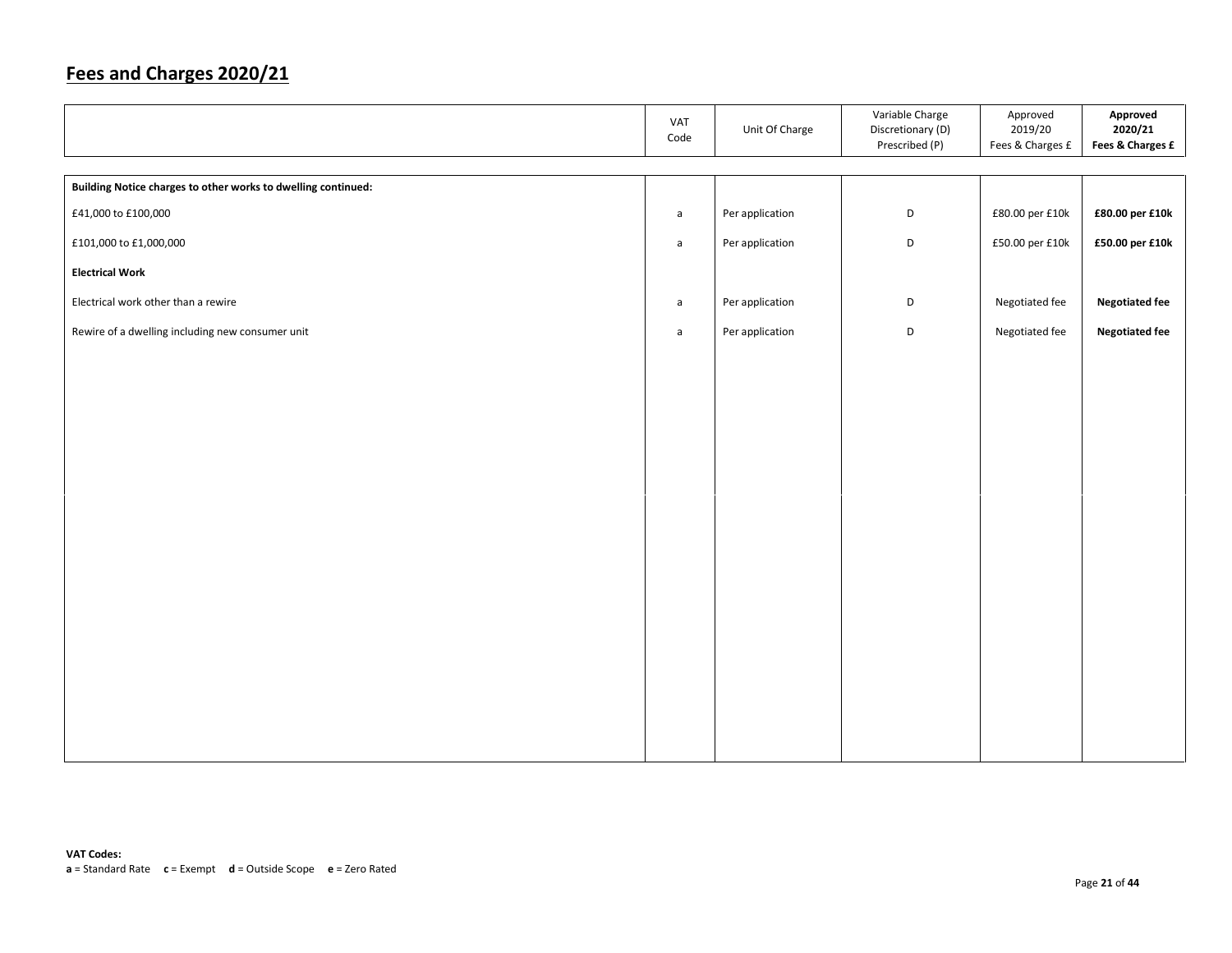|  | <b>VAT</b><br>Code | Unit Of Charge | Variable Charge<br>Discretionary (D)<br>Prescribed (P) | Approved<br>2019/20<br>Fees & Charges £ | Approved<br>2020/21<br>Fees & Charges £ |
|--|--------------------|----------------|--------------------------------------------------------|-----------------------------------------|-----------------------------------------|
|--|--------------------|----------------|--------------------------------------------------------|-----------------------------------------|-----------------------------------------|

| <b>TOURISM AND LEISURE COMMITTEE</b>                                         |              |                |   |       |       |
|------------------------------------------------------------------------------|--------------|----------------|---|-------|-------|
| Fairhaven Lake                                                               |              |                |   |       |       |
| <b>Motor Boat Hire:</b><br>Per Boat<br>$\sim$                                | $\mathsf{C}$ | Per 20 min     | D | 8.00  | 8.00  |
| <b>Rowing Boat Hire:</b><br>Per Boat<br>$\blacksquare$<br><b>Canoe Hire:</b> | $\mathsf{C}$ | Per 30 min     | D | 6.00  | 6.00  |
| Per Boat<br>$\overline{\phantom{a}}$                                         | $\mathsf{C}$ | Per 30 min     | D | 5.00  | 5.00  |
| <b>Motor Launch:</b>                                                         |              |                |   |       |       |
| Adult 16+<br>$\sim$                                                          | $\mathsf{C}$ | Per Trip       | D | 2.00  | 2.00  |
| Senior Citizen / Junior<br>$\blacksquare$                                    | $\mathsf{C}$ | Per Trip       | D | 1.00  | 1.00  |
| Child 5-15<br>$\overline{\phantom{a}}$                                       | $\mathsf{C}$ | Per Trip       | D | 1.00  | 1.00  |
| Under 5 years<br>$\mathcal{L}_{\mathcal{A}}$                                 | $\mathsf{C}$ | Per Trip       | D | Free  | Free  |
| <b>Private Use:</b><br>Windsurfing/Dinghy/Canoe:                             |              |                |   |       |       |
| 2 hr. period<br>$\overline{\phantom{a}}$                                     | $\mathsf{C}$ | Per 2 hr.      | D | 6.00  | 6.00  |
| Day<br>$\overline{\phantom{a}}$                                              | $\mathsf{C}$ | Per Day        | D | 12.00 | 12.00 |
| Season<br>$\omega$                                                           | $\mathsf{C}$ | Per Season     | D | 75.00 | 75.00 |
| <b>Crazy Golf:</b>                                                           |              |                |   |       |       |
| Adult<br>$\sim$                                                              | $\mathsf{C}$ | Per Round      | D | 4.00  | 4.00  |
| Junior / Senior Citizen<br>$\sim$                                            | $\mathsf{C}$ | Per Round      | D | 3.00  | 3.00  |
| Family Ticket (2 adults, 2 children)<br>$\sim$                               | $\mathsf{C}$ | Per Round      | D | 10.00 | 10.00 |
| Motor Boat & Crazy Golf Family Ticket (2 adults, 2 children)                 | $\mathsf{C}$ | Per Trip/Round | D | 14.00 | 14.00 |
|                                                                              |              |                |   |       |       |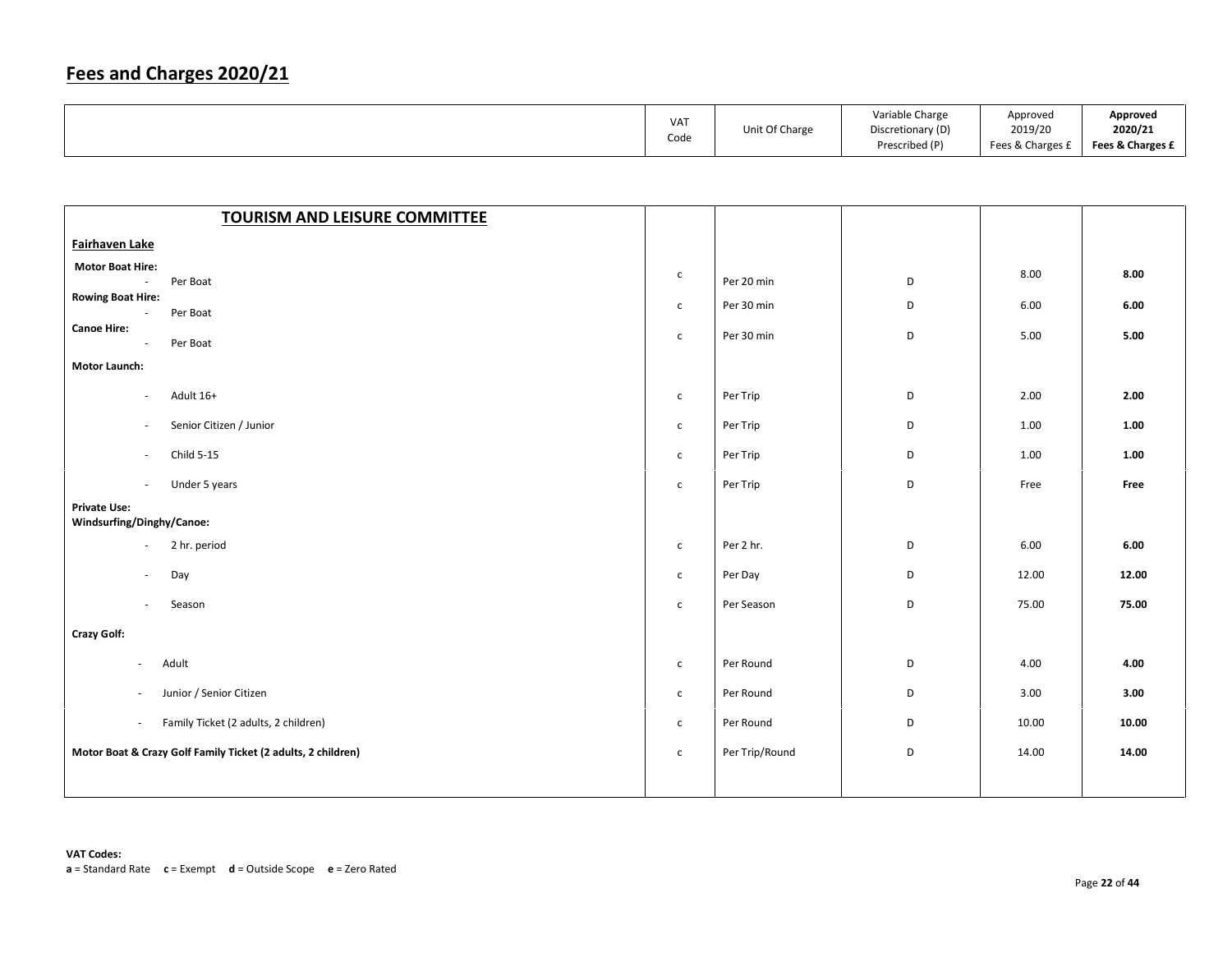|                                                                         | VAT<br>Code  | Unit Of Charge | Variable Charge<br>Discretionary (D)<br>Prescribed (P) | Approved<br>2019/20<br>Fees & Charges £ | Approved<br>2020/21<br>Fees & Charges £ |
|-------------------------------------------------------------------------|--------------|----------------|--------------------------------------------------------|-----------------------------------------|-----------------------------------------|
| <b>Game Sites</b>                                                       |              |                |                                                        |                                         |                                         |
| <b>Bowling (Crown &amp; Flat):</b>                                      |              |                |                                                        |                                         |                                         |
| <b>Adult Bowls</b><br>$\overline{\phantom{a}}$                          | $\mathsf{C}$ | Two Hours      | D                                                      | 6.00                                    | 6.00                                    |
|                                                                         |              |                |                                                        |                                         |                                         |
| Senior Citizen<br>$\sim$                                                | $\mathsf{C}$ | Two Hours      | D                                                      | 5.00                                    | 5.00                                    |
| Junior Bowls<br>$\sim$                                                  | $\mathsf{C}$ | Two Hours      | D                                                      | 2.00                                    | 2.00                                    |
| Hire of Bowls - deposit<br>$\overline{\phantom{a}}$                     | $\mathsf{C}$ |                | D                                                      | 5.00                                    | 5.00                                    |
| Adult Contract<br>$\overline{\phantom{a}}$                              | $\mathsf{C}$ | Annual         | D                                                      | 85.00                                   | 85.00                                   |
| Senior Citizen Contract<br>$\overline{\phantom{a}}$                     | $\mathsf{C}$ | Annual         | D                                                      | 65.00                                   | 65.00                                   |
| Junior Contract<br>$\overline{\phantom{a}}$                             | $\mathsf{C}$ | Annual         | D                                                      | 30.00                                   | 30.00                                   |
| Winter Contract only<br>$\overline{\phantom{a}}$                        | $\mathsf{C}$ | Winter         | D                                                      | 20.00                                   | 20.00                                   |
| Green Reservation per hour                                              | $\mathsf{C}$ | Per Hour       | D                                                      | 35.00                                   | 35.00                                   |
|                                                                         |              |                |                                                        |                                         |                                         |
| Tennis:                                                                 |              |                |                                                        |                                         |                                         |
| Adult / Family court hire per hour<br>$\overline{\phantom{a}}$          | $\mathsf{C}$ | Per Hour       | D                                                      | 7.50                                    | 7.50                                    |
| Junior / Senior Citizen court hire per hour<br>$\overline{\phantom{a}}$ | $\mathsf{C}$ | Per Hour       | D                                                      | 4.50                                    | 4.50                                    |
| Hire of Rackets - deposit<br>$\overline{\phantom{a}}$                   | $\mathsf{C}$ | Deposit        | D                                                      | 5.00                                    | 5.00                                    |
| Club Reservation April - September                                      |              |                |                                                        |                                         |                                         |
| (1 Court for one 3 hr. session per week)                                |              |                |                                                        |                                         |                                         |
|                                                                         |              |                |                                                        |                                         |                                         |
|                                                                         |              |                |                                                        |                                         |                                         |
|                                                                         |              |                |                                                        |                                         |                                         |
|                                                                         |              |                |                                                        |                                         |                                         |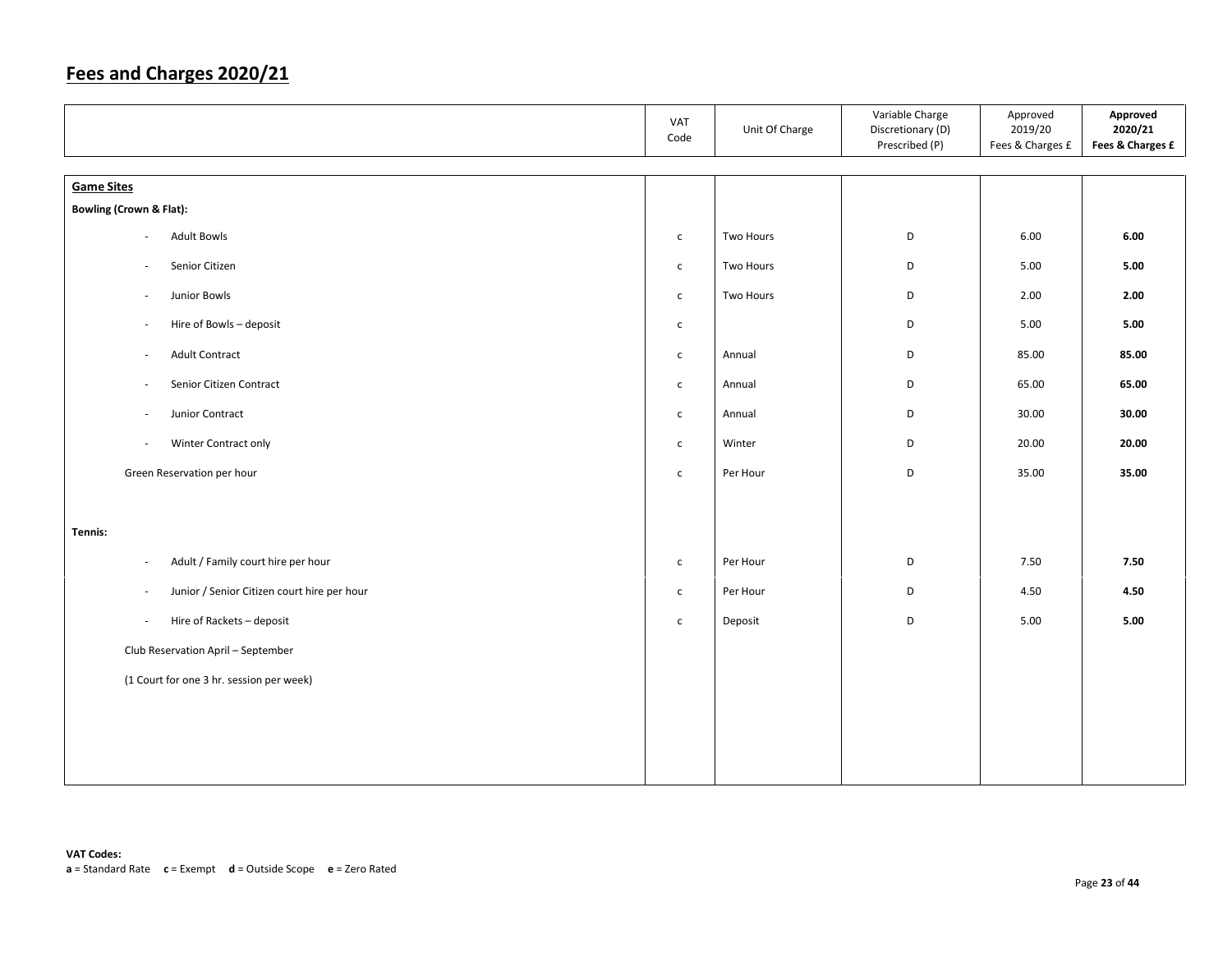|                                                          | VAT<br>Code  | Unit Of Charge | Variable Charge<br>Discretionary (D)<br>Prescribed (P) | Approved<br>2019/20<br>Fees & Charges £ | Approved<br>2020/21<br>Fees & Charges £ |
|----------------------------------------------------------|--------------|----------------|--------------------------------------------------------|-----------------------------------------|-----------------------------------------|
|                                                          |              |                |                                                        |                                         |                                         |
| <b>Sports Facilities</b><br>(Park View Rd, Blackpool Rd) |              |                |                                                        |                                         |                                         |
| Football:                                                |              |                |                                                        |                                         |                                         |
| - Occasional Match (approx 2 hours)                      | $\mathsf{C}$ | Per 2 hours    | D                                                      | 60.00                                   | 60.00                                   |
| <b>Season Bookings:</b>                                  |              |                |                                                        |                                         |                                         |
| One match every other week per team:                     |              |                |                                                        |                                         |                                         |
| Adult<br>$\sim$                                          | $\mathsf{C}$ | Per Season     | D                                                      | 230.00                                  | 230.00                                  |
| <b>Junior 11V11</b>                                      | $\mathsf{C}$ | Per Season     | D                                                      | 135.00                                  | 135.00                                  |
| Junior 9V9                                               | c            | Per Season     | D                                                      | 110.00                                  | 110.00                                  |
| Junior 7V7<br>$\overline{\phantom{a}}$                   | $\mathsf{C}$ | Per Season     | D                                                      | 90.00                                   | 90.00                                   |
| Junior 5V5<br>$\overline{\phantom{a}}$                   | $\mathsf{C}$ | Per Season     | D                                                      | 60.00                                   | 60.00                                   |
| Tournaments                                              |              |                |                                                        |                                         |                                         |
| Adult<br>$\sim$                                          | $\mathsf{C}$ | Per Pitch      | D                                                      | 30.00                                   | 30.00                                   |
| Junior<br>$\bar{a}$                                      | $\mathsf{C}$ | Per Pitch      | D                                                      | 25.00                                   | 25.00                                   |
| <b>Hewitt Lecture Room:</b>                              |              |                |                                                        |                                         |                                         |
| Per hour or part there of:                               |              |                |                                                        |                                         |                                         |
| Monday to Friday                                         | $\mathsf{C}$ | Per Hour*      | D                                                      | 16.00                                   | 16.00                                   |
| Saturdays & Bank Holidays                                | $\mathsf{C}$ | Per Hour*      | D                                                      | 22.00                                   | 22.00                                   |
| Commercial Hire                                          | $\mathsf{C}$ | Per Hour*      | D                                                      | 45.00                                   | 45.00                                   |
| Share Room (Room 2)                                      | $\mathsf{C}$ | Per Hour*      | D                                                      | 13.00                                   | 13.00                                   |
| *Rate per hour in half hour periods                      |              |                |                                                        |                                         |                                         |
| <b>Allotment Plots:</b>                                  |              |                |                                                        |                                         |                                         |
| Full plot yearly rent                                    | d            | Per Plot       | D                                                      | 55.00                                   | 55.00                                   |
| Half plot yearly rent                                    | d            | Per Plot       | D                                                      | 27.50                                   | 27.50                                   |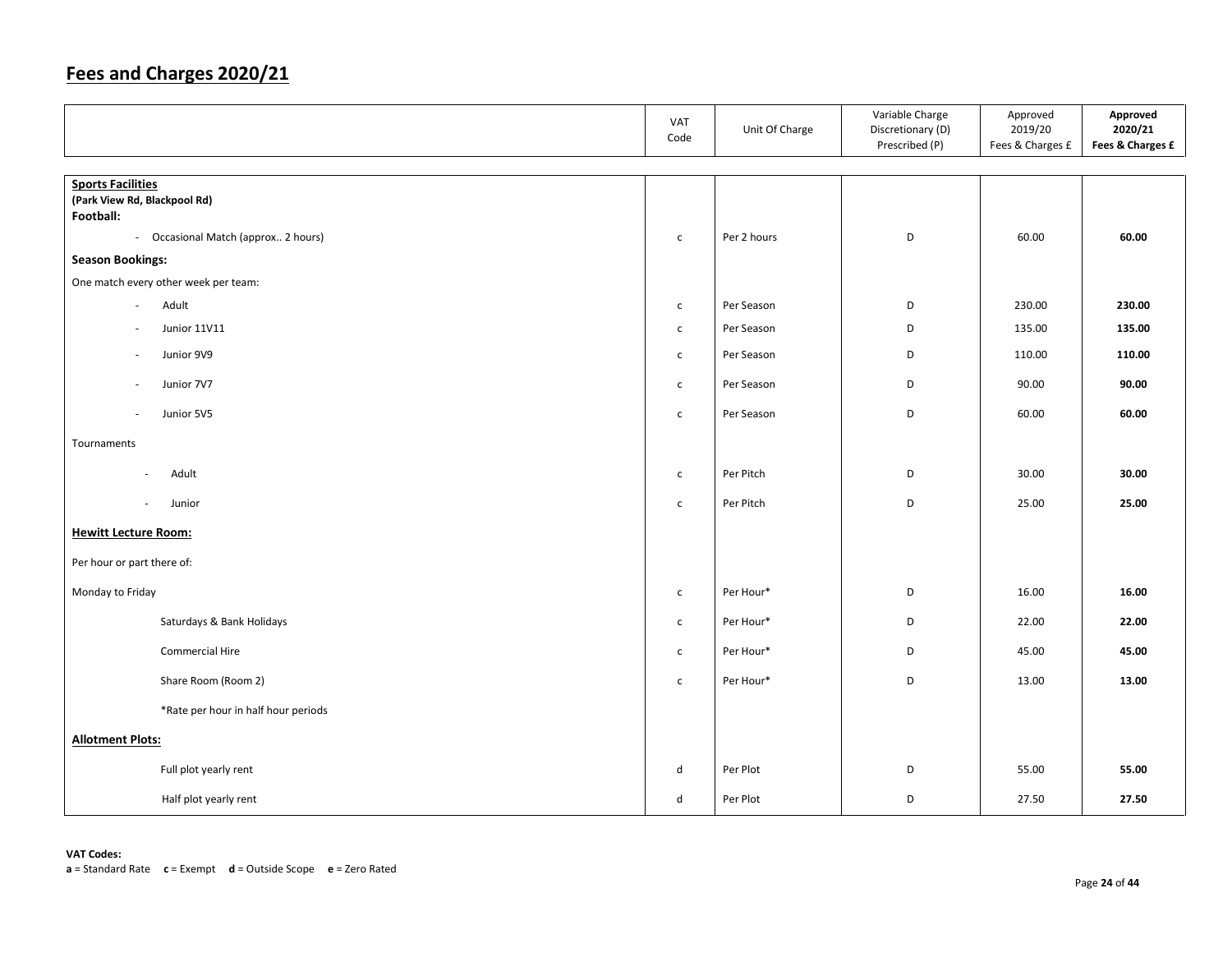|  | VA <sub>1</sub><br>Code | Unit Of Charge | Variable Charge<br>Discretionary (D)<br>Prescribed (P) | Approved<br>2019/20<br>Fees & Charges £ | Approved<br>2020/21<br>Fees & Charges £ |
|--|-------------------------|----------------|--------------------------------------------------------|-----------------------------------------|-----------------------------------------|
|--|-------------------------|----------------|--------------------------------------------------------|-----------------------------------------|-----------------------------------------|

| <b>ENVIRONMENT, HEALTH AND HOUSING COMMITTEE</b>                                                                                                                                  |              |               |   |               |              |
|-----------------------------------------------------------------------------------------------------------------------------------------------------------------------------------|--------------|---------------|---|---------------|--------------|
| <b>Cemetery &amp; Crematorium</b>                                                                                                                                                 |              |               |   |               |              |
| The fees for a 'resident' apply where the deceased, immediately before their death was an inhabitant of the Borough<br>of Fylde or a parishioner of any Parish comprised therein. |              |               |   |               |              |
| Interments:                                                                                                                                                                       |              |               |   |               |              |
| For the Interment of:                                                                                                                                                             |              |               |   |               |              |
| The body of a stillborn child, or a child whose age at the time of death did not exceed 17 years. In<br>a child's grave allocated by the Authority                                | d            | Per Interment | D | 0.00          | 0.00         |
| The body of a non-resident whose age exceeded 17 years at the time of death<br>÷,                                                                                                 | d            | Per Interment | D | 882.00        | 917.00       |
| The body of a resident whose age exceeded 17 years at the time of death<br>$\overline{\phantom{a}}$                                                                               | d            | Per Interment | D | 588.00        | 611.00       |
| For interment in a vault of a non-resident (exclusive of the charges for brickwork)<br>$\overline{\phantom{a}}$                                                                   | d            | Per Interment | D | 882.00        | 917.00       |
| For the interment in a vault of a resident (exclusive of the charges for brickwork)<br>$\overline{\phantom{a}}$                                                                   | d            | Per Interment | D | 588.00        | 611.00       |
| Construction of a vault                                                                                                                                                           | d            | Per Vault     | D | $Cost + 10\%$ |              |
| For the interment of cremated remains in a grave for a non-resident<br>$\overline{\phantom{a}}$                                                                                   | d            | Per Interment | D | 223.00        | 232.00       |
| For the interment of cremated remains in a grave for a resident                                                                                                                   | $\mathsf{d}$ | Per Interment | D | 149.00        | 155.00       |
| For the purchase of exclusive right of burial in:                                                                                                                                 |              |               |   |               |              |
| An earth grave, for 100 years for a non-resident<br>$\overline{\phantom{a}}$                                                                                                      | d            | Per Grave     | D | 1,165.00      | 1212.00      |
| An earth grave, for 100 years for a resident<br>$\overline{\phantom{a}}$                                                                                                          | d            | Per Grave     | D | 777.00        | 808.00       |
| An earth grave non-standard size for cremated remains, for 100 years for a non-resident<br>×,                                                                                     | d            | Per Grave     | D | 825.00        |              |
| An earth grave non-standard size for cremated remains, for 100 years for a resident<br>×,                                                                                         | $\mathsf{d}$ | Per Grave     | D | 441.00        |              |
|                                                                                                                                                                                   |              |               |   |               |              |
| <b>Removal &amp; Re-fix of Memorials:</b>                                                                                                                                         |              |               |   |               |              |
| For removal and re-fix of memorials                                                                                                                                               | d            | Per Memorial  | D | $Cost + 10%$  | $Cost + 10%$ |
|                                                                                                                                                                                   |              |               |   |               |              |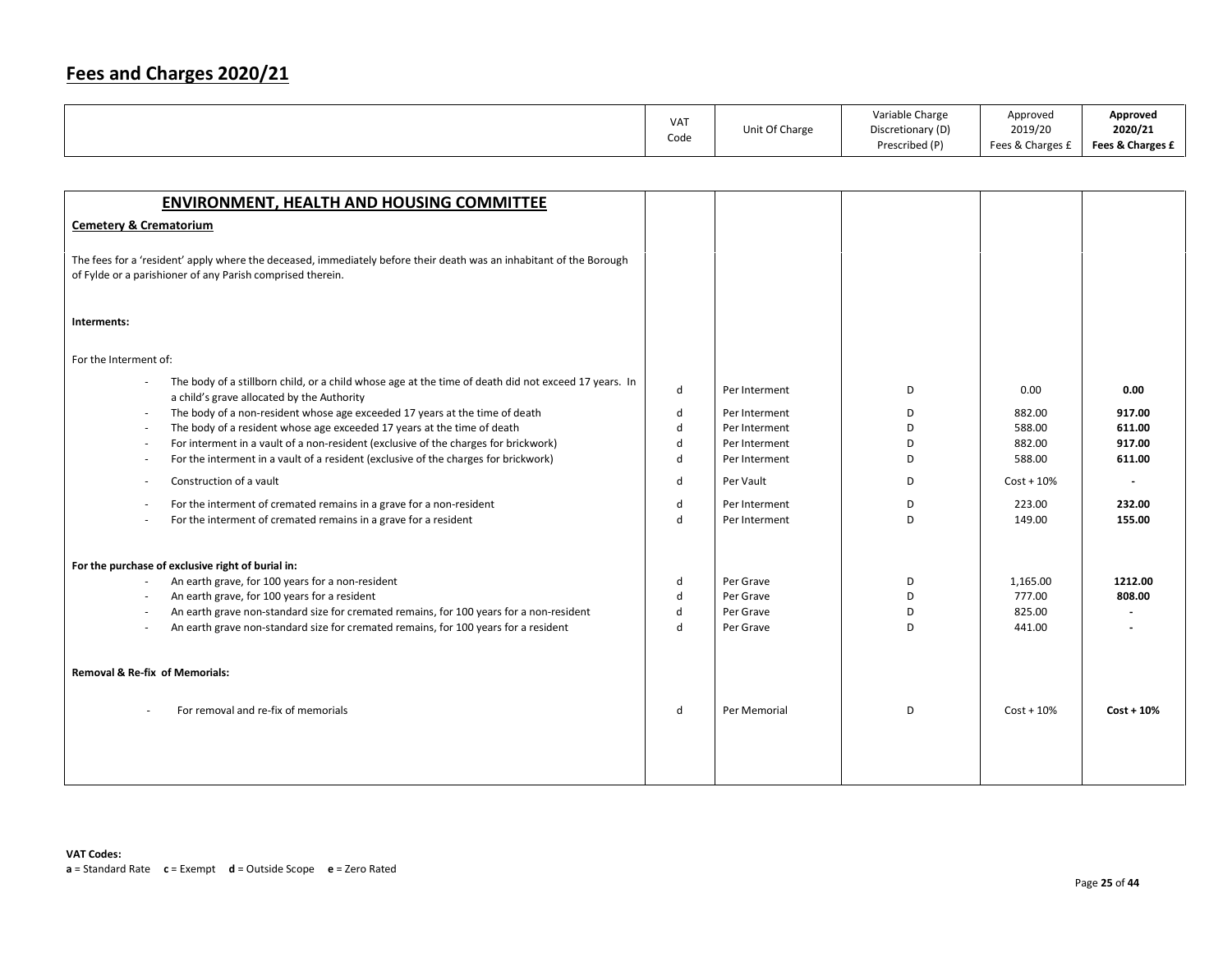|                                                                                                                                  | VAT<br>Code    | Unit Of Charge  | Variable Charge<br>Discretionary (D)<br>Prescribed (P) | Approved<br>2019/20<br>Fees & Charges £ | Approved<br>2020/21<br>Fees & Charges £ |
|----------------------------------------------------------------------------------------------------------------------------------|----------------|-----------------|--------------------------------------------------------|-----------------------------------------|-----------------------------------------|
| <b>Cemetery &amp; Crematorium Continued:</b>                                                                                     |                |                 |                                                        |                                         |                                         |
| <b>Memorials</b>                                                                                                                 |                |                 |                                                        |                                         |                                         |
| For the right to erect:                                                                                                          |                |                 |                                                        |                                         |                                         |
| A headstone not exceeding 3ft                                                                                                    | $\mathsf{C}$   | Per Memorial    | D                                                      | 85.50                                   | 89.00                                   |
| A headstone on Foundation<br>×,                                                                                                  | $\mathsf{C}^-$ | Per Memorial    | D                                                      | 152.00                                  | 158.00                                  |
| Kerbings on permitted graves                                                                                                     | $\mathsf{C}$   | Per Memorial    | D                                                      | 74.00                                   | 77.00                                   |
| For each extra inscription (Inc. VAT)                                                                                            | a              | Per Inscription | D                                                      | 37.00                                   | 38.50                                   |
| <b>Cremations:</b>                                                                                                               |                |                 |                                                        |                                         |                                         |
| For the cremation:                                                                                                               |                |                 |                                                        |                                         |                                         |
| Of the body of a stillborn child or of a child whose age at the time of death exceeded one month<br>but did not exceed 17 years. | $\mathsf{C}$   | Per Cremation   | D                                                      | 0.00                                    | 0.00                                    |
| Of the body of a person whose age at the time of death exceeded 17 years<br>÷,                                                   | $\mathsf{C}$   | Per Cremation   | D                                                      | 724.00                                  | 753.00                                  |
| Early morning & adult simplicity cremations by appointment with the Crematorium Registrar<br>$\sim$                              | $\mathsf{C}^-$ | Per Cremation   | D                                                      | 483.00                                  | 499.00                                  |
| Direct cremations at a time agreed with the crematorium<br>×,                                                                    | $\mathsf{C}$   | Per Cremation   | D                                                      | 399.00                                  | 399.00                                  |
| Saturday morning service traditional cremations<br>$\overline{\phantom{a}}$                                                      | $\mathsf{C}$   | Per Cremation   | D                                                      | 1086.00                                 | 1130.00                                 |
| <b>Memorial Wall Plaques:</b>                                                                                                    |                |                 |                                                        |                                         |                                         |
| Single wall plaque including inscription to 70 characters.<br>÷,                                                                 | a              | Per Plaque      | D                                                      | 238.00                                  | 248.00                                  |
| Double wall plaque including 2 inscriptions to 140 characters.<br>$\sim$                                                         | a              | Per Plaque      | D                                                      | 476.00                                  | 496.00                                  |
| Double wall plaque including reserved section to 70 characters.<br>×,                                                            | a              | Per Plaque      | D                                                      | 350.00                                  | 365.00                                  |
| Second inscription on existing plaque                                                                                            | a              | Per Plaque      | D                                                      | 126.00                                  | 131.00                                  |
| <b>Memorial Wall Lease Fee</b>                                                                                                   |                |                 |                                                        |                                         |                                         |
| Lease fee per section                                                                                                            | a              | Per Section     | D                                                      | 35.00                                   | 45.00                                   |
|                                                                                                                                  |                |                 |                                                        |                                         |                                         |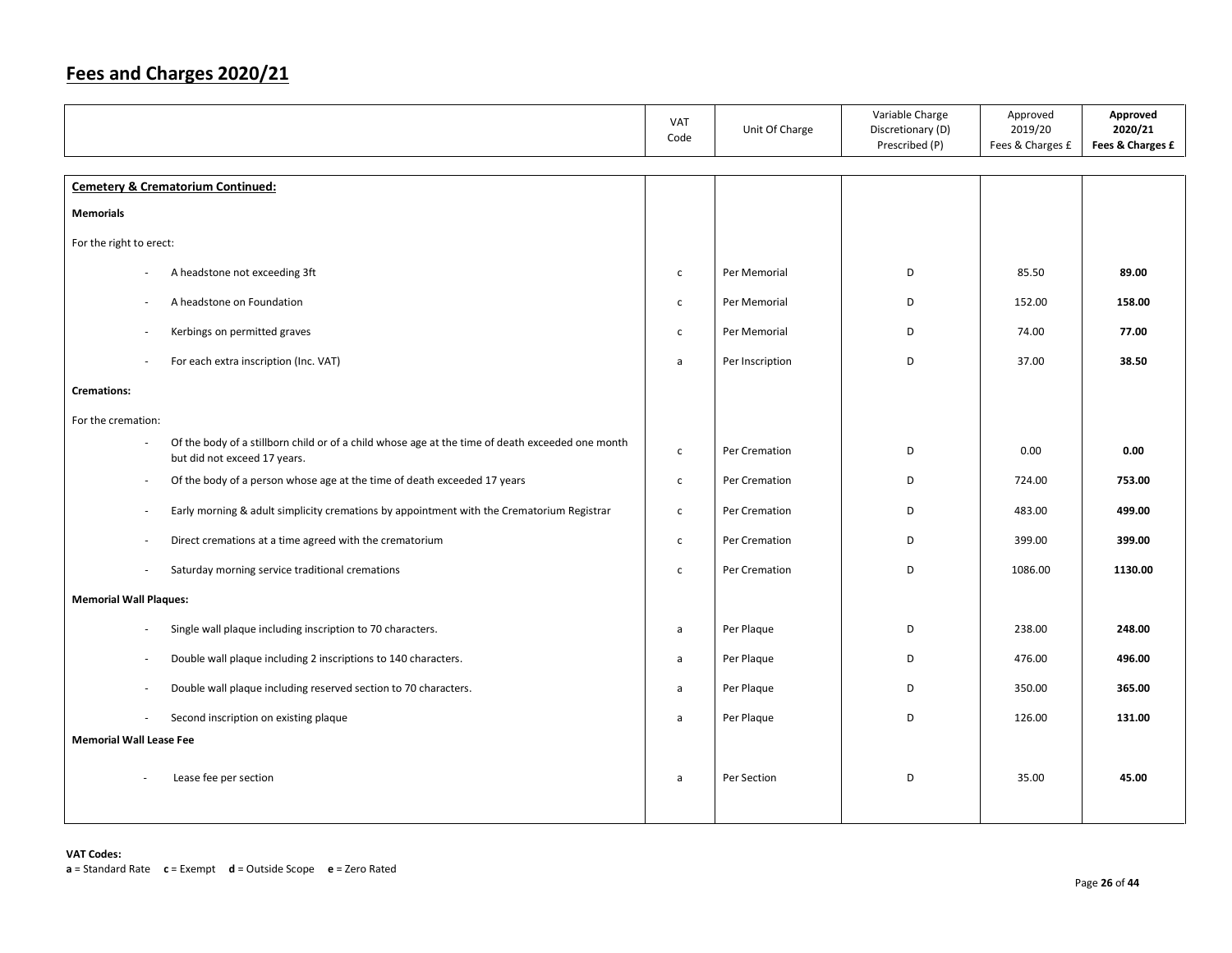|                                                                                                                      | VAT<br>Code  | Unit Of Charge  | Variable Charge<br>Discretionary (D)<br>Prescribed (P) | Approved<br>2019/20<br>Fees & Charges £ | Approved<br>2020/21<br>Fees & Charges £ |
|----------------------------------------------------------------------------------------------------------------------|--------------|-----------------|--------------------------------------------------------|-----------------------------------------|-----------------------------------------|
| <b>Cremations Continued:</b>                                                                                         |              |                 |                                                        |                                         |                                         |
| <b>Memorial Niche:</b>                                                                                               |              |                 |                                                        |                                         |                                         |
| For a purchase of a new niche to include interment of first casket.<br>$\sim$                                        | $\mathsf{C}$ | Per Niche       | D                                                      | 410.00                                  | 427.00                                  |
| For the purchase of a refurbished niche to include first casket.<br>$\sim$                                           | $\mathsf{C}$ | Per Niche       | D                                                      | 236.00                                  | 245.00                                  |
| For the interment of a second casket in an existing niche.<br>$\sim$                                                 | $\mathsf{C}$ | Per Internment  | D                                                      | 53.00                                   | 55.00                                   |
| Single inscription on niche cover<br>$\sim$                                                                          | $\mathsf{a}$ | Per Inscription | D                                                      | 102.00                                  | 106.00                                  |
| <b>Extra Letters on Existing Memorial Stone:</b><br>Extra Lettering on existing kerbstones                           | a            | Per Inscription | D                                                      | 126.00                                  | 131.00                                  |
| For cleaning and re-blacking original inscription (per section)                                                      | $\mathsf{a}$ | Per Section     | D                                                      | 51.00                                   | 53.00                                   |
| For other types of memorial works<br>÷,                                                                              | a            | Per Occasion    | D                                                      | $Cost + 50%$                            | $Cost + 50%$                            |
| <b>Book of Remembrance:</b>                                                                                          |              |                 |                                                        |                                         |                                         |
| For a two line entry                                                                                                 | a            | Per entry       | D                                                      | 48.00                                   | 50.00                                   |
| For an entry up to five lines<br>$\bar{a}$                                                                           | $\mathsf{a}$ | Per entry       | D                                                      | 96.00                                   | 100.00                                  |
| For an entry up to eight lines<br>$\overline{\phantom{a}}$                                                           | $\mathsf{a}$ | Per entry       | D                                                      | 144.00                                  | 150.00                                  |
| For an entry up to five lines to include a floral emblem, badge, crest or other design<br>÷,                         | a            | Per entry       | D                                                      | 170.00                                  | 177.00                                  |
| For an entry up to eight lines to include a floral emblem, badge, crest or other design<br>$\bar{a}$                 | a            | Per entry       | D                                                      | 216.00                                  | 225.00                                  |
| <b>Copies of Book Entries on Folded Memorial Card:</b>                                                               |              |                 |                                                        |                                         |                                         |
| For a two line entry<br>$\bar{a}$                                                                                    | $\mathsf{a}$ | Per Card        | D                                                      | 31.00                                   |                                         |
| For an entry up to five lines<br>÷,                                                                                  | a            | Per Card        | D                                                      | 46.00                                   |                                         |
| For an entry up to eight lines                                                                                       | a            | Per Card        | D                                                      | 52.00                                   |                                         |
| For an entry up to five lines to include a floral emblem, badge, crest, or other design<br>×.                        | a            | Per Card        | D                                                      | 121.00                                  |                                         |
| For an entry up to eight lines to include a floral emblem, badge, crest, or other design<br>$\overline{\phantom{a}}$ | a            | Per Card        | D                                                      | 152.00                                  |                                         |
|                                                                                                                      |              |                 |                                                        |                                         |                                         |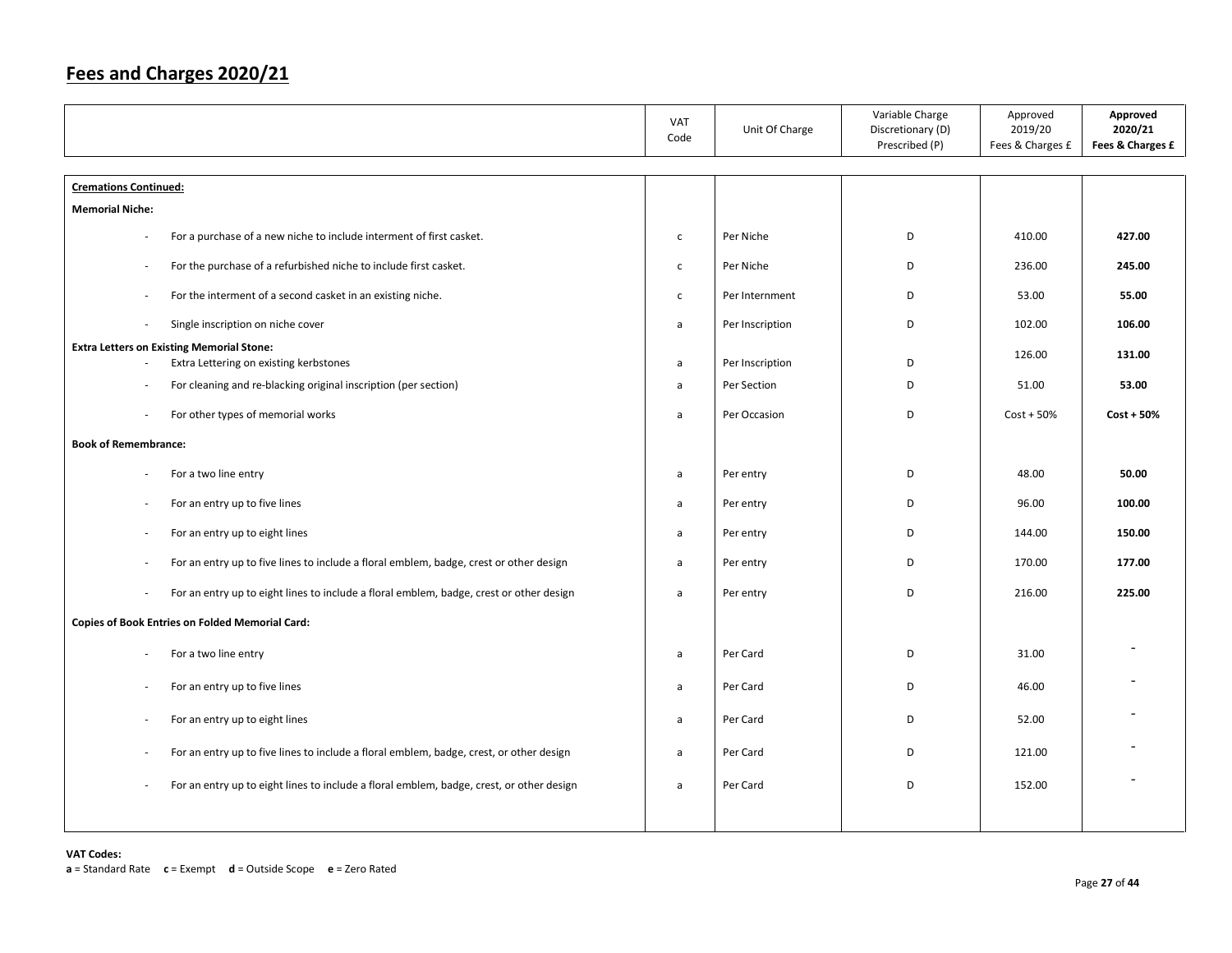|  | <b>VAT</b><br>Code | Unit Of Charge | Variable Charge<br>Discretionary (D)<br>Prescribed (P) | Approved<br>2019/20<br>Fees & Charges £ | Approved<br>2020/21<br>Fees & Charges £ |
|--|--------------------|----------------|--------------------------------------------------------|-----------------------------------------|-----------------------------------------|
|--|--------------------|----------------|--------------------------------------------------------|-----------------------------------------|-----------------------------------------|

| <b>Private Sector Housing</b> |                                                                                                                                              |              |                   |   |                          |                          |
|-------------------------------|----------------------------------------------------------------------------------------------------------------------------------------------|--------------|-------------------|---|--------------------------|--------------------------|
| ×.                            | Enforcement Notice (Housing Act 2004)                                                                                                        | d            | Per Notice        | D | 427.00                   | 427.00                   |
| $\overline{\phantom{a}}$      | HMO Licence (Housing Act 2004):                                                                                                              | d            | Per Application   | D | 937.00                   | $\overline{\phantom{a}}$ |
| $\overline{\phantom{a}}$      | Part 1 - receipt of application                                                                                                              | d            | Per Application   | D | $\overline{\phantom{a}}$ | 103.00                   |
| $\sim$                        | Part 2 - administration of the license (5 years)                                                                                             | d            | Per Application   | D | $\overline{\phantom{a}}$ | 388.00                   |
| $\overline{\phantom{a}}$      | Additional costs - assistance and completing the form                                                                                        | d            | Per Application   | D | $\overline{\phantom{a}}$ | 147.00                   |
| $\overline{\phantom{a}}$      | HMO Licence Renewal (Housing Act 2004)                                                                                                       | d            | Per Application   | D | 309.00                   | 309.00                   |
| $\overline{\phantom{a}}$      | Immigration housing inspection                                                                                                               | d            | Per Inspection    | D | 133.00                   | 133.00                   |
|                               |                                                                                                                                              |              |                   |   |                          |                          |
|                               |                                                                                                                                              |              |                   |   |                          |                          |
| <b>Tenancy Support</b>        |                                                                                                                                              |              |                   |   |                          |                          |
| $\overline{\phantom{a}}$      | Items taken from home and taken into storage                                                                                                 | $\mathsf{a}$ | Per Removal       | D | 50.00                    | 50.00                    |
| $\sim$                        | Weekly storage costs                                                                                                                         | a            | Per Removal       | D | 10.00                    | 10.00                    |
| $\overline{\phantom{a}}$      | Items removed from storage and taken to home                                                                                                 | a            | Per Removal       | D | 50.00                    | 50.00                    |
|                               |                                                                                                                                              |              |                   |   |                          |                          |
| <b>Discounted Market Sale</b> |                                                                                                                                              |              |                   |   |                          |                          |
| $\sim$                        | Processing purchaser applications to check eligibility, discounted is reflected or resale and<br>restrictive covenant on property for resale | a            | Per Property Sale | D |                          | 251.00                   |
|                               |                                                                                                                                              |              |                   |   |                          |                          |
|                               |                                                                                                                                              |              |                   |   |                          |                          |
|                               |                                                                                                                                              |              |                   |   |                          |                          |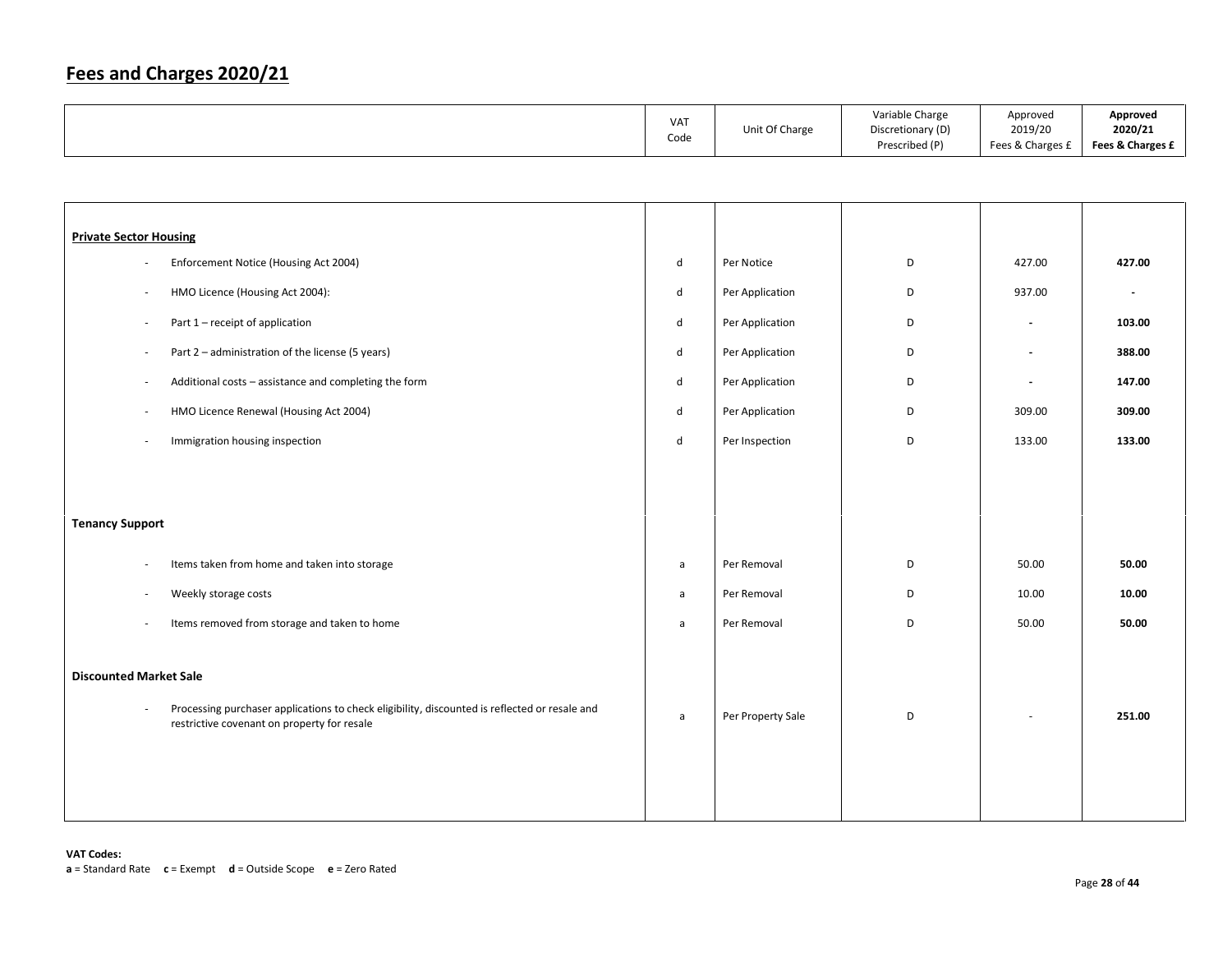|                                                                                                  | VAT<br>Code  | Unit Of Charge                   | Variable Charge<br>Discretionary (D)<br>Prescribed (P) | Approved<br>2019/20<br>Fees & Charges £ | Approved<br>2020/21<br>Fees & Charges £ |
|--------------------------------------------------------------------------------------------------|--------------|----------------------------------|--------------------------------------------------------|-----------------------------------------|-----------------------------------------|
|                                                                                                  |              |                                  |                                                        |                                         |                                         |
| <b>Environmental Health Charges</b>                                                              |              |                                  |                                                        |                                         |                                         |
| <b>Drainage Services</b>                                                                         |              |                                  |                                                        |                                         |                                         |
| Clearance of blocked drain                                                                       | a            | Per Clearance                    | D                                                      | 120.00                                  | 125.00                                  |
| CCTV drain investigation                                                                         | a            | Per investigations               | D                                                      | 120.00                                  | 125.00                                  |
| Combined clearance and CCTV investigation<br>$\sim$                                              | a            | Per Clearance /<br>Investigation | D                                                      | 235.00                                  | 240.00                                  |
| <b>Removal of Illegal Traveller Encampments:</b>                                                 |              |                                  |                                                        |                                         |                                         |
| Work associated with illegal encampments up to removal order stage<br>×.                         | $\mathsf{a}$ | Per Encampment                   | D                                                      | 350.00                                  | 350.00                                  |
| Should the encampment remain, then work associated with execution of removal order - per<br>hour | a            | Per hour                         | D                                                      | 120.00                                  | 120.00                                  |
| Legal costs and removal to be charged in addition to the above<br>÷,                             | a            | Per Encampment                   | D                                                      | At Cost                                 | <b>At Cost</b>                          |
| <b>Fixed Penalty Notice - Householder Duty of Care</b>                                           |              |                                  |                                                        |                                         |                                         |
| Fixed penalty charge to householder<br>÷,                                                        | d            | Per penalty                      | D                                                      | 400.00                                  | 400.00                                  |
| Fixed penalty charge to householder - reduced if paid within 14 days<br>$\sim$                   | d            | Per penalty                      | D                                                      | 240.00                                  | 240.00                                  |
| <b>Fixed Penalty Notice - Fly Tipping</b>                                                        |              |                                  |                                                        |                                         |                                         |
| Fixed penalty charge to fly tipping suspect                                                      | d            | Per penalty                      | D                                                      | 400.00                                  | 400.00                                  |
| Fixed penalty charge to fly tipping suspect - reduced if paid within 14 days<br>$\bar{a}$        | d            | Per penalty                      | D                                                      | 200.00                                  | 200.00                                  |
| <b>Air Pollution Control (Environment Protection Act 1990)</b>                                   |              |                                  |                                                        |                                         |                                         |
| Fees are charged at the national rates which are established and set by the Government.          |              |                                  |                                                        |                                         |                                         |
| https://www.gov.uk/government/publications/environmental-permitting-charging-scheme              |              |                                  |                                                        |                                         |                                         |
| <b>List of Authorised Processes:</b>                                                             |              |                                  |                                                        |                                         |                                         |
| <b>Commercial Interest</b>                                                                       | a            | Per Property / Site Per<br>Hour  | D                                                      | 75.00                                   | 75.00                                   |
|                                                                                                  |              |                                  |                                                        |                                         |                                         |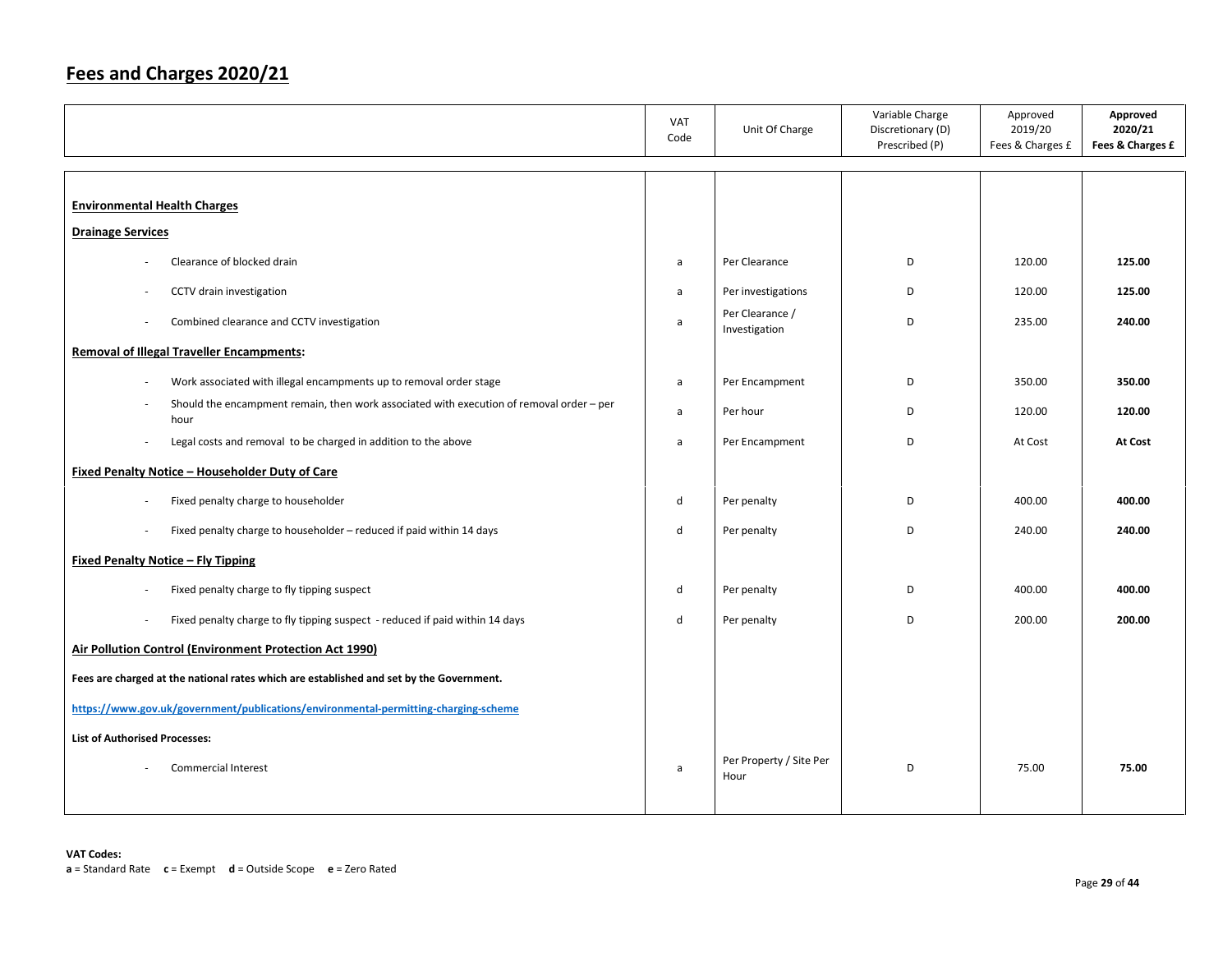|                                                                                                                                                                                            | <b>VAT</b><br>Code | Unit Of Charge                  | Variable Charge<br>Discretionary (D)<br>Prescribed (P) | Approved<br>2019/20<br>Fees & Charges £ | Approved<br>2020/21<br>Fees & Charges £     |
|--------------------------------------------------------------------------------------------------------------------------------------------------------------------------------------------|--------------------|---------------------------------|--------------------------------------------------------|-----------------------------------------|---------------------------------------------|
|                                                                                                                                                                                            |                    |                                 |                                                        |                                         |                                             |
| Fylde Residents / Students (Academic Research)<br>$\overline{\phantom{a}}$                                                                                                                 | $\sf d$            | Per Property / Site Per<br>Hour | D                                                      | Free                                    | Free                                        |
| <b>Public Register Entries:</b>                                                                                                                                                            |                    |                                 |                                                        |                                         |                                             |
| Commercial Interest - per hour                                                                                                                                                             | a                  | Per Property / Site Per<br>Hour | D                                                      | 110.00                                  | 110.00                                      |
| Fylde Residents / students (Academic Research)<br>$\sim$                                                                                                                                   | d                  | Per Property / Site Per<br>Hour | D                                                      | Free                                    | Free                                        |
| <b>Contaminated Land Enquiries:</b>                                                                                                                                                        |                    |                                 |                                                        |                                         |                                             |
| Contaminated Land Enquires: Desk top study - records /search and basic written response where<br>no more than one site identified - per hour                                               | $\mathsf{a}$       | Per Property / Site Per<br>Hour | D                                                      | 110.00                                  | 110.00                                      |
| Contaminated Land Enquiries: Where in addition to above, basic written response detailed landfill<br>$\sim$<br>gas or chemical data is requested or the enquiry covers more than one site. | $\mathsf{d}$       | Per Property / Site Per<br>Hour | D                                                      | Individual costs to<br>be negotiated    | <b>Individual costs</b><br>to be negotiated |
| <b>Other Environmental Information:</b>                                                                                                                                                    |                    |                                 |                                                        |                                         |                                             |
| Commercial Interest - Per Hour                                                                                                                                                             | a                  | Per Hour                        | D                                                      | 110.00                                  | 110.00                                      |
| Fylde Residents / Students (Academic Research)<br>$\overline{\phantom{a}}$                                                                                                                 | d                  | Per Session                     | D                                                      | Free                                    | Free                                        |
| <b>Street Trading Consents:</b>                                                                                                                                                            |                    |                                 |                                                        |                                         |                                             |
| Class 1: Commercial - Annual                                                                                                                                                               | d                  | Per Application                 | D                                                      | 460.00                                  | 460.00                                      |
| Class 1: Commercial - Renewal                                                                                                                                                              | d                  | Per Application                 | D                                                      | 430.00                                  | 430.00                                      |
| Class 2 : Charitable Organisations (no more than one day duration)<br>$\sim$                                                                                                               | d                  | Per Application                 | D                                                      | 0.00                                    | 0.00                                        |
| <b>Volunteer Surrender of food:</b>                                                                                                                                                        |                    |                                 |                                                        |                                         |                                             |
| Documentation / Certification (Per Hour - minimum 1 hour)                                                                                                                                  | d                  | Per Application                 | D                                                      |                                         |                                             |
| <b>Food Hygiene Rating Scheme:</b><br>FBO Request for Food Hygiene Rating Revisit                                                                                                          | d                  | Per Revisit                     | D                                                      | 128.00                                  | 130.00                                      |
|                                                                                                                                                                                            |                    |                                 |                                                        |                                         |                                             |
| <b>General Fees &amp; Charges:</b>                                                                                                                                                         |                    |                                 |                                                        |                                         |                                             |
| Work carried out in default of a notice<br>(Initial Costs)                                                                                                                                 | a                  | Per Investigation               | D                                                      | 120.00                                  | 120.00                                      |
| Plus cost per premises / site works<br>$\sim$                                                                                                                                              | a                  | Per Site / Premises             | D                                                      | 65.00                                   | 65.00                                       |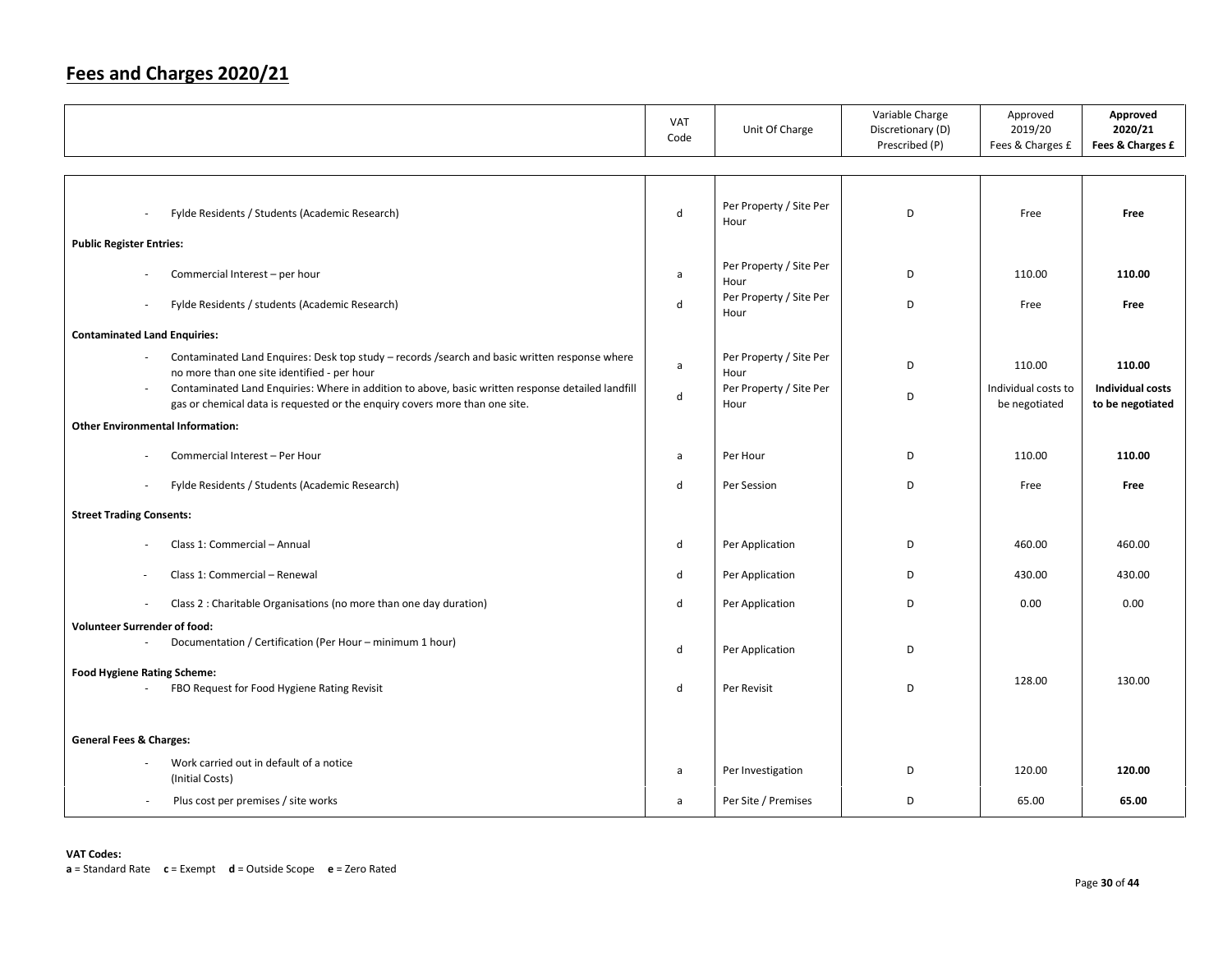|                          |                                                   | VAT<br>Code                 | Unit Of Charge     | Variable Charge<br>Discretionary (D)<br>Prescribed (P) | Approved<br>2019/20<br>Fees & Charges £ | Approved<br>2020/21<br>Fees & Charges £ |
|--------------------------|---------------------------------------------------|-----------------------------|--------------------|--------------------------------------------------------|-----------------------------------------|-----------------------------------------|
|                          | <b>Private Water Supplies Regulations 2009</b>    |                             |                    |                                                        |                                         |                                         |
| $\overline{a}$           | Risk Assessment                                   | a                           | Per Assessment     | P                                                      | 500.00 (MAX)                            | 500.00 (MAX)                            |
| $\sim$                   | Sampling                                          | $\mathsf{a}$                | Each Visit         | P                                                      | 100.00 (MAX)                            | 100.00 (MAX)                            |
| $\overline{\phantom{a}}$ | Investigation                                     | $\mathsf{a}$                | Each Investigation | P                                                      | 100.00 (MAX)                            | 100.00 (MAX)                            |
| $\sim$                   | Granting an authorisation                         | $\mathsf{a}$                | Each Authorisation | P                                                      | 100.00 (MAX)                            | 100.00 (MAX)                            |
| $\sim$                   | Analysing a sample (reg 10)                       | $\mathsf{a}$                | Each Sample        | P                                                      | 25.00 (Max)                             | 25.00 (Max)                             |
| $\overline{\phantom{a}}$ | Analysing a sample taken during check monitoring  | $\mathsf{a}$                | Each Sample        | P                                                      | 100.00 (Max)                            | 100.00 (Max)                            |
| $\overline{\phantom{a}}$ | Analysing a sample taken during audit monitoring  | $\mathsf{a}$                | Each Sample        | P                                                      | 500.00 (Max)                            | 500.00 (Max)                            |
| Licences                 |                                                   |                             |                    |                                                        |                                         |                                         |
|                          | Site Licensing Fees - The Mobiles Homes Act 2013: |                             |                    |                                                        |                                         |                                         |
| $\sim$                   | New Site Application                              | d                           | Per Application    | D                                                      | 320.00                                  | 320.00                                  |
| $\overline{\phantom{a}}$ | <b>Transfer Existing Site Licence</b>             | $\mathsf{d}$                | Per Application    | D                                                      | 190.00                                  | 190.00                                  |
| $\overline{\phantom{a}}$ | <b>Alteration of Conditions</b>                   | ${\sf d}$                   | Per Application    | D                                                      | 375.00                                  | 375.00                                  |
| ÷,                       | Depositing Site Rules                             | $\operatorname{\mathsf{d}}$ | Per Application    | D                                                      | 80.00                                   | 80.00                                   |
| ÷,                       | Annual Licence Fee - Per Site                     | $\sf d$                     | Per Site           | D                                                      | 250.00                                  | 250.00                                  |
| ×,                       | Annual Licence Fee - Pitch Fee                    | $\mathsf{d}$                | Per Pitch          | D                                                      | 5.00                                    | 5.00                                    |
| <b>Street Café:</b>      |                                                   |                             |                    |                                                        |                                         |                                         |
|                          | Grant                                             | ${\sf d}$                   | Per Application    | D                                                      | 312.00                                  | 312.00                                  |
|                          | Renewal                                           | $\sf d$                     | Per Application    | D                                                      | 230.00                                  | 230.00                                  |
| Sex Shop:                |                                                   |                             |                    |                                                        |                                         |                                         |
|                          | Grant                                             | $\operatorname{\mathsf{d}}$ | Per Application    | D                                                      | 1710.00                                 | 1710.00                                 |
|                          |                                                   |                             |                    |                                                        |                                         |                                         |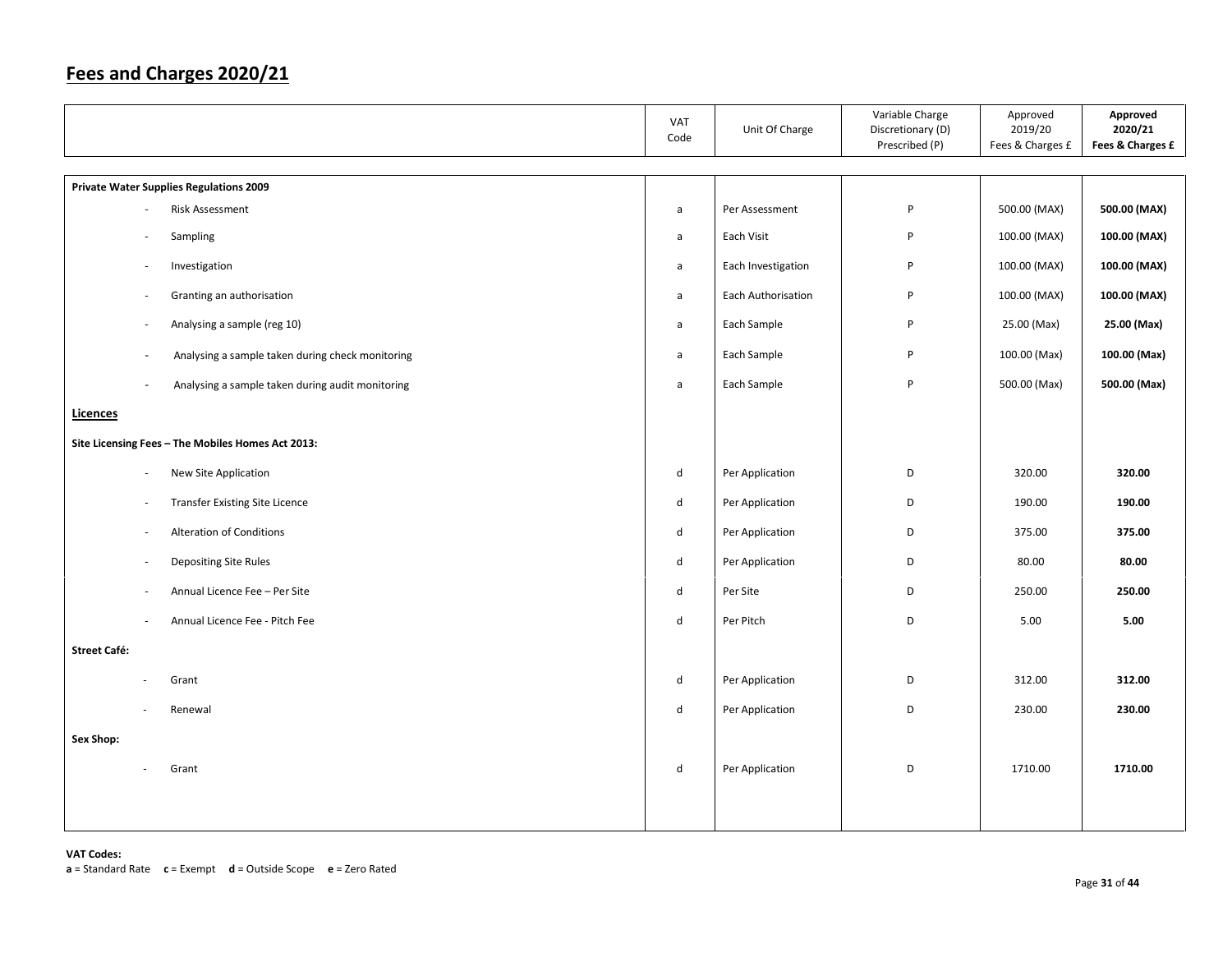|                                                                            | VAT<br>Code                 | Unit Of Charge  | Variable Charge<br>Discretionary (D)<br>Prescribed (P) | Approved<br>2019/20<br>Fees & Charges £ | Approved<br>2020/21<br>Fees & Charges £ |
|----------------------------------------------------------------------------|-----------------------------|-----------------|--------------------------------------------------------|-----------------------------------------|-----------------------------------------|
| Public / Private Hire:                                                     |                             |                 |                                                        |                                         |                                         |
| Vehicle<br>$\overline{\phantom{a}}$                                        | d                           | Per Application | D                                                      | 190.00                                  | 190.00                                  |
| Hackney Carriage Vehicle Licences<br>÷,                                    | d                           | Per Application | D                                                      | 190.00                                  | 190.00                                  |
| Hackney Carriage Drivers Licences<br>÷,                                    | d                           | Per Application | D                                                      | 94.00                                   | 94.00                                   |
| <b>Plate Charges:</b>                                                      |                             |                 |                                                        |                                         |                                         |
| Full Set<br>$\bar{a}$                                                      | d                           | Per Application | D                                                      | 21.00                                   | 21.00                                   |
| Rear Plate & Mount<br>$\overline{\phantom{a}}$                             | d                           | Per Application | D                                                      | 11.25                                   | 11.25                                   |
| Rear Plate Only<br>$\overline{\phantom{a}}$                                | $\operatorname{\mathsf{d}}$ | Per Application | D                                                      | 5.25                                    | 5.25                                    |
| Rear Mount Only<br>$\sim$                                                  | d                           | Per Application | D                                                      | 6.00                                    | 6.00                                    |
| Front Plate & Mount<br>$\overline{\phantom{a}}$                            | d                           | Per Application | D                                                      | 7.00                                    | 7.00                                    |
| Front Plate Only<br>$\sim$                                                 | d                           | Per Application | D                                                      | 2.75                                    | 2.75                                    |
| Front Mount Only<br>$\overline{\phantom{a}}$                               | d                           | Per Application | D                                                      | 4.25                                    | 4.25                                    |
| Button & Keys<br>$\overline{\phantom{a}}$                                  | d                           | Per Application | D                                                      | 1.50                                    | 1.50                                    |
| Pouch<br>$\bar{a}$                                                         | $\operatorname{\mathsf{d}}$ | Per Application | D                                                      | 1.25                                    | 1.25                                    |
| Private Hire Door Stickers<br>÷,                                           | d                           | Per Pair        | D                                                      | 6.15                                    | 6.15                                    |
| <b>Drivers</b>                                                             |                             |                 |                                                        |                                         |                                         |
| New (annual)<br>$\overline{\phantom{a}}$                                   | d                           | Per Application | D                                                      | 94.00                                   | 94.00                                   |
| New (3 yearly)<br>$\sim$                                                   | d                           | Per Application | D                                                      | 235.00                                  | 235.00                                  |
| Private Hire Operators 1-5 Vehicles (5 yearly)<br>$\overline{\phantom{a}}$ | d                           | Per Application | D                                                      | 312.00                                  | 312.00                                  |
| Private Hire Operators 6-10 Vehicles (5 yearly)<br>÷,                      | d                           | Per Application | D                                                      | 333.00                                  | 333.00                                  |
| Private Hire Operators 11 Vehicles (5 yearly)<br>$\overline{\phantom{a}}$  | d                           | Per Application | D                                                      | 358.00                                  | 358.00                                  |
|                                                                            |                             |                 |                                                        |                                         |                                         |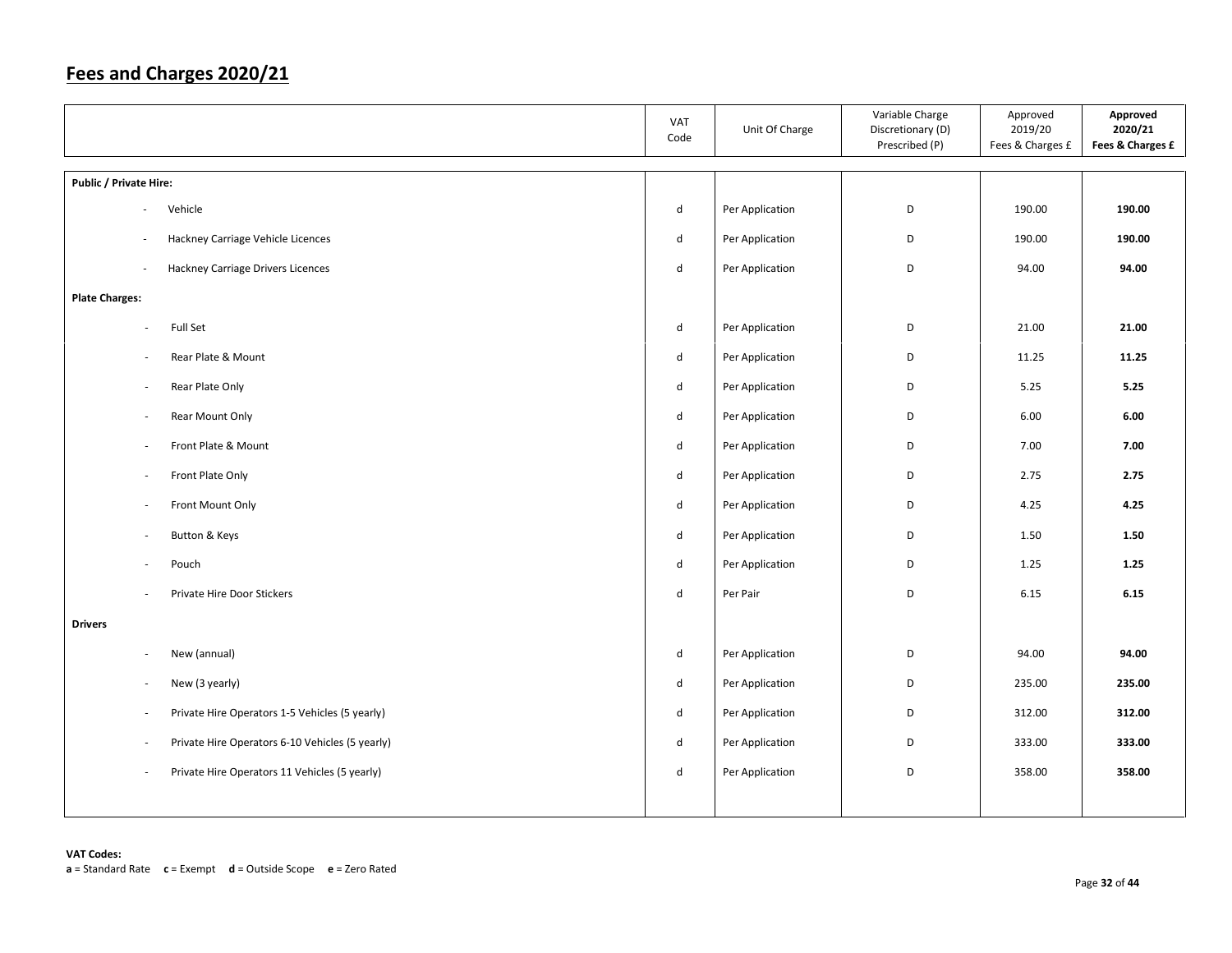|                                                                                            | VAT<br>Code  | Unit Of Charge  | Variable Charge<br>Discretionary (D)<br>Prescribed (P) | Approved<br>2019/20<br>Fees & Charges £ | Approved<br>2020/21<br>Fees & Charges £ |
|--------------------------------------------------------------------------------------------|--------------|-----------------|--------------------------------------------------------|-----------------------------------------|-----------------------------------------|
|                                                                                            |              |                 |                                                        |                                         |                                         |
|                                                                                            |              |                 |                                                        |                                         |                                         |
| <b>Replacement Driver Badges</b>                                                           | $\mathsf{d}$ | Per Application | D                                                      | 10.50                                   | 10.50                                   |
| Driver Licence Renewals (Private Hire or Hackney)                                          | $\mathsf{d}$ | Per Application | D                                                      | 78.00                                   | 78.00                                   |
| Driver Licence Renewals (Private Hire or Hackney 3 yearly)<br>$\overline{\phantom{a}}$     | d            | Per Application | D                                                      | 184.50                                  | 184.50                                  |
| Drivers Combined New                                                                       | $\sf d$      | Per Application | D                                                      | 130.50                                  | 130.50                                  |
| Drivers Combined New (3 yearly)                                                            | d            | Per Application | D                                                      | 235.00                                  | 235.00                                  |
| <b>Drivers Combined Existing</b>                                                           | $\mathsf{d}$ | Per Application | D                                                      | 84.50                                   | 84.50                                   |
| Driver Combined Existing (3 yearly)                                                        | d            | Per Application | D                                                      | 184.50                                  | 184.50                                  |
| Transfer Licence Fee                                                                       | d            | Per Application | D                                                      | 37.00                                   | 37.00                                   |
| Notes: We do not issue refunds with respect to Taxi/PHV Licences                           |              |                 |                                                        |                                         |                                         |
| Fare Cards                                                                                 | $\sf d$      | Per Application | D                                                      | 2.65                                    | 2.65                                    |
| Knowledge Test                                                                             | $\mathsf{d}$ | Per Test        | D                                                      | 19.00                                   | 19.00                                   |
| <b>Licensing &amp; Registration:</b>                                                       |              |                 |                                                        |                                         |                                         |
| Grant of Animal Boarding Establishment (Initial application including one inspection)      | d            | Per Application | D                                                      | 131.50                                  | 110.00                                  |
| Additional fee payable on approval of 2 year licence                                       | d            | Per Application | D                                                      | N/A                                     | 69.00                                   |
| Additional fee payable on approval of 3 year licence                                       | $\mathsf{d}$ | Per Application | D                                                      | N/A                                     | 138.00                                  |
| Renewal of Animal Boarding Establishment (Initial application including one inspection)    | $\mathsf{d}$ | Per Application | D                                                      | 131.50                                  | 106.00                                  |
| Additional fee payable on approval of 2 year licence                                       | $\mathsf{d}$ | Per Application | D                                                      | N/A                                     | 69.00                                   |
| Additional fee payable on approval of 3 year licence                                       | $\mathsf{d}$ | Per Application | D                                                      | N/A                                     | 138.00                                  |
| Grant of Dog Breeding Establishment Licence (Initial application including one inspection) | d            | Per Application | D                                                      | 131.50                                  | 110.00                                  |
| Additional fee payable on approval of 2 year licence                                       | d            | Per Application | D                                                      | N/A                                     | 69.00                                   |
|                                                                                            |              |                 |                                                        |                                         |                                         |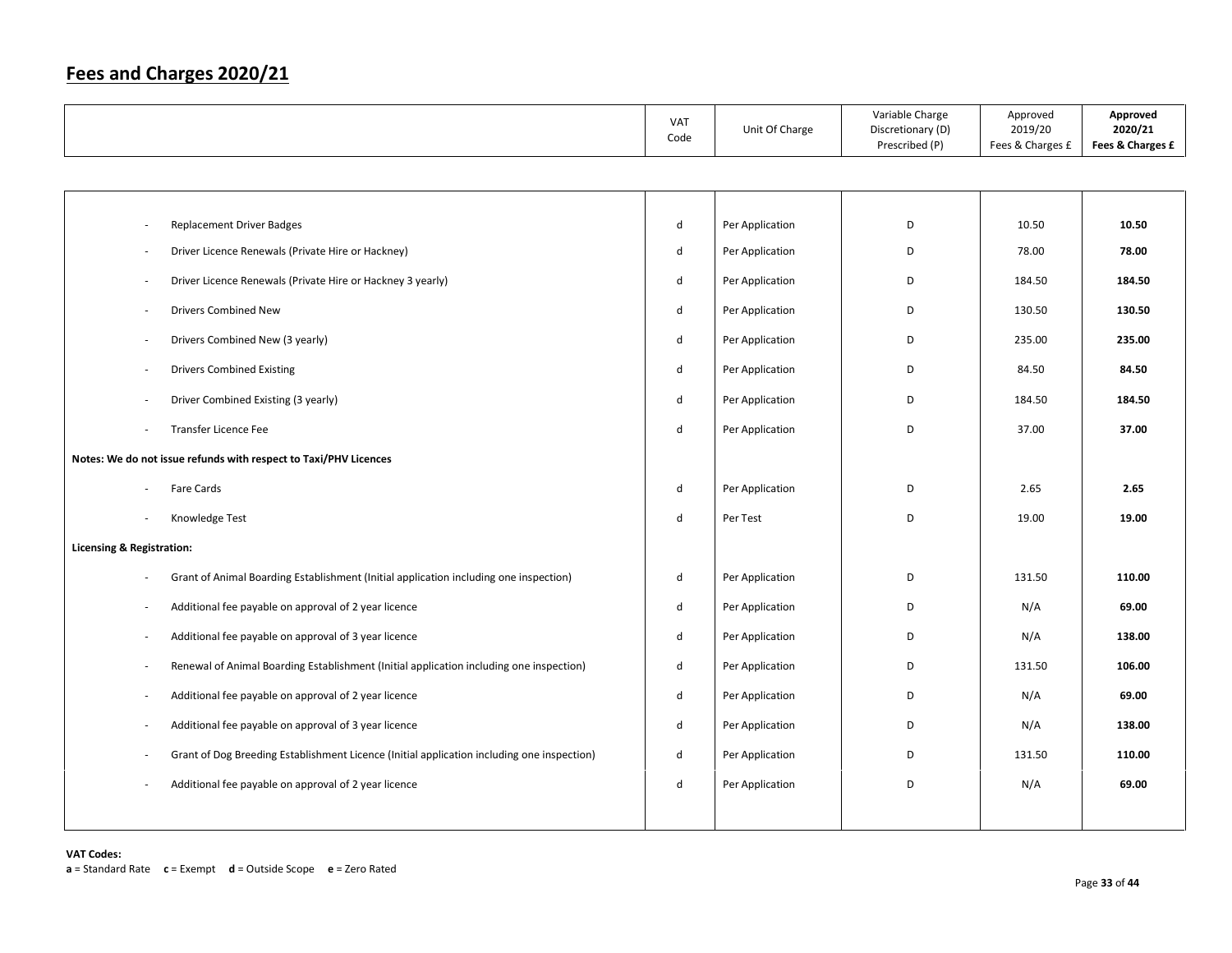|                                                                                                                                                                                                                                                                                                                                                                        | <b>VAT</b><br>Code | Unit Of Charge  | Variable Charge<br>Discretionary (D)<br>Prescribed (P) | Approved<br>2019/20<br>Fees & Charges £ | Approved<br>2020/21<br>Fees & Charges £ |
|------------------------------------------------------------------------------------------------------------------------------------------------------------------------------------------------------------------------------------------------------------------------------------------------------------------------------------------------------------------------|--------------------|-----------------|--------------------------------------------------------|-----------------------------------------|-----------------------------------------|
|                                                                                                                                                                                                                                                                                                                                                                        |                    |                 |                                                        |                                         |                                         |
|                                                                                                                                                                                                                                                                                                                                                                        |                    |                 |                                                        |                                         |                                         |
| Additional fee payable on approval of 3 year licence                                                                                                                                                                                                                                                                                                                   | d                  | Per Application | D                                                      | N/A                                     | 138.00                                  |
| Renewal of Dog Breeding Establishment (application including one inspection)                                                                                                                                                                                                                                                                                           | d                  | Per Application | D                                                      | 131.50                                  | 106.00                                  |
| Additional fee payable on approval of 2 year licence                                                                                                                                                                                                                                                                                                                   | d                  | Per Application | D                                                      | N/A                                     | 69.00                                   |
| Additional fee payable on approval of 3 year licence                                                                                                                                                                                                                                                                                                                   | d                  | Per Application | D                                                      | N/A                                     | 138.00                                  |
| Dangerous Wild animal Licence                                                                                                                                                                                                                                                                                                                                          | d                  | Per Application | D                                                      | 230.00                                  | 230.00                                  |
| Selling Animals as Pets (Initial application including one inspection)                                                                                                                                                                                                                                                                                                 | $\mathsf{d}$       | Per Application | D                                                      | 131.50                                  | 110.00                                  |
| Additional fee payable on approval of 2 year licence                                                                                                                                                                                                                                                                                                                   | d                  | Per Application | D                                                      | N/A                                     | 69.00                                   |
| Additional fee payable on approval of 3 year licence                                                                                                                                                                                                                                                                                                                   | d                  | Per Application | D                                                      | N/A                                     | 138.00                                  |
| Renewal of Selling Animals as Pets (Initial application including one inspection)                                                                                                                                                                                                                                                                                      | $\mathsf{d}$       | Per Application | D                                                      | 131.50                                  | 94.00                                   |
| Additional fee payable on approval of 2 year licence                                                                                                                                                                                                                                                                                                                   | $\mathsf{d}$       | Per Application | D                                                      | N/A                                     | 69.00                                   |
| Additional fee payable on approval of 3 year licence                                                                                                                                                                                                                                                                                                                   | d                  | Per Application | D                                                      | N/A                                     | 138.00                                  |
| Hiring of Horses Licence                                                                                                                                                                                                                                                                                                                                               | d                  | Per Application | D                                                      | 230.00                                  | 144.00                                  |
| Hiring of Horses Licence Renewal                                                                                                                                                                                                                                                                                                                                       | d                  | Per Application | D                                                      | 206.00                                  | 135.00                                  |
| <b>Scrap Metal Collectors</b>                                                                                                                                                                                                                                                                                                                                          | d                  | Per Application | D                                                      | 343.00                                  | 343.00                                  |
| <b>Scrap Metal Site</b>                                                                                                                                                                                                                                                                                                                                                | d                  | Per Application | D                                                      | 348.50                                  | 348.50                                  |
| Second Hand Dealer Registration                                                                                                                                                                                                                                                                                                                                        | d                  | Per Application | D                                                      | 125.50                                  | 125.50                                  |
| Skin Piercing Registration - Premises                                                                                                                                                                                                                                                                                                                                  | d                  | Per Application | D                                                      | 172.00                                  | 172.00                                  |
| Skin Piercing Registration - Persons                                                                                                                                                                                                                                                                                                                                   | d                  | Per Application | D                                                      | 172.00                                  | 172.00                                  |
| Notes:<br>Skin piercers include acupuncturists, tattooists, ear piercers and electrologists'. Both skin piercers and their premises<br>have to be registered with an Authority. Normally there is one registered proprietor for each premises, although there<br>may be a number of practitioners. Each and every additional practitioner will be required to register |                    |                 |                                                        |                                         |                                         |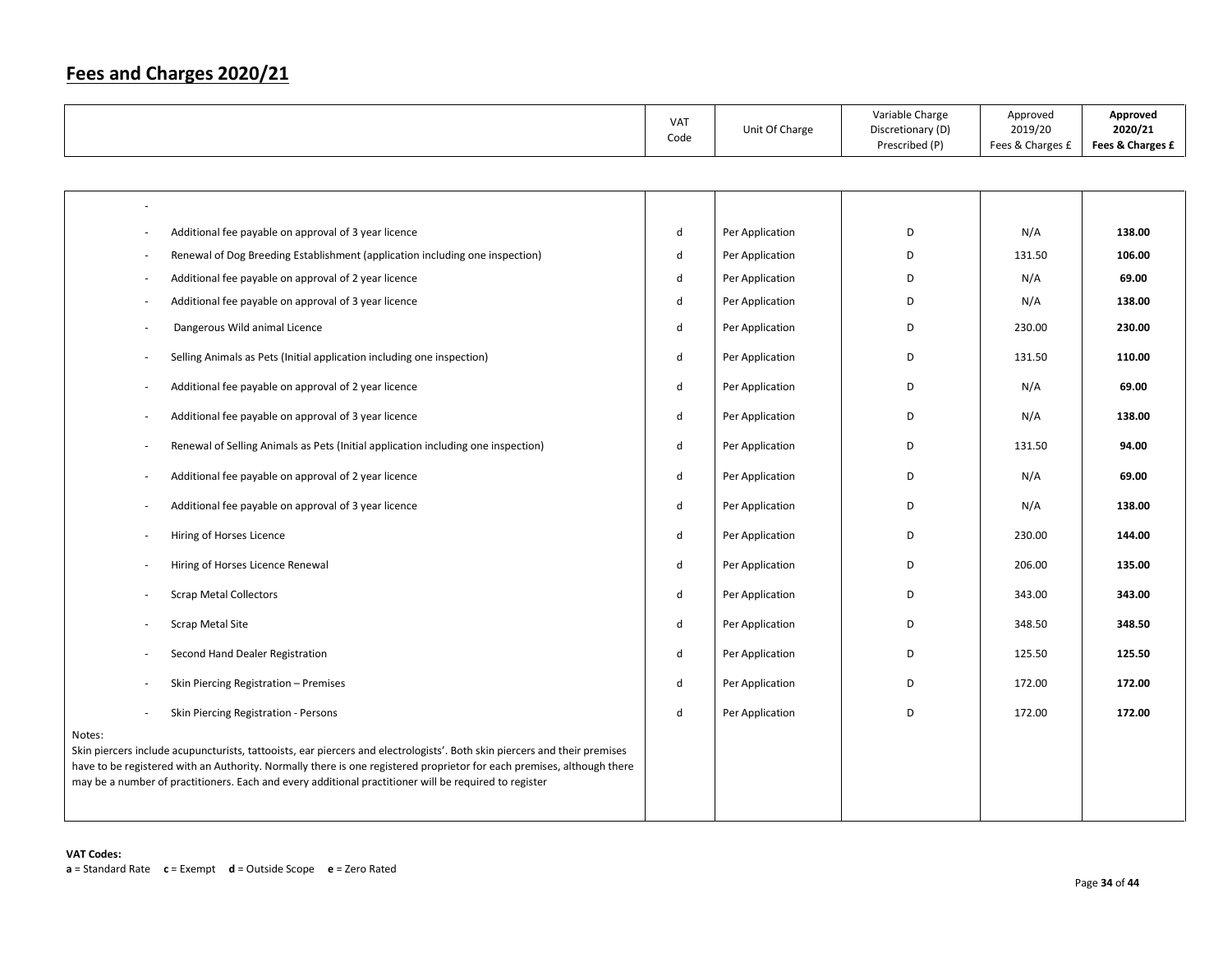|  | <b>VAT</b><br>Code | Unit Of Charge | Variable Charge<br>Discretionary (D)<br>Prescribed (P) | Approved<br>2019/20<br>Fees & Charges f | Approved<br>2020/21<br>Fees & Charges £ |
|--|--------------------|----------------|--------------------------------------------------------|-----------------------------------------|-----------------------------------------|
|--|--------------------|----------------|--------------------------------------------------------|-----------------------------------------|-----------------------------------------|

| General:<br>$\bar{a}$<br>$\overline{\phantom{a}}$<br>$\sim$ | Alterations or additions to the above licences, registrations and consents, which result in the need to visit premises<br>and issue documentation will be charged at half the standard fee.<br>Many of the Licences are issued from the 1 <sup>st</sup> January each year. Where application is made part<br>way through a year, 1/12 of the standard fee will be charged for each full month remaining plus<br>an administration fee of £54.00<br>Where a licence is surrendered part way through a year a 1/12 refund of the standard fee will be<br>charged for each full calendar month remaining, less an administration fee of £54.00<br>Licence fee levels for 2020/21 have been assessed to ensure the fee equates to no more than the<br>cost of providing the licence. |   |                 |            |        |        |
|-------------------------------------------------------------|----------------------------------------------------------------------------------------------------------------------------------------------------------------------------------------------------------------------------------------------------------------------------------------------------------------------------------------------------------------------------------------------------------------------------------------------------------------------------------------------------------------------------------------------------------------------------------------------------------------------------------------------------------------------------------------------------------------------------------------------------------------------------------|---|-----------------|------------|--------|--------|
| <b>Gambling Act 2005 - Premises Licence Fees</b>            |                                                                                                                                                                                                                                                                                                                                                                                                                                                                                                                                                                                                                                                                                                                                                                                  |   |                 |            |        |        |
| <b>Casino Premises Licence:</b>                             |                                                                                                                                                                                                                                                                                                                                                                                                                                                                                                                                                                                                                                                                                                                                                                                  |   |                 |            |        |        |
|                                                             | <b>Annual Fee</b>                                                                                                                                                                                                                                                                                                                                                                                                                                                                                                                                                                                                                                                                                                                                                                | d | Per Application | D to P max | 271.50 | 271.50 |
| ٠                                                           | Variation Fee                                                                                                                                                                                                                                                                                                                                                                                                                                                                                                                                                                                                                                                                                                                                                                    | d | Per Application | D to P max | 195.00 | 195.00 |
| $\sim$                                                      | <b>Transfer Fee</b>                                                                                                                                                                                                                                                                                                                                                                                                                                                                                                                                                                                                                                                                                                                                                              | d | Per Application | D to P max | 156.50 | 156.50 |
| $\sim$                                                      | <b>Reinstatement of Licence</b>                                                                                                                                                                                                                                                                                                                                                                                                                                                                                                                                                                                                                                                                                                                                                  | d | Per Application | D to P max | 156.50 | 156.50 |
|                                                             |                                                                                                                                                                                                                                                                                                                                                                                                                                                                                                                                                                                                                                                                                                                                                                                  |   |                 |            |        |        |
| <b>Bingo Premises Licence:</b>                              |                                                                                                                                                                                                                                                                                                                                                                                                                                                                                                                                                                                                                                                                                                                                                                                  |   |                 |            |        |        |
|                                                             | New Application                                                                                                                                                                                                                                                                                                                                                                                                                                                                                                                                                                                                                                                                                                                                                                  | d | Per Application | D to P max | 200.00 | 200.00 |
|                                                             | Annual Fee                                                                                                                                                                                                                                                                                                                                                                                                                                                                                                                                                                                                                                                                                                                                                                       | d | Per Application | D to P max | 246.00 | 246.00 |
|                                                             | <b>Provisional Statement Fee</b>                                                                                                                                                                                                                                                                                                                                                                                                                                                                                                                                                                                                                                                                                                                                                 | d | Per Application | D to P max | 156.50 | 156.50 |
|                                                             |                                                                                                                                                                                                                                                                                                                                                                                                                                                                                                                                                                                                                                                                                                                                                                                  |   |                 |            |        |        |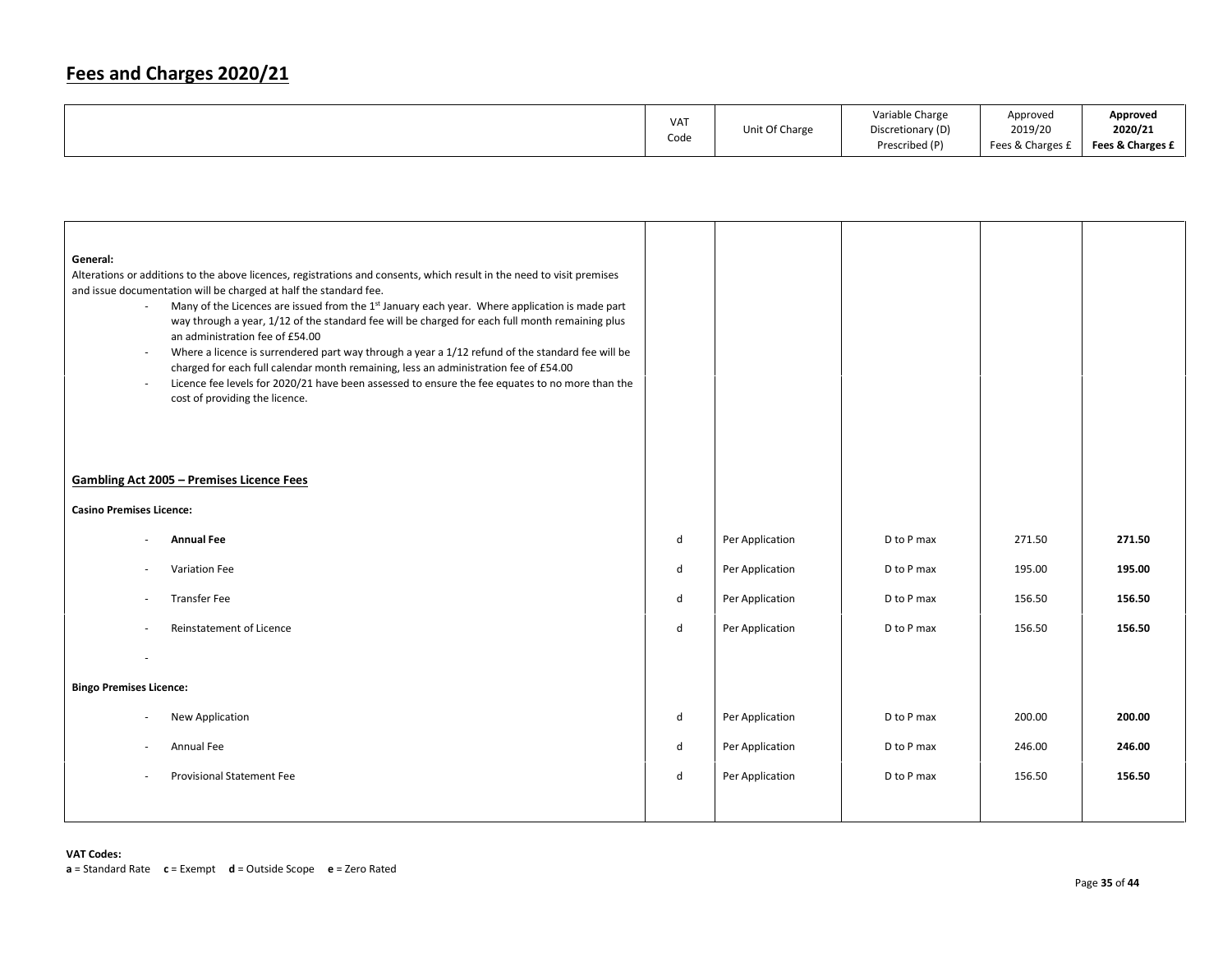|                                          |                                                               | <b>VAT</b><br>Code | Unit Of Charge  | Variable Charge<br>Discretionary (D)<br>Prescribed (P) | Approved<br>2019/20<br>Fees & Charges £ | Approved<br>2020/21<br>Fees & Charges £ |
|------------------------------------------|---------------------------------------------------------------|--------------------|-----------------|--------------------------------------------------------|-----------------------------------------|-----------------------------------------|
| <b>Bingo Premises Licence continued:</b> |                                                               |                    |                 |                                                        |                                         |                                         |
|                                          | Premises Licence fee holder of provisional statements         | d                  | Per Application | D to P max                                             | 31.00                                   | 31.00                                   |
| $\overline{\phantom{a}}$                 | Variation Fee                                                 | $\sf d$            | Per Application | D to P max                                             | 195.00                                  | 195.00                                  |
| ÷,                                       | <b>Transfer Fee</b>                                           | d                  | Per Application | D to P max                                             | 156.50                                  | 156.50                                  |
| $\overline{\phantom{a}}$                 | Reinstatement of Licence                                      | $\sf d$            | Per Application | D to P max                                             | 156.50                                  | 156.50                                  |
| <b>Bingo Premises (Other) Licence:</b>   |                                                               |                    |                 |                                                        |                                         |                                         |
| $\overline{\phantom{a}}$                 | New Application                                               | d                  | Per Application | D to P max                                             | 200.00                                  | 200.00                                  |
| $\sim$                                   | Annual Fee                                                    | $\sf d$            | Per Application | D to P max                                             | 246.00                                  | 246.00                                  |
| $\overline{\phantom{a}}$                 | <b>Provisional Statement Fee</b>                              | $\sf d$            | Per Application | D to P max                                             | 156.50                                  | 156.50                                  |
| $\overline{\phantom{a}}$                 | Provisional Licence fee for holders of provisional statements | $\sf d$            | Per Application | D to P max                                             | 31.00                                   | 31.00                                   |
| $\overline{\phantom{a}}$                 | Variation Fee                                                 | $\sf d$            | Per Application | D to P max                                             | 195.00                                  | 195.00                                  |
|                                          | <b>Transfer Fee</b>                                           | $\sf d$            | Per Application | D to P max                                             | 156.50                                  | 156.50                                  |
| ÷.                                       | Reinstatement of Licence                                      | $\sf d$            | Per Application | D to P max                                             | 156.50                                  | 156.50                                  |
|                                          | <b>Adult Gaming Centre Premises Licences:</b>                 |                    |                 |                                                        |                                         |                                         |
| ä,                                       | New Application                                               | d                  | Per Application | D to P max                                             | 200.00                                  | 200.00                                  |
| ×,                                       | Annual Fee                                                    | d                  | Per Application | D to P max                                             | 246.00                                  | 246.00                                  |
|                                          | <b>Provisional Statement Fee</b>                              | d                  | Per Application | D to P max                                             | 156.50                                  | 156.50                                  |
| $\overline{\phantom{a}}$                 | Premises Licence fee for holders of provisional statements    | d                  | Per Application | D to P max                                             | 31.00                                   | 31.00                                   |
| ÷,                                       | Variation Fee                                                 | $\sf d$            | Per Application | D to P max                                             | 195.00                                  | 195.00                                  |
| $\sim$                                   | <b>Transfer Fee</b>                                           | d                  | Per Application | D to P max                                             | 156.50                                  | 156.50                                  |
|                                          | Reinstatement of Licence                                      | $\sf d$            | Per Application | D to P max                                             | 156.50                                  | 156.50                                  |
|                                          |                                                               |                    |                 |                                                        |                                         |                                         |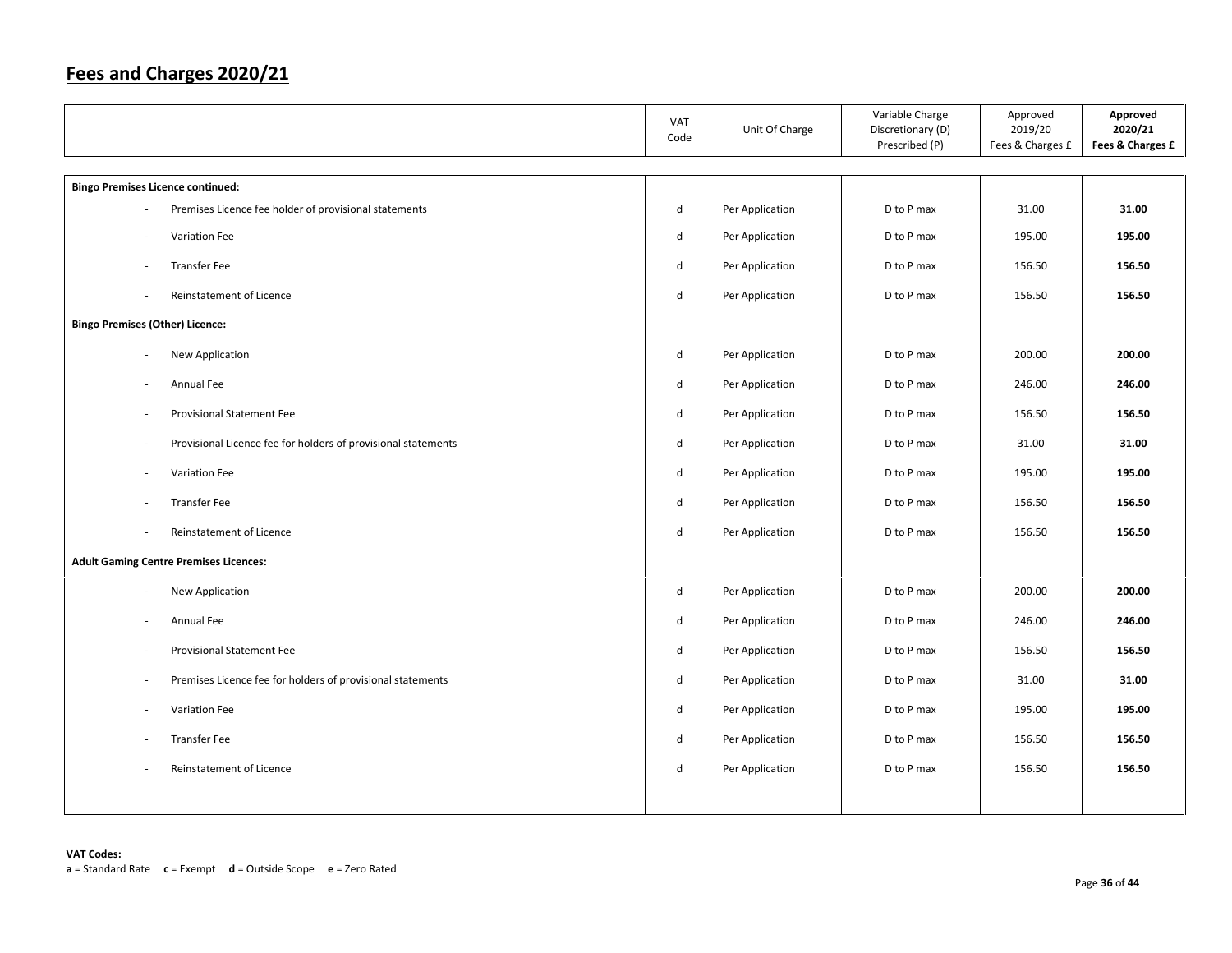|                                                                 |                          |                                                          | VAT<br>Code | Unit Of Charge  | Variable Charge<br>Discretionary (D)<br>Prescribed (P) | Approved<br>2019/20<br>Fees & Charges £ | Approved<br>2020/21<br>Fees & Charges £ |
|-----------------------------------------------------------------|--------------------------|----------------------------------------------------------|-------------|-----------------|--------------------------------------------------------|-----------------------------------------|-----------------------------------------|
|                                                                 |                          |                                                          |             |                 |                                                        |                                         |                                         |
| Tracks:                                                         |                          |                                                          |             |                 |                                                        |                                         |                                         |
|                                                                 | $\overline{\phantom{a}}$ | New Application                                          | d           | Per Application | D to P max                                             | 200.00                                  | 200.00                                  |
|                                                                 | $\overline{\phantom{a}}$ | Annual Fee                                               | d           | Per Application | D to P max                                             | 246.00                                  | 246.00                                  |
|                                                                 | ÷,                       | Provisional Statement fee                                | d           | Per Application | D to P max                                             | 156.50                                  | 156.50                                  |
|                                                                 | ä,                       | Premises licence fee for holder of provisional Statement | d           | Per Application | D to P max                                             | 31.00                                   | 31.00                                   |
|                                                                 | ÷,                       | Variation Fee                                            | d           | Per Application | D to P max                                             | 195.00                                  | 195.00                                  |
|                                                                 | $\overline{\phantom{a}}$ | <b>Transfer Fee</b>                                      | d           | Per Application | D to P max                                             | 156.50                                  | 156.50                                  |
|                                                                 | $\overline{\phantom{a}}$ | Reinstatement of licence                                 | d           | Per Application | D to P max                                             | 156.50                                  | 156.50                                  |
|                                                                 | $\overline{\phantom{a}}$ | Fee for notification of change of circumstance           | d           | Per Application | P                                                      | 50.00                                   | 50.00                                   |
|                                                                 | ä,                       | Fee for copy of licence                                  | d           | Per Application | P                                                      | 25.00                                   | 25.00                                   |
|                                                                 |                          |                                                          |             |                 |                                                        |                                         |                                         |
| <b>Licensing Act Charges</b>                                    |                          |                                                          |             |                 |                                                        |                                         |                                         |
| <b>Licensed Premises Fees:</b>                                  |                          |                                                          |             |                 |                                                        |                                         |                                         |
| Non-Domestic Rateable Value<br><b>Application / Initial Fee</b> |                          |                                                          |             |                 |                                                        |                                         |                                         |
|                                                                 |                          | Band A: 0 - 4300                                         | d           | Per Application | P                                                      | 100.00                                  | 100.00                                  |
|                                                                 |                          |                                                          |             |                 |                                                        |                                         |                                         |
|                                                                 |                          | Band B: 4301 - 3300                                      | d           | Per Application | P                                                      | 190.00                                  | 190.00                                  |
|                                                                 |                          | Band C: 33001 - 87000                                    | d           | Per Application | P                                                      | 315.00                                  | 315.00                                  |
|                                                                 |                          | Band D: 87001 - 125000                                   | d           | Per Application | P                                                      | 450.00                                  | 450.00                                  |
|                                                                 |                          | Band E: 125001 and Over                                  | d           | Per Application | P                                                      | 635.00                                  | 635.00                                  |
|                                                                 |                          |                                                          |             |                 |                                                        |                                         |                                         |
|                                                                 |                          |                                                          |             |                 |                                                        |                                         |                                         |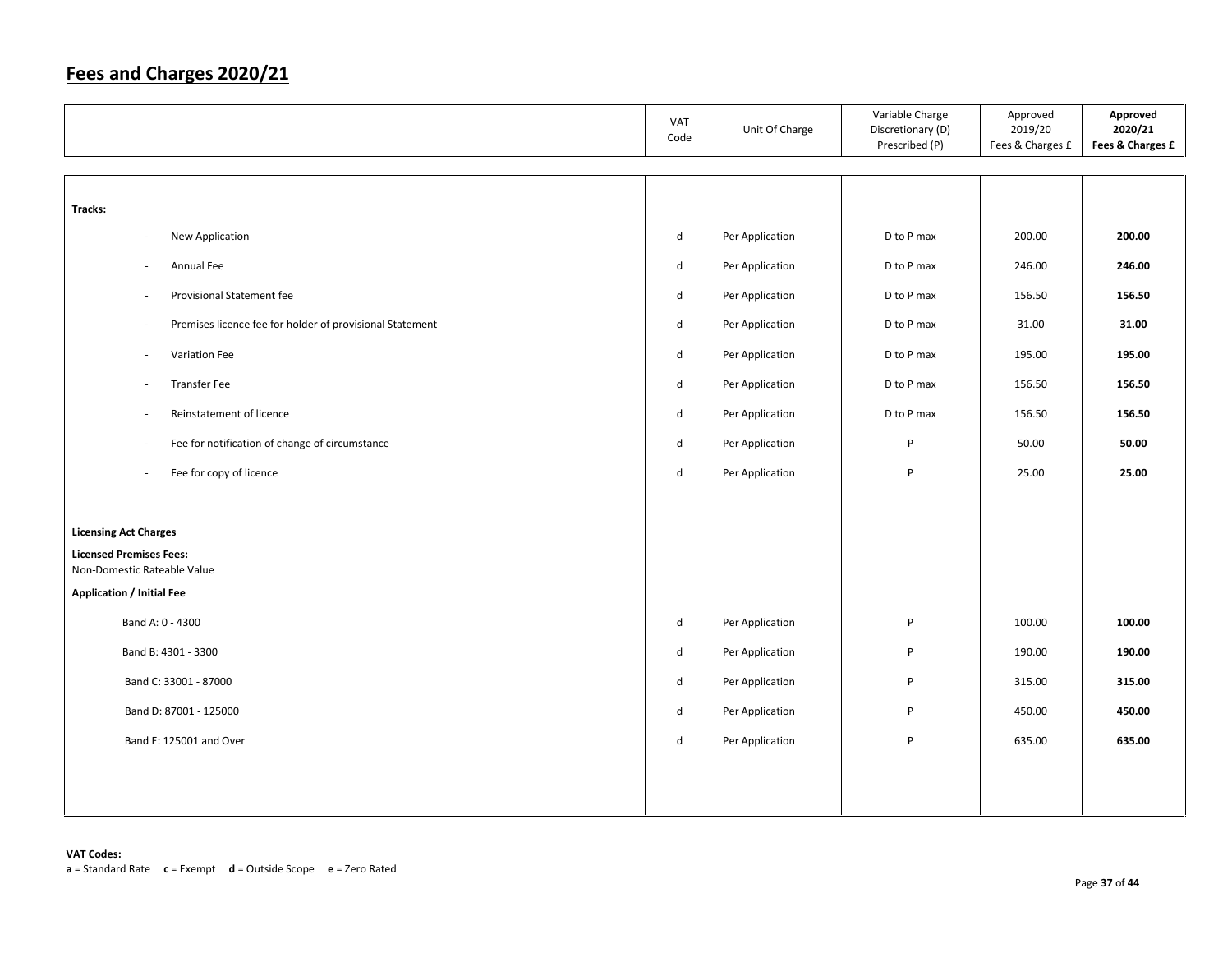|       |                                                                                                                                                                              | VAT<br>Code | Unit Of Charge  | Variable Charge<br>Discretionary (D)<br>Prescribed (P) | Approved<br>2019/20<br>Fees & Charges £ | Approved<br>2020/21<br>Fees & Charges £ |
|-------|------------------------------------------------------------------------------------------------------------------------------------------------------------------------------|-------------|-----------------|--------------------------------------------------------|-----------------------------------------|-----------------------------------------|
|       |                                                                                                                                                                              |             |                 |                                                        |                                         |                                         |
|       | Annual / Renewal Charge                                                                                                                                                      |             |                 |                                                        |                                         |                                         |
|       | Band A: 0 - 4300                                                                                                                                                             | d           | Per Application | P                                                      | 70.00                                   | 70.00                                   |
|       | Band B: 4301 - 3300                                                                                                                                                          | d           | Per Application | P                                                      | 180.00                                  | 180.00                                  |
|       | Band C: 33001 - 87000                                                                                                                                                        | d           | Per Application | P                                                      | 295.00                                  | 295.00                                  |
|       | Band D: 87001 - 125000                                                                                                                                                       | d           | Per Application | P                                                      | 320.00                                  | 320.00                                  |
|       | Band E: 125001 and Over                                                                                                                                                      | d           | Per Application | P                                                      | 350.00                                  | 350.00                                  |
| Note: | Where the premises are in Band D or Band E, and where the primary or exclusive function is to supply<br>alcohol for consumption on the premises the fees will be as follows. |             |                 |                                                        |                                         |                                         |
|       | Annual / Renewal Charge<br>Band D: 87001 - 125000                                                                                                                            | d           | Per Application | P                                                      | 640.00                                  | 640.00                                  |
|       | Band E: 125000 and Over                                                                                                                                                      | d           | Per Application | P                                                      | 1050.00                                 | 1050.00                                 |
|       | Personal Licence: Renewable after 10 years                                                                                                                                   | d           | Per Application | P                                                      | 37.00                                   | 37.00                                   |
|       | <b>Other Fees &amp; Charges:</b><br>Application for copy of licence or summary on theft, loss etc. of premises licence or summary                                            | d           | Per Application | P                                                      | 10.50                                   | 10.50                                   |
|       | Notification of Change of name or address (holder of premises licence)                                                                                                       | d           | Per Application | P                                                      | 10.50                                   | 10.50                                   |
|       | Application to vary to specify individual as premises supervisor                                                                                                             | d           | Per Application | P                                                      | 10.50                                   | 10.50                                   |
|       | Application to transfer premises licence                                                                                                                                     | d           | Per Application | P                                                      | 23.00                                   | 23.00                                   |
|       | Interim authority notice                                                                                                                                                     | d           | Per Application | P                                                      | 23.00                                   | 23.00                                   |
|       | Application for making a provisional licence                                                                                                                                 | d           | Per Application | P                                                      | 23.00                                   | 23.00                                   |
|       | Application for a copy certificate or summary on theft, loss of certificate or summary                                                                                       | d           | Per Application | P                                                      | 315.00                                  | 315.00                                  |
|       | Notification of change of name or alteration of club rules                                                                                                                   | d           | Per Application | P                                                      | 10.50                                   | 10.50                                   |
|       | Change of relevant registered address of club                                                                                                                                | d           | Per Application | P                                                      | 10.50                                   | 10.50                                   |
|       | Temporary event notices                                                                                                                                                      | d           | Per Application | P                                                      | 10.50                                   | 10.50                                   |
|       |                                                                                                                                                                              |             |                 |                                                        |                                         |                                         |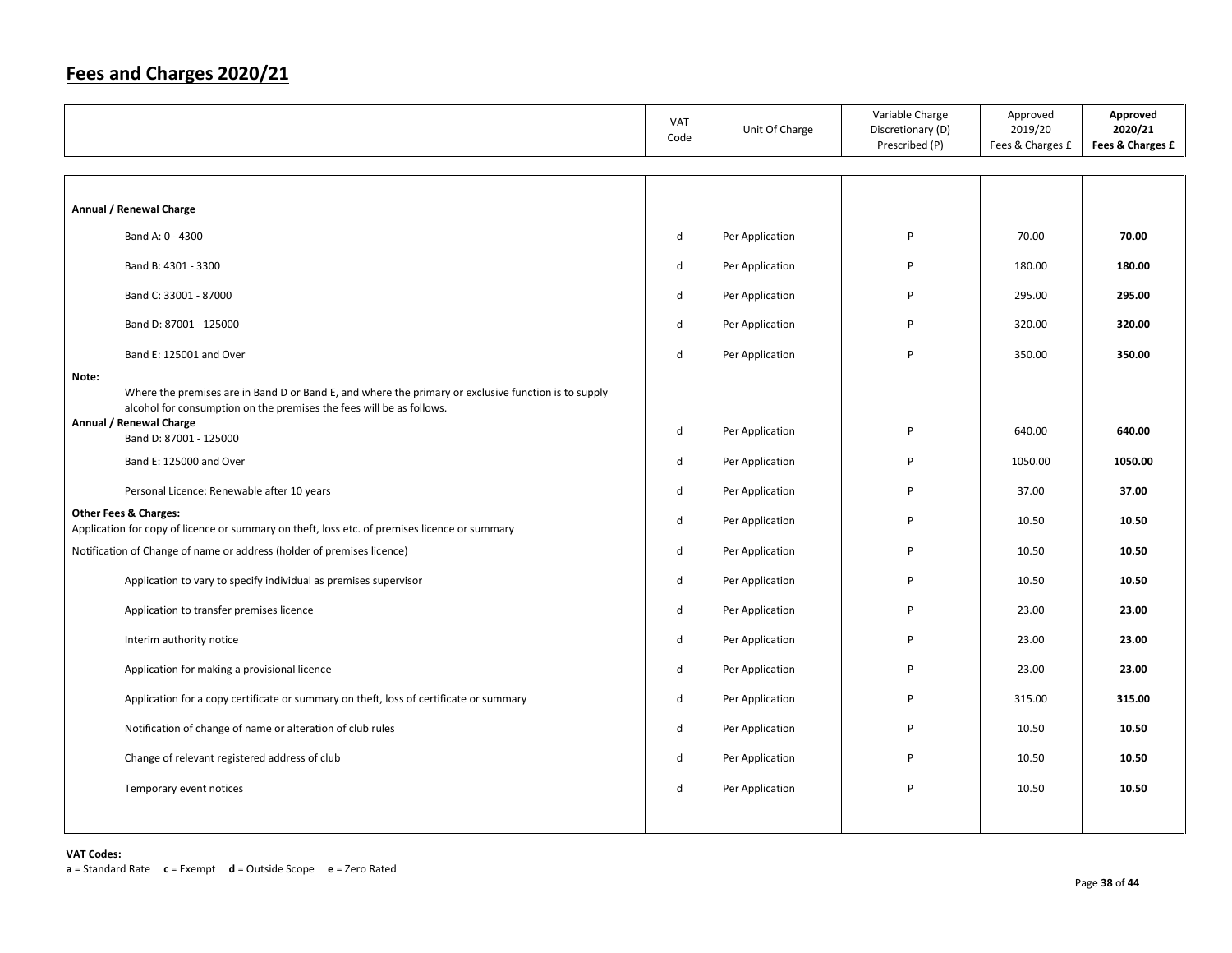|                                                                                                                                                                                                                        | VAT<br>Code                 | Unit Of Charge  | Variable Charge<br>Discretionary (D)<br>Prescribed (P) | Approved<br>2019/20<br>Fees & Charges £ | Approved<br>2020/21<br>Fees & Charges £ |
|------------------------------------------------------------------------------------------------------------------------------------------------------------------------------------------------------------------------|-----------------------------|-----------------|--------------------------------------------------------|-----------------------------------------|-----------------------------------------|
|                                                                                                                                                                                                                        |                             |                 |                                                        |                                         |                                         |
|                                                                                                                                                                                                                        |                             |                 |                                                        |                                         |                                         |
| Application of copy of notice on theft, loss etc. of temporary event notice                                                                                                                                            | $\operatorname{\mathsf{d}}$ | Per Application | $\sf P$                                                | 21.00                                   | 21.00                                   |
| Application for copy of licence on theft, loss etc. of personal licence                                                                                                                                                | $\mathsf{d}$                | Per Application | P                                                      | 10.50                                   | 10.50                                   |
| Notification of change of name or address (personal licence)                                                                                                                                                           | $\mathsf{d}$                | Per Application | P                                                      | 10.50                                   | 10.50                                   |
| Notice of interest in any premises                                                                                                                                                                                     | $\mathsf{d}$                | Per Application | $\sf P$                                                | 21.00                                   | 21.00                                   |
| Note: All the prescribed Licensing Act 2003 fees are currently prescribed in regulations to the act. New legislation is<br>anticipated whereby such fees shall be locally set but the date for this currently unknown. |                             |                 |                                                        |                                         |                                         |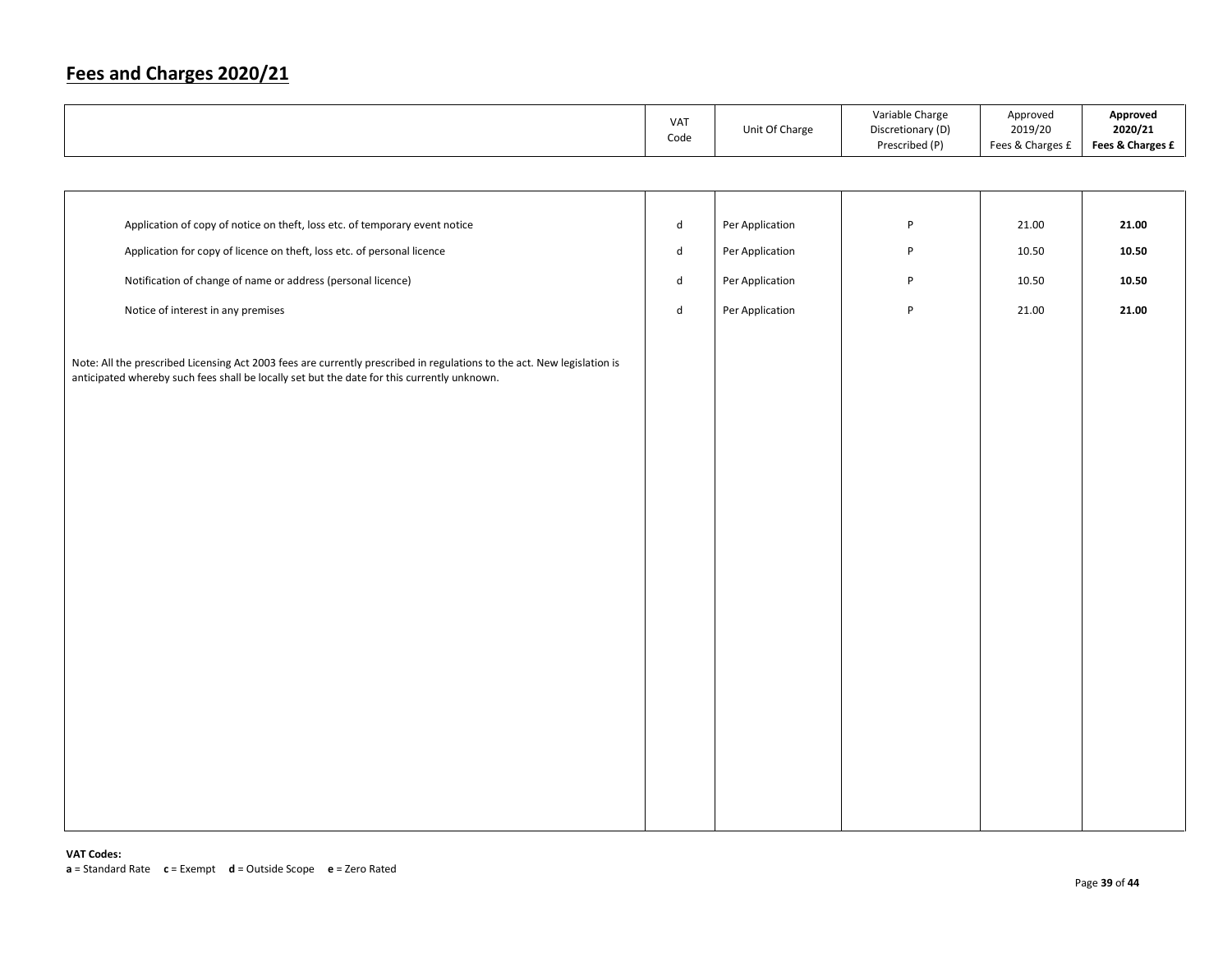|  | <b>VAT</b><br>Code | Unit Of Charge | Variable Charge<br>Discretionary (D)<br>Prescribed (P) | Approved<br>2019/20<br>Fees & Charges £ | Approved<br>2020/21<br>Fees & Charges £ |
|--|--------------------|----------------|--------------------------------------------------------|-----------------------------------------|-----------------------------------------|
|--|--------------------|----------------|--------------------------------------------------------|-----------------------------------------|-----------------------------------------|

| <b>FINANCE AND DEMOCRACY COMMITTEE</b>                                                                                      |                              |              |        |                                                                                                          |                                                                                                          |
|-----------------------------------------------------------------------------------------------------------------------------|------------------------------|--------------|--------|----------------------------------------------------------------------------------------------------------|----------------------------------------------------------------------------------------------------------|
|                                                                                                                             |                              |              |        |                                                                                                          |                                                                                                          |
| <b>Revenues &amp; Benefits Service</b>                                                                                      |                              |              |        |                                                                                                          |                                                                                                          |
| <b>Council Tax Administration</b>                                                                                           |                              |              |        |                                                                                                          |                                                                                                          |
| Recovery of admin costs in issuing summonses & liability orders                                                             | $\mathsf{d}$                 | Each         | D      | 72.50                                                                                                    | 72.50                                                                                                    |
| <b>Business Rates (NNDR) Administration</b>                                                                                 |                              |              |        |                                                                                                          |                                                                                                          |
| Recovery of admin costs in issuing summonses & liability orders                                                             | d                            | Each         | D      | 72.50                                                                                                    | 72.50                                                                                                    |
|                                                                                                                             |                              |              |        |                                                                                                          |                                                                                                          |
| <b>Electoral Services</b>                                                                                                   |                              |              |        |                                                                                                          |                                                                                                          |
| <b>Register of Electors</b><br>Sale of copies :- (a) Data Format                                                            | $\mathsf{d}$                 | Each         | P      | 20.00<br>plus £1.50 per<br>1000 names (or<br>part)                                                       | 20.00<br>plus £1.50 per<br>1000 names (or<br>part)                                                       |
| (b) Printed Format<br>$\sim$                                                                                                | d                            | Each         | P      | 10.00<br>plus £5.00 per<br>1000 names (or<br>part)                                                       | 10.00<br>plus £5.00 per<br>1000 names (or<br>part)                                                       |
| Price of a copy of return or declaration of election expenses (or accompanying document)                                    | d                            | Each side    | P      | 0.20                                                                                                     | 0.20                                                                                                     |
| Sale of marked copies of Register / Absent Voters List<br>(a) Printed Format<br>(b) Data Format<br>$\overline{\phantom{a}}$ | $\mathsf{d}$<br>$\mathsf{d}$ | Each<br>Each | P<br>P | 10.00<br>plus £2.00 per<br>1000 names (or<br>part)<br>10.00<br>plus £1.00 per<br>1000 names (or<br>part) | 10.00<br>plus £2.00 per<br>1000 names (or<br>part)<br>10.00<br>plus £1.00 per<br>1000 names (or<br>part) |
|                                                                                                                             |                              |              |        |                                                                                                          |                                                                                                          |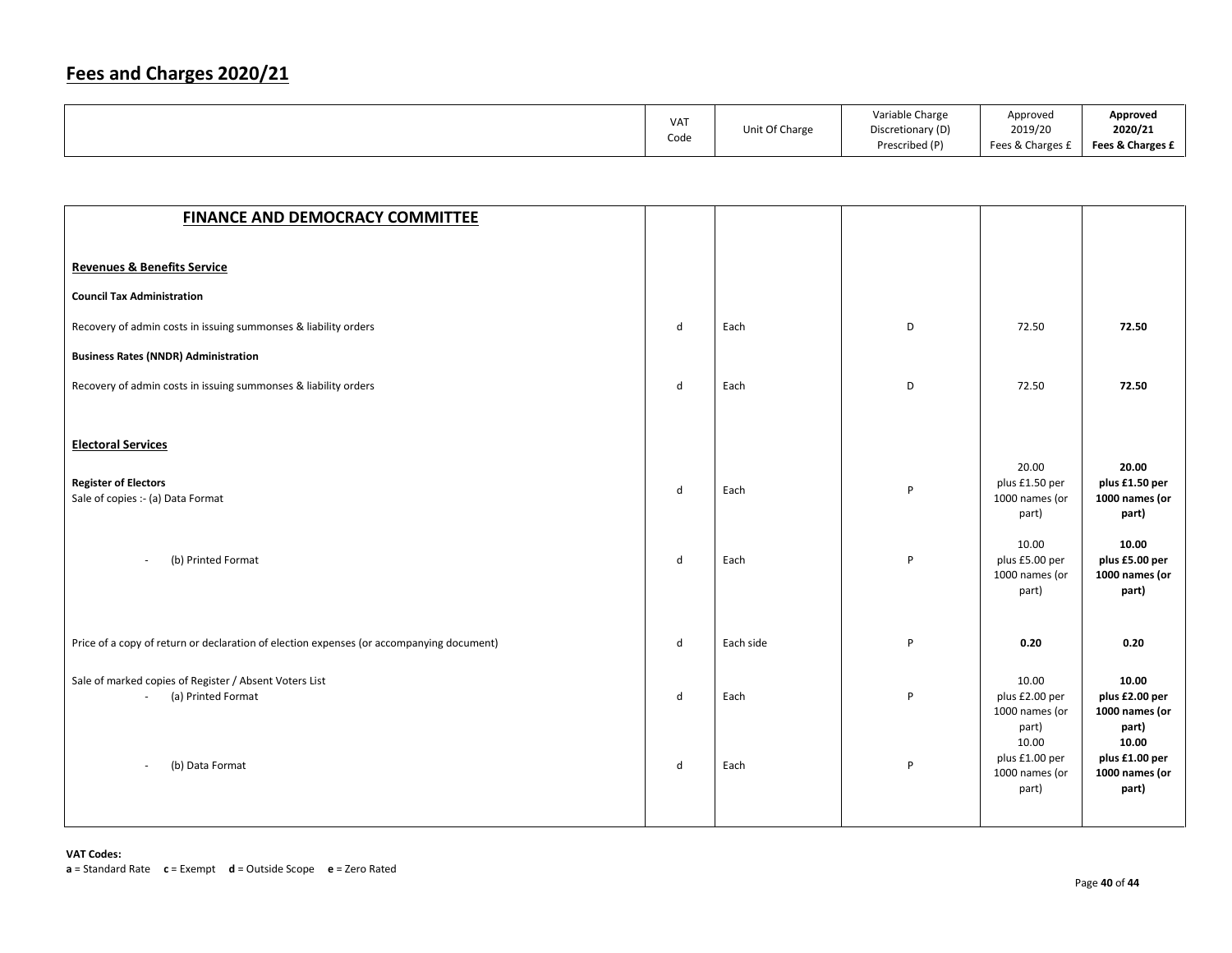|  | VA <sub>1</sub><br>Code | Unit Of Charge | Variable Charge<br>Discretionary (D)<br>Prescribed (P) | Approved<br>2019/20<br>Fees & Charges £ | Approved<br>2020/21<br>Fees & Charges £ |
|--|-------------------------|----------------|--------------------------------------------------------|-----------------------------------------|-----------------------------------------|
|--|-------------------------|----------------|--------------------------------------------------------|-----------------------------------------|-----------------------------------------|

| <b>Estates</b>                                                              |              |                 |   |                   |                   |
|-----------------------------------------------------------------------------|--------------|-----------------|---|-------------------|-------------------|
| Fees for Disposal of Freehold (including lease premiums / reverse premiums) |              |                 |   |                   |                   |
| <b>Commercial, Charities and Community Groups:</b>                          |              |                 |   |                   |                   |
| Up to £5,000                                                                | $\mathsf{C}$ | Per transaction | D | 500.00            | 500.00            |
| £5,000 - £10,000                                                            | $\mathsf{C}$ | Per transaction | D | 825.00            | 825.00            |
| £10,000 - £25,000                                                           | $\mathsf{C}$ | Per transaction | D | 1,000.00          | 1,000.00          |
| £25,000 - £50,000                                                           | $\mathsf{C}$ | Per transaction | D | 1,250.00          | 1,250.00          |
| Over £50,000                                                                | $\mathsf{C}$ | Per transaction | D | 3% of transaction | 3% of transaction |
| <b>Charities and Community Groups</b>                                       |              |                 |   |                   |                   |
| Up to £5,000                                                                | $\mathsf{C}$ | Per transaction | D | 100.00            |                   |
| £5,000 - £10,000                                                            | $\mathsf{C}$ | Per transaction | D | 150.00            |                   |
| £10,000 - £25,000                                                           | $\mathsf{C}$ | Per transaction | D | 250.00            |                   |
| £25,000 - £50,000                                                           | $\mathsf{C}$ | Per transaction | D | 350.00            |                   |
| Over £50,000                                                                | $\mathsf{C}$ | Per transaction | D | 1% of transaction |                   |
| <b>Fees for Disposal of Leaseholds</b>                                      |              |                 |   |                   |                   |
| Commercial:                                                                 |              |                 |   |                   |                   |
| New Lease Rent up to £7,500 pa                                              | $\mathsf{C}$ | Per transaction | D | 750.00            | 750.00            |
| New Lease Rent over £7,500 pa                                               | $\mathsf{C}$ | Per transaction | D | 950.00            | 950.00            |
| Lease Renewal                                                               | $\mathsf{C}$ | Per transaction | D | 550.00            | 750.00            |
|                                                                             |              |                 |   |                   |                   |
|                                                                             |              |                 |   |                   |                   |
|                                                                             |              |                 |   |                   |                   |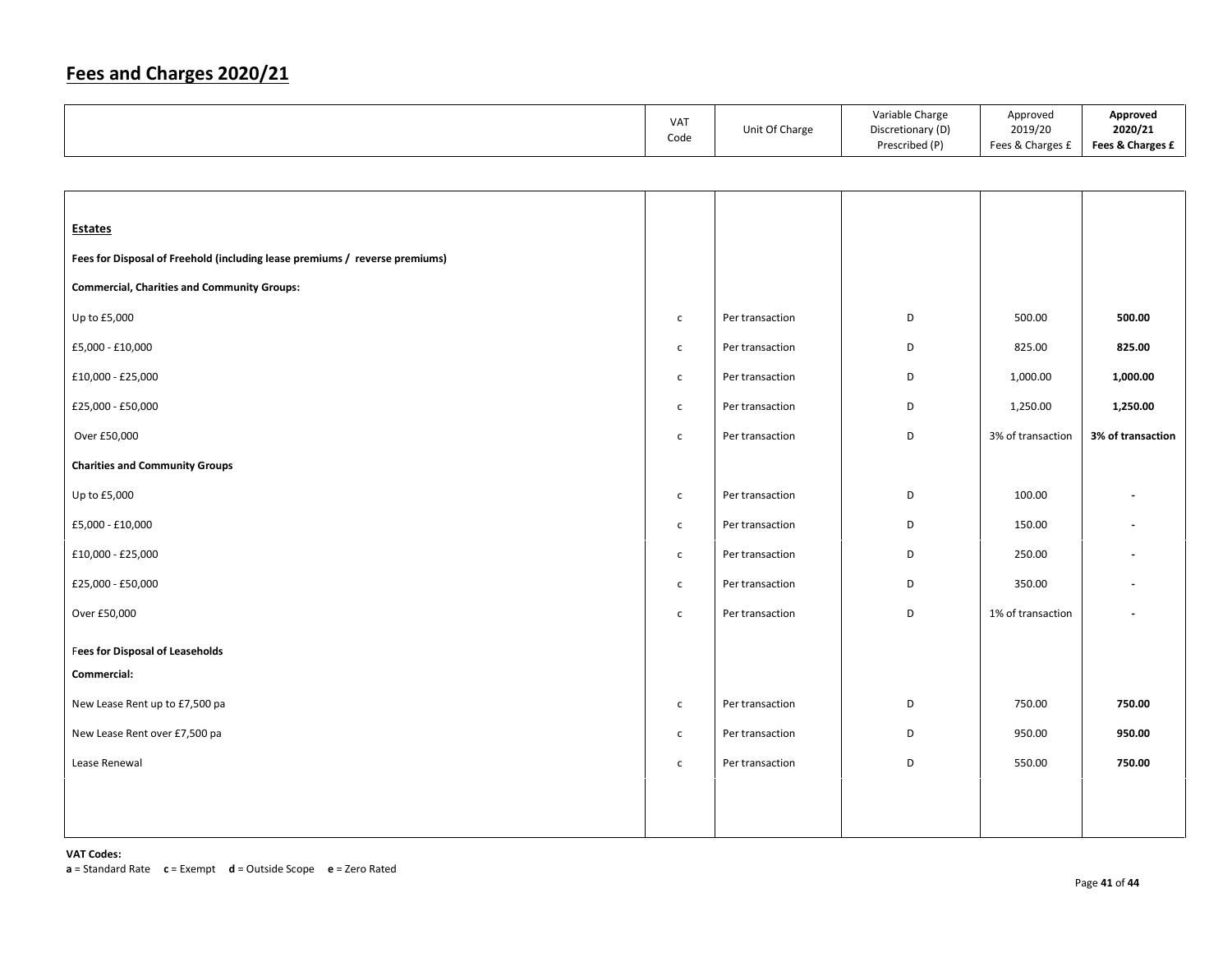|                                                  | VAT<br>Code  | Unit Of Charge  | Variable Charge<br>Discretionary (D)<br>Prescribed (P) | Approved<br>2019/20<br>Fees & Charges £ | Approved<br>2020/21<br>Fees & Charges £ |
|--------------------------------------------------|--------------|-----------------|--------------------------------------------------------|-----------------------------------------|-----------------------------------------|
|                                                  |              |                 |                                                        |                                         |                                         |
| Fees for Disposal of Leaseholds continued        |              |                 |                                                        |                                         |                                         |
| <b>Charities and Community Groups:</b>           |              |                 |                                                        |                                         |                                         |
| New Lease Rent up to £7,500 pa                   | $\mathsf{C}$ | Per transaction | D                                                      | 250.00                                  | 250.00                                  |
| New Lease Rent over £7,500 pa                    | $\mathsf{C}$ | Per transaction | D                                                      | 350.00                                  | 350.00                                  |
| Lease Renewal                                    | $\mathsf{C}$ | Per transaction | D                                                      | 150.00                                  | 250.00                                  |
| Fees for Easements, Licences and Agreements      |              |                 |                                                        |                                         |                                         |
| Commercial:                                      |              |                 |                                                        |                                         |                                         |
| Garden Licences                                  | $\mathsf{C}$ | Per transaction | D                                                      | 250.00                                  |                                         |
| Less than 1 year                                 | $\mathsf{C}$ | Per transaction | D                                                      | 350.00                                  | 350.00                                  |
| Over 1 year                                      | $\mathsf{C}$ | Per transaction | D                                                      | 500.00                                  | 500.00                                  |
| Licence Renewals                                 | $\mathsf{C}$ | Per transaction | D                                                      | 50.00                                   | 150.00                                  |
| <b>Charities and Community Groups:</b>           |              |                 |                                                        |                                         |                                         |
| Garden Licences                                  | $\mathsf{C}$ | Per transaction | D                                                      | 50.00                                   |                                         |
| Less than 1 year                                 | $\mathsf{C}$ | Per transaction | D                                                      | 50.00                                   | 50.00                                   |
| Over 1 year                                      | $\mathsf{c}$ | Per transaction | D                                                      | 150.00                                  | 150.00                                  |
| Licence Renewals                                 | $\mathsf{C}$ | Per transaction | D                                                      | 50.00                                   | 50.00                                   |
| Fees for Assignment, Alterations and User Clause |              |                 |                                                        |                                         |                                         |
| Commercial:                                      |              |                 |                                                        |                                         |                                         |
| Assignment without Guarantor / Rent Deposit      | $\mathsf{C}$ | Per transaction | D                                                      | 650.00                                  | 750.00                                  |
|                                                  |              |                 |                                                        |                                         |                                         |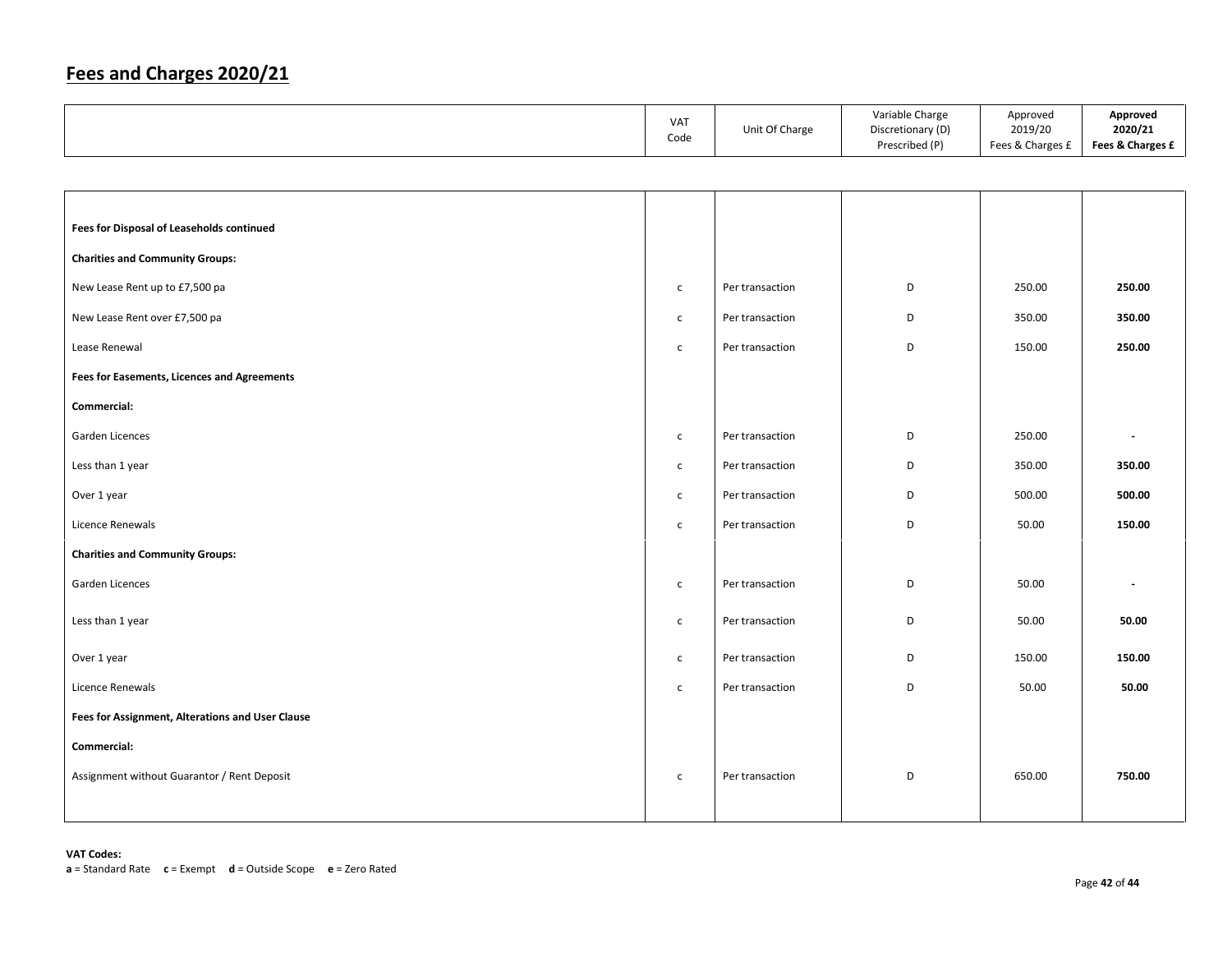|                                                           | <b>VAT</b><br>Code | Unit Of Charge  | Variable Charge<br>Discretionary (D)<br>Prescribed (P) | Approved<br>2019/20<br>Fees & Charges £ | Approved<br>2020/21<br>Fees & Charges £ |
|-----------------------------------------------------------|--------------------|-----------------|--------------------------------------------------------|-----------------------------------------|-----------------------------------------|
|                                                           |                    |                 |                                                        |                                         |                                         |
| Fees for Assignment, Alterations and User Cause continued |                    |                 |                                                        |                                         |                                         |
| Assignment with Guarantor / Rent Deposit                  | $\mathsf{C}$       | Per transaction | D                                                      | 950.00                                  | 950.00                                  |
| Licence to alter / vary terms within a lease              | $\mathsf{C}$       | Per transaction | D                                                      | 950.00                                  | 950.00                                  |
| Commercial:                                               |                    |                 |                                                        |                                         |                                         |
| Change of User Clause                                     | $\mathsf{C}$       | Per transaction | D                                                      | 750.00                                  | Negotiable-<br>minimum £850             |
| <b>Charities and Community Groups:</b>                    |                    |                 |                                                        |                                         |                                         |
| Assignment without Guarantor / Rent Deposit               | $\mathsf{C}$       | Per transaction | D                                                      | 150.00                                  | 250.00                                  |
| Assignment with Guarantor / Rent Deposit                  | $\mathsf{C}$       | Per transaction | D                                                      | 250.00                                  | 350.00                                  |
| Licence to alter / vary terms within a lease              | $\mathsf{C}$       | Per transaction | D                                                      | 350.00                                  | 500.00                                  |
| Change of User Clause                                     | $\mathsf{C}$       | Per transaction | D                                                      | 150.00                                  | 450.00                                  |
| Fees for Surrender / Re-Gear of Leasehold Interest        |                    |                 |                                                        |                                         |                                         |
| Commercial:                                               |                    |                 |                                                        |                                         |                                         |
| Surrender                                                 | $\mathsf{C}$       | Per transaction | D                                                      | 750.00*                                 | 750.00*                                 |
| Re-Gear of Leasehold                                      | $\mathsf{C}$       | Per transaction | D                                                      | 1,250.00*                               | 1,250.00*                               |
| * represents a minimum - premium fees apply               |                    |                 |                                                        |                                         |                                         |
| Fees for Statutory Management / Covenant Breach           |                    |                 |                                                        |                                         |                                         |
| Commercial:                                               | $\mathsf{C}$       | Per transaction | D                                                      | 750.00                                  | 750.00                                  |
| S146 Notice                                               | $\mathsf{C}$       | Per transaction | D                                                      | 650.00                                  | 650.00                                  |
| <b>Other Covenant Breaches</b>                            |                    |                 |                                                        |                                         |                                         |
| <b>Charities and Community Groups:</b>                    |                    |                 |                                                        |                                         |                                         |
| S146 Notice                                               | $\mathsf{C}$       | Per transaction | D                                                      | 250.00                                  | 250.00                                  |
|                                                           |                    |                 |                                                        |                                         |                                         |